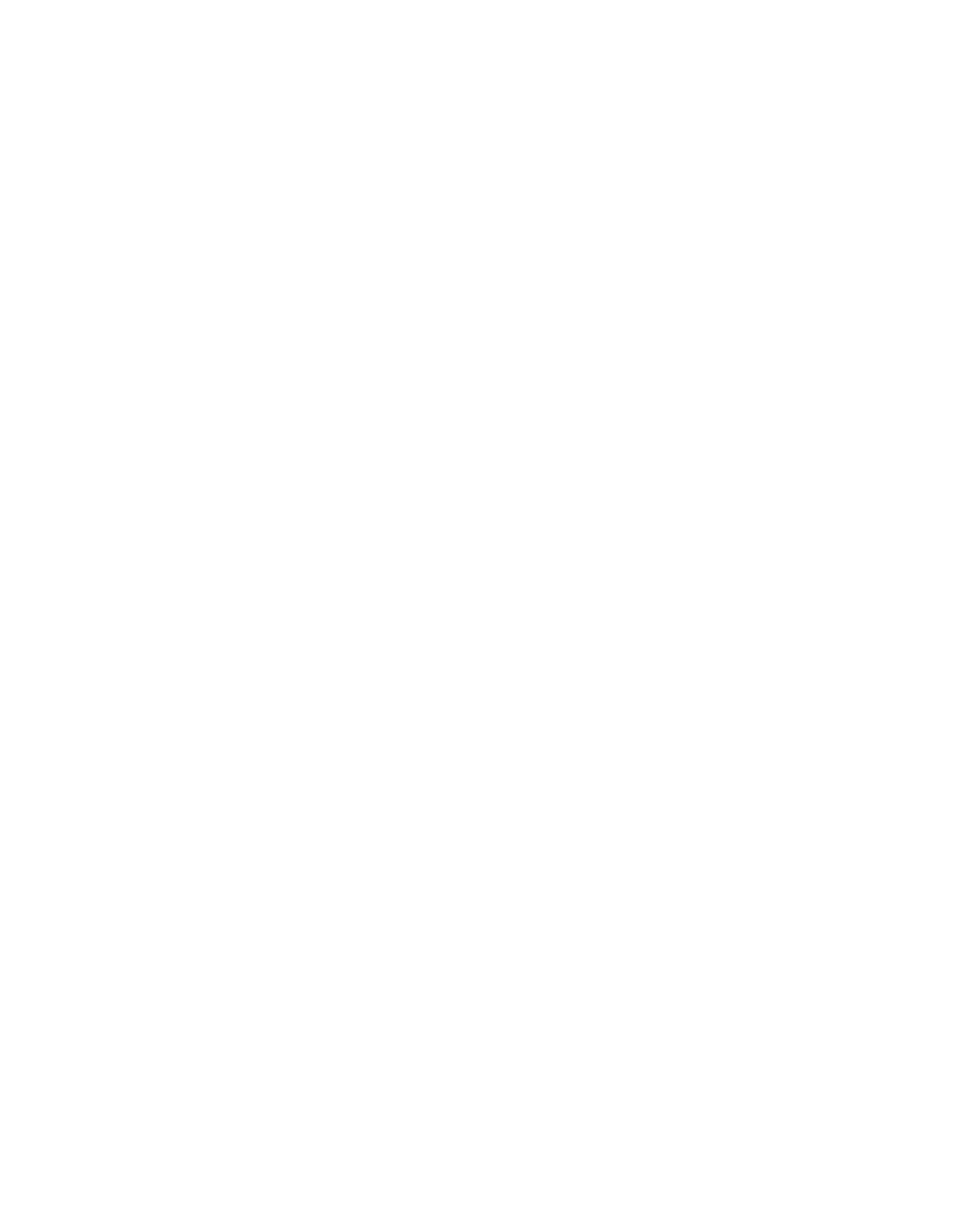## **CONTENTS**

**Page**

| 1.                | <b>Introduction and summary</b>                                                                                                 |                                            |    |
|-------------------|---------------------------------------------------------------------------------------------------------------------------------|--------------------------------------------|----|
| 2.                | Requirement for a potential offeror to disclose an obligation to offer a<br>minimum level, or particular form, of consideration |                                            |    |
| 3.                | Restriction on acquisitions of interests in shares by a mandatory offeror<br>at the end of the offer timetable                  |                                            | 12 |
| 4.                | The "look-back period" for determining the price of a mandatory offer                                                           |                                            |    |
| 5.                | The chain principle                                                                                                             |                                            | 16 |
| 6.                | Restrictions following the lapsing of an offer or a statement of no<br>intention to bid                                         |                                            | 20 |
| 7.                | <b>Minor issues</b>                                                                                                             |                                            | 22 |
|                   |                                                                                                                                 |                                            |    |
| <b>APPENDIX A</b> |                                                                                                                                 | Non-confidential respondents to PCP 2021/1 | 27 |
| <b>APPENDIX B</b> |                                                                                                                                 | <b>Amendments to the Code</b>              | 28 |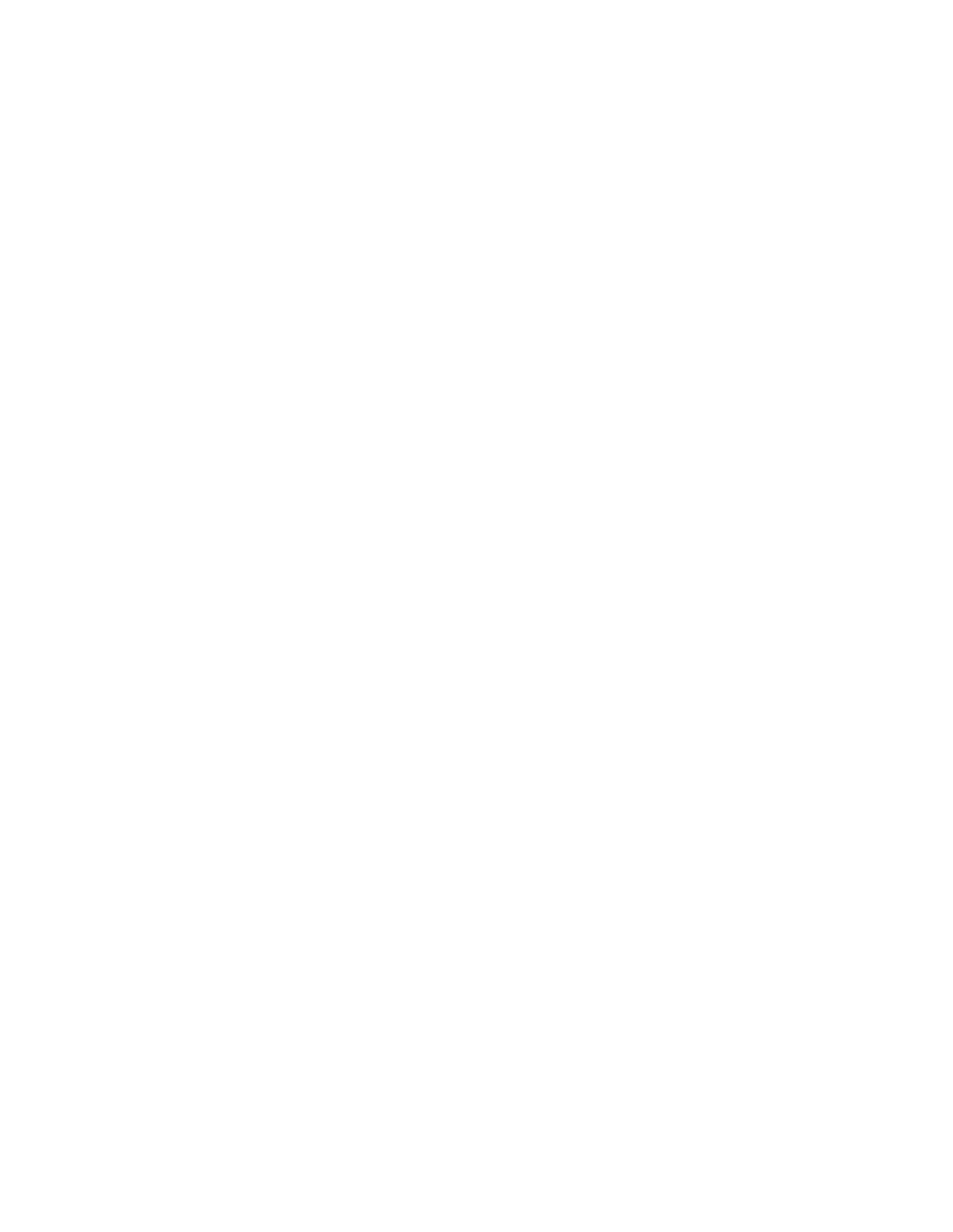#### **1. Introduction and summary**

#### *(a) Introduction*

1.1 On 2 December 2021, the Code Committee of the Takeover Panel (the "**Code Committee**") published a [Public Consultation Paper](https://www.thetakeoverpanel.org.uk/wp-content/uploads/2021/12/PCP-2021_1-Miscellaneous-Code-amendments.pdf) ("**PCP 2021/1**" or the "**PCP**") which proposed amendments to various provisions of the [Takeover Code](https://www.thetakeoverpanel.org.uk/the-code/download-code) (the "**Code**"), as summarised below.

#### *(b) Summary of proposals*

- *(i) Requirement for a potential offeror to disclose an obligation to offer a minimum level, or particular form, of consideration*
- 1.2 **Section 2** of the PCP proposed that:
	- (a) at the time that it is publicly identified, a potential offeror should be required to disclose any minimum level, or particular form, of consideration that it would be obliged to offer to offeree company shareholders under **Rule 6** or **Rule 11** as a result of the acquisition of interests in shares in the offeree company by it, or any person acting in concert with it, prior to that time (proposed new **Rule 2.4(c)(iii)**); and
	- (b) during an offer period, any potential offeror (i.e. not only the potential offerors described in the current **Note on Rule 7.1**) should be required to make an immediate announcement if it, or any person acting in concert with it, acquires interests in shares in the offeree company as a result of which it would be obliged to offer a minimum level, or particular form, of consideration to offeree company shareholders under **Rule 6** or **Rule 11** (proposed new **Rule 7.1**).
- *(ii) Restriction on acquisitions of interests in shares by a mandatory offeror at the end of the offer timetable*
- 1.3 **Section 3** of the PCP proposed that a mandatory offeror, and any person acting in concert with it, should be restricted from acquiring additional interests in shares in the offeree company in the 14 days up to and including the unconditional date of an offer (proposed new **Rule 9.4(b)**). The same restriction was proposed in relation to the 14 days prior to the expiry of an acceptance condition invocation notice.
- *(iii) The "look-back period" for determining the price of a mandatory offer*
- 1.4 **Section 4** of the PCP proposed the introduction of a new **Note 5 on Rule 9.5** to clarify the application of the "look-back period" for determining the minimum price of a mandatory offer.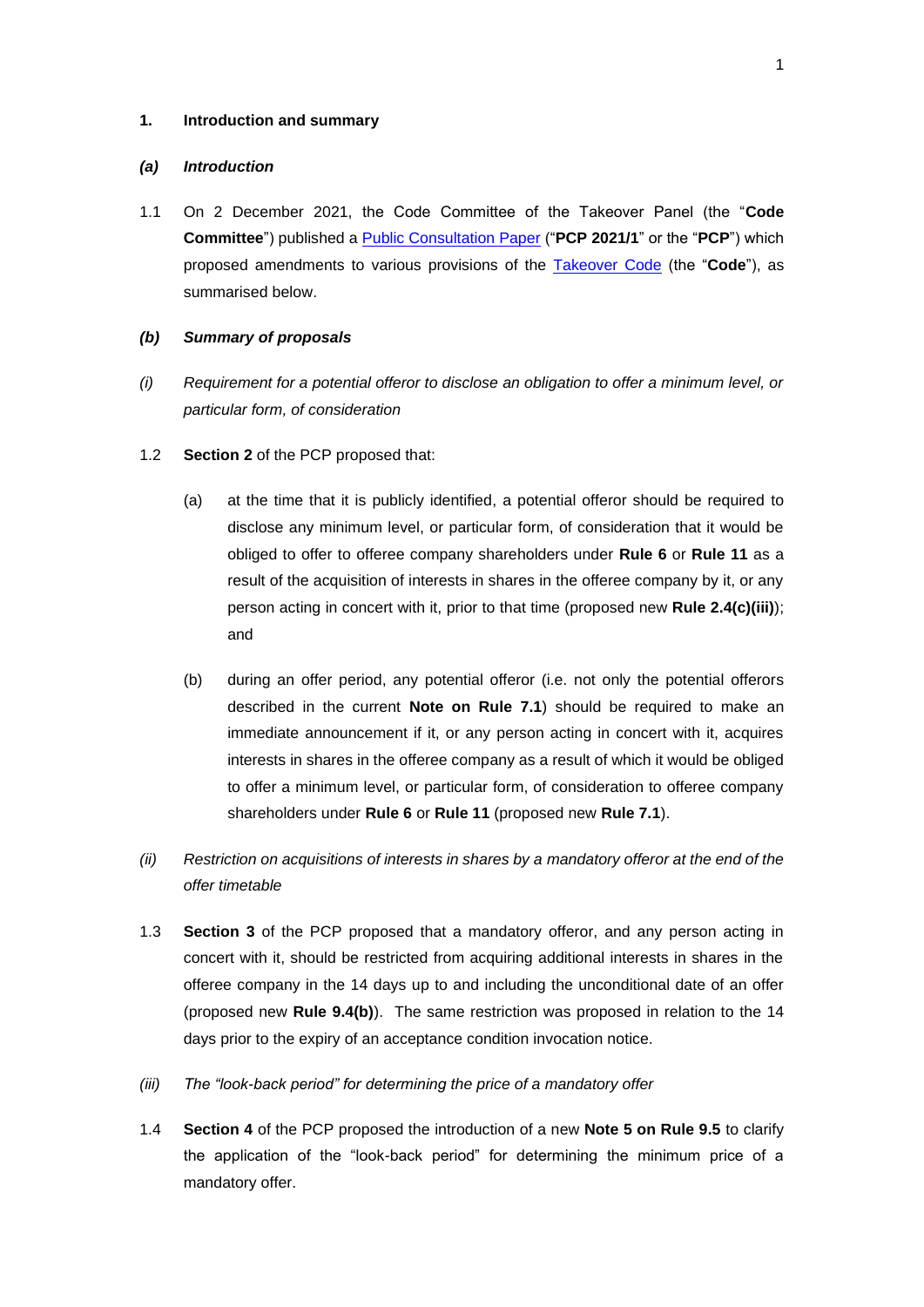#### *(iv) The chain principle*

#### 1.5 **Section 5** of the PCP proposed:

- (a) the deletion of the "significant purpose" test in limb (b) of **Note 8 on Rule 9.1**, such that the "significant interest" test in limb (a) of **Note 8 on Rule 9.1** would become the sole test for determining whether a "chain principle" mandatory offer is required, other than in exceptional circumstances; and
- (b) that the threshold at which relative values would be considered to be "significant" for the purposes of the "significant interest" test in limb (a) of **Note 8 on Rule 9.1** should be reduced from 50% to 30%.
- *(v) Restrictions following the lapsing of an offer or a statement of no intention to bid*
- 1.6 **Section 6** of the PCP proposed amendments to:
	- (a) **Note 1(a) on Rules 35.1 and 35.2**, with regard to the circumstances in which an offeror that made a "no increase statement" or an "acceleration statement" in relation to an offer which subsequently lapsed can proceed to make a new offer even though the offeror did not reserve the right to set that statement aside with the agreement of the offeree board;
	- (b) **Note 2 on Rule 2.5** and **Note 2 on Rule 2.8**, with regard to the period of time for which a potential offeror should be bound by a statement as to the terms on which a possible offer might be made; and
	- (c) **Note 1(b) on Rules 35.1 and 35.2**, with regard to the circumstances in which an offeror whose offer has lapsed can proceed to make a new offer if a third party announces a firm intention to make an offer for the offeree company.
- *(vi) Minor issues*
- 1.7 **Section 7** of the PCP proposed minor amendments in relation to:
	- (a) the application of the definition of "**interests in securities**" to custodians and depositories;
	- (b) the wording of **Rule 9.1(a)**;
	- (c) the requirement for a "Rule 9 waiver" circular to include the offeree board's opinion on the offeror's plans;
	- (d) the disclosure of ratings and outlooks under **Rule 24.3**;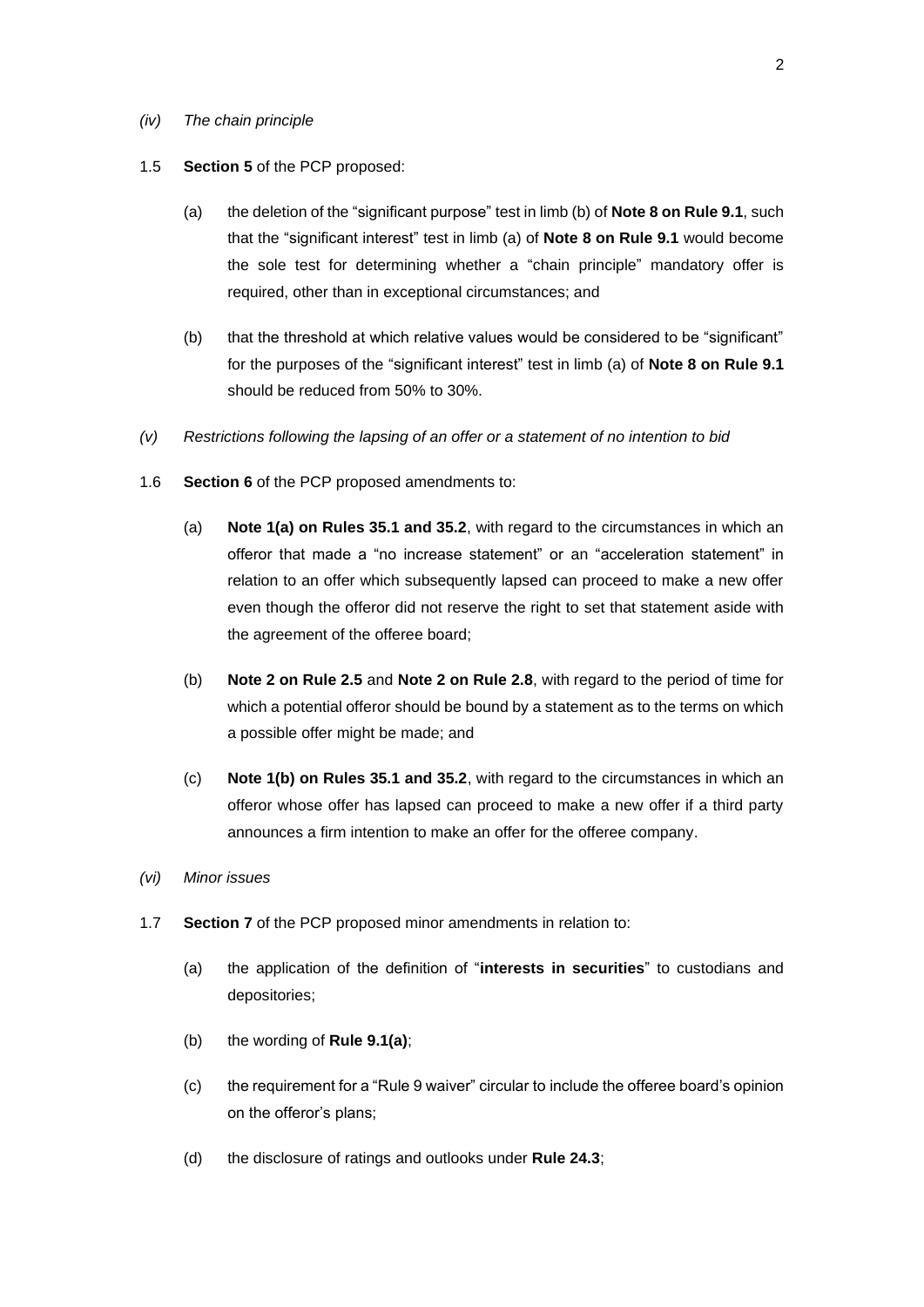- (e) the timing of the publication of documents on a website;
- (f) the removal of the requirement for the parties to an offer to send documents to the Panel and advisers in hard copy form; and
- (g) the default auction procedure under **Appendix 8** of the Code.

## *(c) Responses to consultation*

- 1.8 The consultation period in relation to PCP 2021/1 ended on 18 February 2022. Responses were received from six respondents. The five respondents who submitted comments on a non-confidential basis are listed in **Appendix A** and their responses have been published on the Panel's [website.](https://www.thetakeoverpanel.org.uk/consultation) The Code Committee thanks the respondents for their comments.
- 1.9 The respondents were generally supportive of the proposals. The principal comments and suggestions made by respondents are summarised in Sections 2 to 7 below.

## *(d) The Code Committee's conclusions*

1.10 Having considered the responses to the consultation, the Code Committee has adopted the amendments proposed in the PCP, subject to certain modifications, as described in Sections 2 to 7 below.

#### *(e) Code amendments*

- 1.11 The amendments to the Code which the Code Committee has adopted as a result of the consultation are set out in **Appendix B**. In Appendix B, underlining indicates new text and striking-through indicates deleted text, as compared with the current provisions of the Code.
- 1.12 Unless stated otherwise, where new or amended provisions of the Code are set out in the main body of this Response Statement, they are marked to show changes from the provisions as they were proposed to be amended in the PCP.

## *(f) Implementation*

- 1.13 The amendments to the Code set out in this Response Statement will take effect on Monday, 13 June 2022 (the "**implementation date**").
- 1.14 The Code, as amended, will be applied from the implementation date to all companies and transactions to which it relates, including those on-going transactions which straddle that date, except where to do so would give the amendments retroactive effect.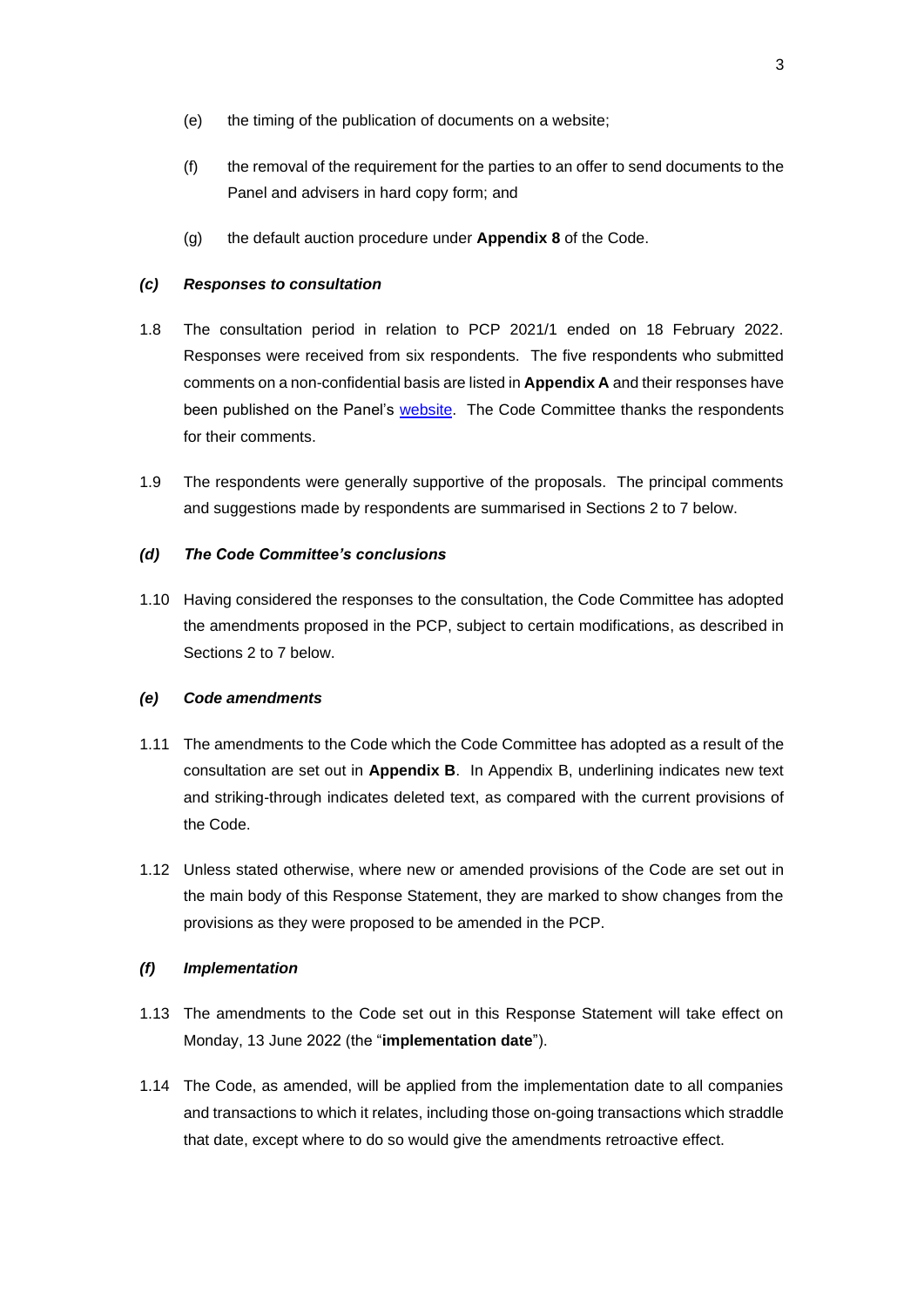1.15 Where parties have doubts as to the consequences of the amendments to the Code set out in this Response Statement, in particular the impact on any transaction which is in existence or contemplation, they should consult the Panel prior to the implementation date to obtain a ruling or guidance.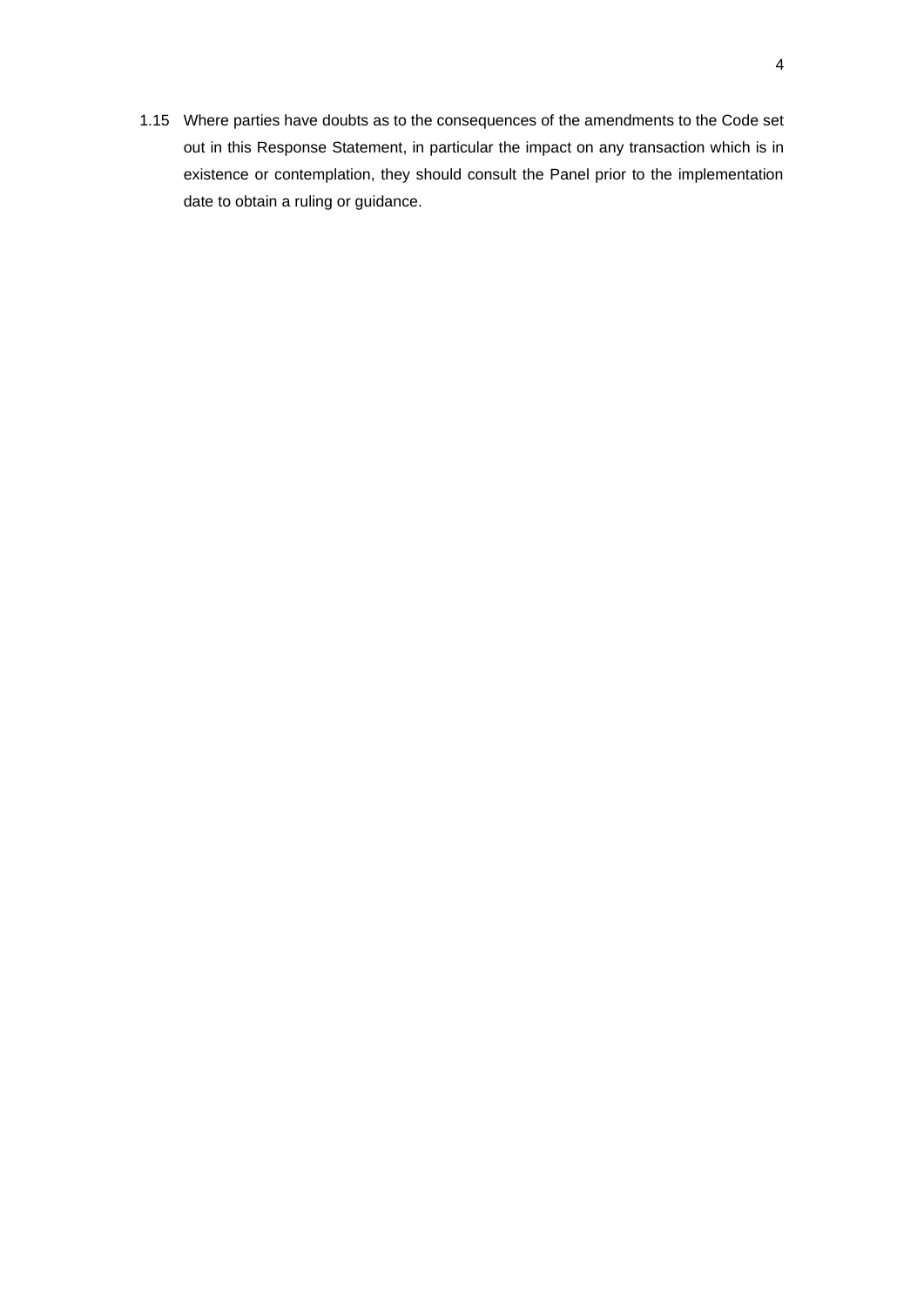- **2. Requirement for a potential offeror to disclose an obligation to offer a minimum level, or particular form, of consideration**
	- **Q1 Should the Code be amended as proposed so as to require a publicly identified potential offeror to announce any minimum level, or particular form, of consideration it is obliged to offer to offeree company shareholders?**

#### *(a) Summary of proposals*

- 2.1 **Section 2** of the PCP proposed that:
	- (a) at the time that it is publicly identified, a potential offeror should be required to disclose any minimum level, or particular form, of consideration that it would be obliged to offer to offeree company shareholders under **Rule 6** or **Rule 11** as a result of the acquisition of interests in shares in the offeree company by it, or any person acting in concert with it, prior to that time; and
	- (b) during an offer period, any potential offeror (i.e. not only the potential offerors described in the current **Note on Rule 7.1**) should be required to make an immediate announcement if it, or any person acting in concert with it, acquires interests in shares in the offeree company as a result of which it would be obliged to offer a minimum level, or particular form, of consideration to offeree company shareholders under **Rule 6** or **Rule 11**.

## *(b) Disclosure when a potential offeror is publicly identified*

#### *(i) Introduction*

- 2.2 All but one of the respondents supported, or did not object to, the proposal that at the time that it is publicly identified (or shortly thereafter) a potential offeror should be required to disclose any obligation to offer a minimum level, or particular form, of consideration.
- *(ii) Persons acting in concert with the potential offeror*
- 2.3 Three respondents raised practical issues in relation to the fact that a potential offeror may not know the interests and dealings of persons acting in concert with it in the preliminary stages of an offer period. In view of this, the respondents suggested that the disclosure obligation should be applied less strictly than proposed, for example by requiring a potential offeror to disclose any required minimum level, or particular form, of consideration in its opening position disclosure ("**OPD**"). Under **Rule 8.1** and **Note 2 on Rule 8**, an offeror is required to make an OPD within 10 business days of the later of the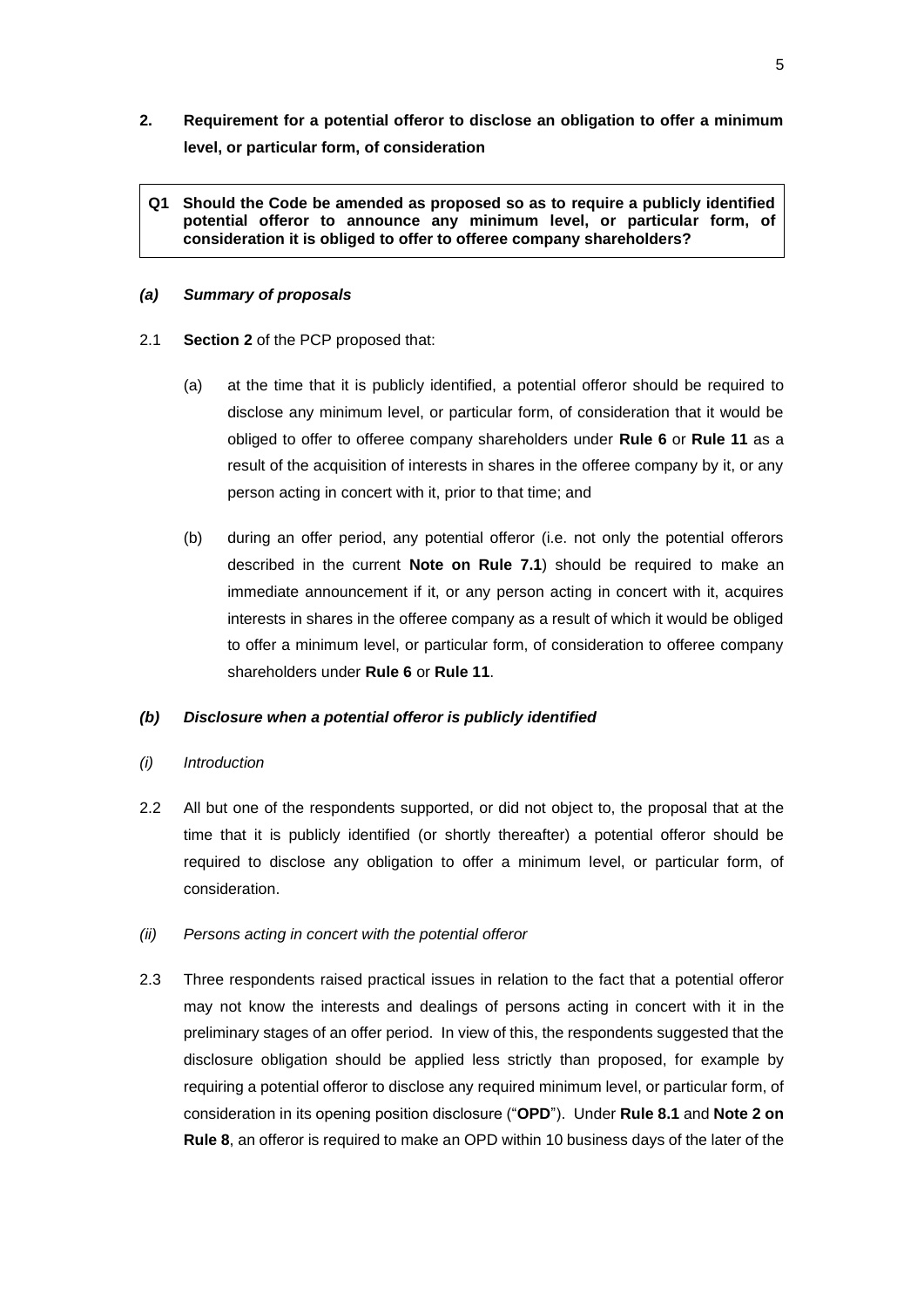commencement of the offer period and the announcement that first identifies it as an offeror.

- 2.4 One of those respondents suggested that, if the requirement was introduced as proposed, the approach taken in **Note 2 on Rule 2.7** in relation to firm offer announcements should be replicated in relation to possible offer announcements, i.e. that if a potential offeror is not able to make enquiries of persons acting in concert with it before it makes an announcement under **Rule 2.4**, the potential offeror should be able to include relevant details in respect of such persons in its OPD.
- 2.5 The Code Committee continues to believe that the fact that any offer made by a potential offeror would have to be at no less than a particular level, or in a particular form, is material information for shareholders in the offeree company and other market participants and, accordingly, that such information should be disclosed as soon as practicable after a potential offeror is publicly identified as such.
- 2.6 The Code Committee considers that a potential offeror should be aware if it has itself acquired an interest in shares in the offeree company which would result in it having an obligation to offer a minimum level, or particular form, of consideration, and that such information should be disclosed without delay, i.e. in the announcement that first identifies it as a potential offeror. The Code Committee acknowledges, however, that a possible offer announcement required to be made under **Rule 2.2** should not be delayed in order to include any such information and understands that the Panel Executive intends to amend paragraph 9.3 of **Practice Statement No 20** in order to make this clear.
- 2.7 In addition, the Code Committee recognises that a potential offeror may not be aware if a person acting in concert with it has acquired an interest in shares in the offeree company which may be relevant for the purposes of **Rule 6** or **Rule 11**, and that making enquiries of all persons acting in concert with it before the potential offeror has been publicly identified could lead to an increased risk of a leak of the possible offer.
- 2.8 In the light of the above, the Code Committee has modified the proposal in relation to persons acting in concert with a potential offeror. If a potential offeror has an obligation to offer a minimum level, or particular form, of consideration as a result of the acquisition of an interest in shares in the offeree company by a person acting in concert with it (but the offeror was not aware of that acquisition at the time that it was publicly identified), the Code Committee has concluded that the offeror should be required to disclose that information as soon as practicable (and in any event by no later than the deadline for its OPD). It should be noted, however, that the primary requirement will be to disclose the relevant information as soon as practicable and that an offeror should not wait until the OPD deadline to disclose information if it is available before then.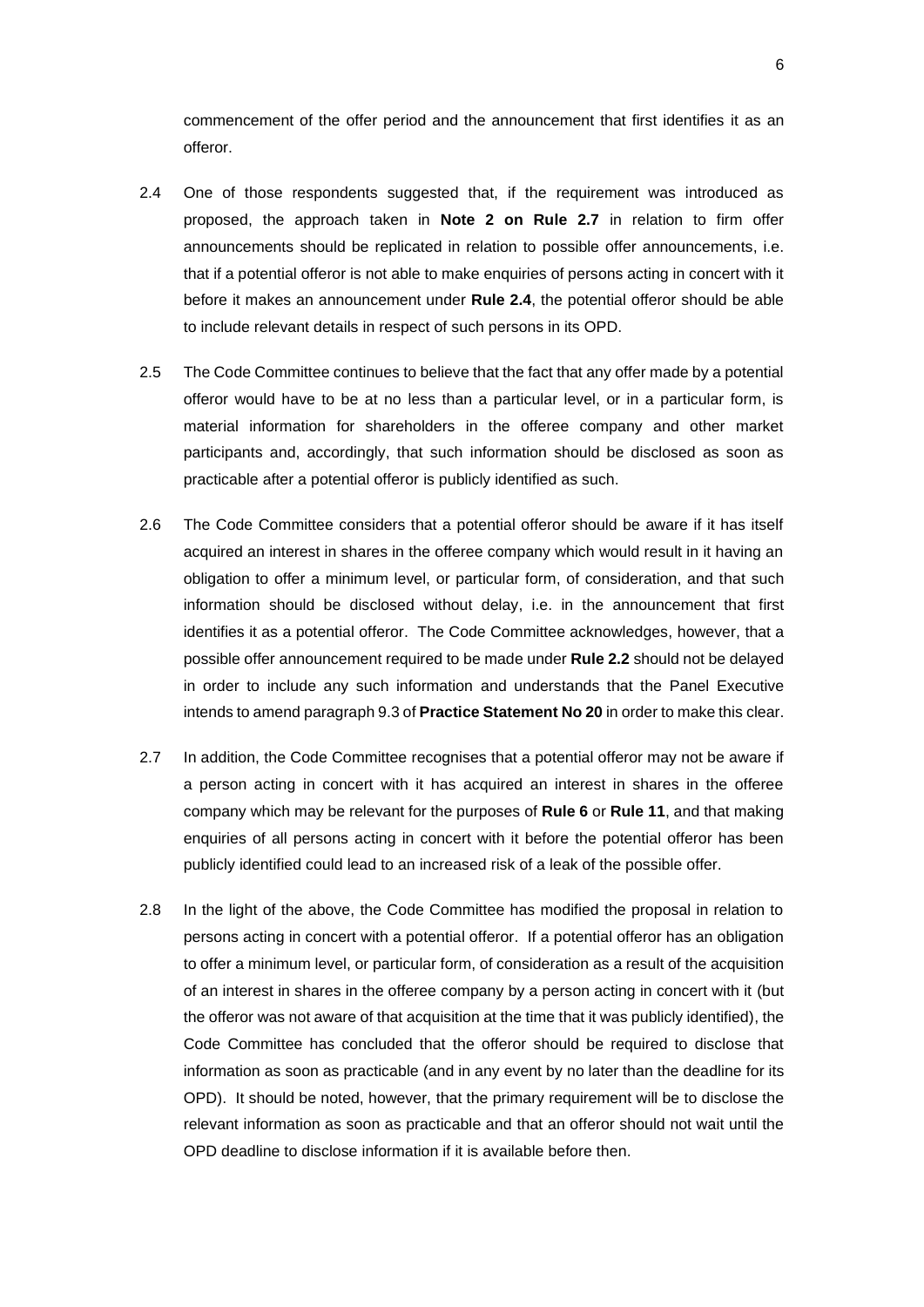## 2.9 The Code Committee has therefore introduced a new **Note 4 on Rule 2.4**, as follows:

## "*4. Persons acting in concert with a potential offeror*

*It may not be practicable for a potential offeror to make enquiries of all persons acting in concert with it prior to the announcement being made in order to confirm whether any details are required to be disclosed under Rule 2.4(c)(iii). In such circumstances, this fact should be stated and any relevant details should be announced as soon as practicable and in any event by no later than the deadline for the potential offeror's Opening Position Disclosure (see Note 2(a)(i) on Rule 8). The Panel should be consulted in all such cases.*".

- 2.10 The Code Committee has also made a minor amendment to **Note 2 on Rule 2.7** in order to maintain consistency with the new **Note 4 on Rule 2.4**, as set out in **Appendix B**.
- *(iii) Application only to a publicly identified potential offeror*
- 2.11 One respondent sought confirmation that the new disclosure requirement would not apply to a potential offeror which is not publicly identified in an announcement to which the new **Rule 2.4(c)** applies (for example, a potential offeror which is participating in a formal sale process initiated by the offeree board).
- 2.12 As noted in paragraph 2.23 of the PCP, the new requirement will only apply to any potential offeror named on the [Disclosure Table](https://www.thetakeoverpanel.org.uk/disclosure/disclosure-table) published on the Panel's website, i.e. it is not intended to apply to, for example, a potential offeror that is participating in a formal sale process and which, in accordance with **Note 2 on Rule 2.6**, has not been required to be publicly identified. This is in contrast to the requirement under the new **Rule 7.1(a)**, which applies to any potential offeror whose existence has been referred to (whether publicly identified or not) (see paragraph 2.23 below). In order to clarify this, the Code Committee has modified the proposed amendments to:
	- (a) **Rule 2.4(c)**, as follows:

…

"**(c) Any announcement which commences an offer period and any subsequent announcement which first identifies a potential offeror must include:**

**(iii) details of any minimum level, or particular form, of consideration that the any potential offeror(s) identified in the announcement would be obliged to offer under Rule 6 or Rule 11 (as appropriate); and**"; and

(b) **Rule 2.4(c)(iv)** and **Note 1 on Rule 2.4**, so as to refer to any potential offeror "identified in the announcement" (see paragraphs 2.14 and 2.20 below).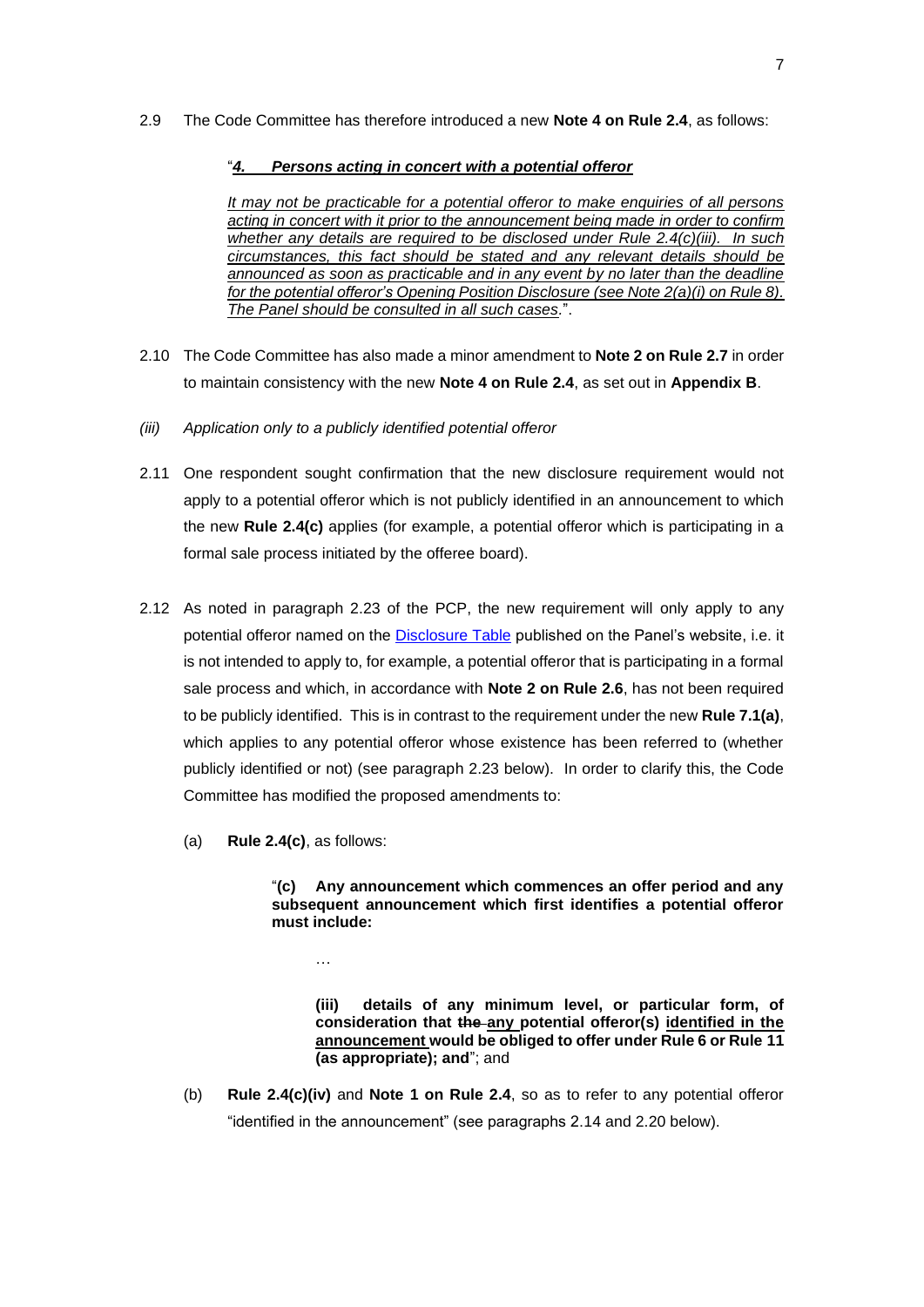- *(iv) Announcement made without the potential offeror's agreement or approval*
- 2.13 One respondent sought confirmation that, if an announcement by the offeree company which commences an offer period, or which first identifies a potential offeror, is made without the potential offeror's agreement or approval, the announcement would not be required to include the relevant disclosures.
- 2.14 In order to make this clear, the Code Committee has modified the new **Note 1 on Rule 2.4**, as follows:

## "*1. Announcement made without the agreement or approval of a potential offeror*

*If an announcement is made by the offeree company without the agreement or approval of a potential offeror,:*

*(a) the announcement is not required to include the matters referred to in Rule 2.4(c)(iii) and (iv), insofar as they relate to the potential offeror; and*

*(b) the any potential offeror identified in the announcement must make a further announcement specifying the matters referred to in Rule 2.4(c)(iii) or and (iv) (as appropriate) as soon as practicable thereafter.*".

- *(v) No requirement for negative statement*
- 2.15 One respondent sought confirmation that the new **Rule 2.4(c)(iii)** will not require a negative statement to be made if a potential offeror does not have any obligation to offer a minimum level, or particular form, of consideration.
- 2.16 The Code Committee confirms this to be the case.
- *(vi) Overlap with Notes 6(b) and 6(c) on Rule 8*
- 2.17 One respondent noted that **Notes 6(b)** and **6(c) on Rule 8**, which relate to the disclosure of dealing arrangements of the kind referred to in **Note 11 on the definition of "acting in concert"**, appeared to duplicate the requirements of the new **Rule 2.4(c)(iv)**.
- 2.18 The Code Committee notes that:
	- (a) under **Note 6(b) on Rule 8**:
		- (i) dealing arrangements entered into by the offeree company before the start of the offer period must be disclosed in the announcement that commences the offer period; and
		- (ii) dealing arrangements entered into by an offeror before the announcement that first identifies it as an offeror must be disclosed in that announcement; and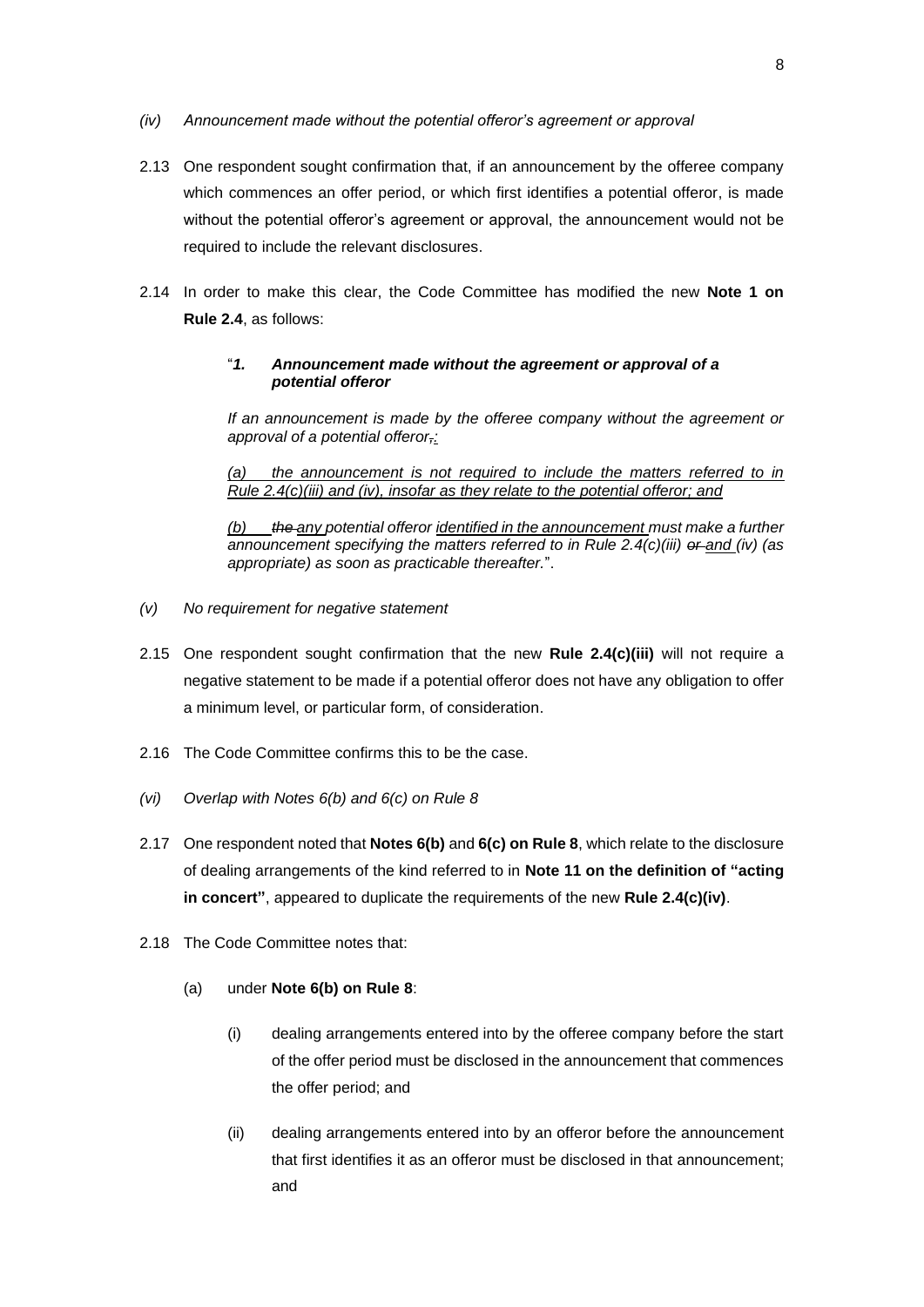#### (b) under **Note 6(c) on Rule 8**:

- (i) where a person acting in concert with the offeree company enters into a dealing arrangement before the start of the offer period, that person must disclose the arrangement as soon as possible after the commencement of the offer period; and
- (ii) where a person acting in concert with an offeror enters into a dealing arrangement before the announcement that first identifies the offeror, that person must disclose the arrangement as soon as possible after that announcement.
- 2.19 The Code Committee agrees that **Note 6(b) on Rule 8** duplicates the requirements of the new **Rule 2.4(c)(iv)** and, accordingly, has deleted **Note 6(b)** and renumbered **Notes 6(c)** and **6(d)** as **Notes 6(b)** and **6(c)**. The Code Committee notes, however, that the disclosures required by the current **Note 6(c) on Rule 8** are made by persons acting in concert with either the offeree company or with an offeror, rather than by the offeree company or the offeror itself.
- 2.20 In the light of the above, the Code Committee has modified the new **Rule 2.4(c)(iv)** so that it does not apply to dealing arrangements entered into by persons acting in concert with the offeree company or the offeror, as follows:

"**(iv) details of any dealing arrangement of the kind referred to in Note 11 on the definition of acting in concert to which the offeree company, or a potential offeror identified in the announcement or any person acting in concert with the offeree company or a potential offeror is a party. See also Note 6(b) on Rule 8.**".

#### *(c) Disclosure during the offer period*

- *(i) Respondents' comments*
- 2.21 All of the respondents supported, or did not object to, the proposal to amend the circumstances in which a potential offeror should be required, during an offer period, to make an immediate announcement if it, or any person acting in concert with it, acquires an interest in shares in the offeree company and thereby becomes obliged to offer a minimum level, or particular form, of consideration.
- 2.22 One respondent noted an apparent inconsistency between paragraph 2.26 of the PCP and the revised **Note on Rule 7.1** in relation to the categories of potential offeror to whom the new **Rule 7.1(a)** would apply.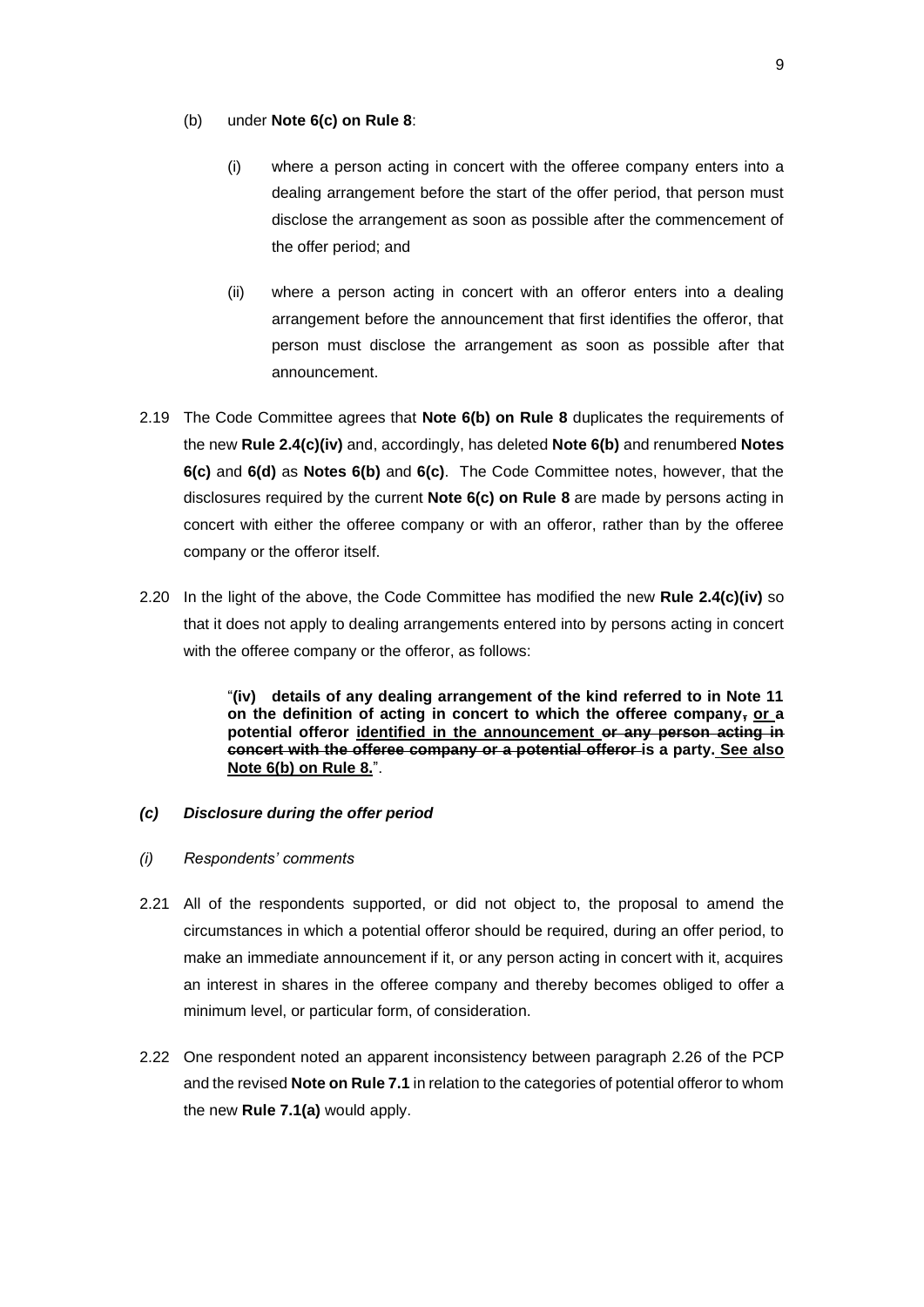#### *(ii) Code Committee's response*

- 2.23 The Code Committee confirms that the new **Rule 7.1(a)** applies to the potential offerors referred to in the amended **Note on Rule 7.1**, i.e. any potential offeror whose existence has been referred to in any announcement (whether publicly identified or not) or which is a participant in a formal sale process (regardless of whether it was a participant at the time at which the formal sale process was announced). The obligation under the new **Rule 7.1(a)** will not be limited to the circumstances specified in the current **Note on Rule 7.1**, i.e. where:
	- (a) a public statement of the level of the potential offeror's possible offer has been made and the potential offeror or any person acting in concert with it acquires an interest in shares above that level; or
	- (b) a third party has announced a firm intention to make an offer and the potential offeror or any person acting in concert with it acquires an interest in shares at above the level of that offer.

#### *(d) Code amendments*

- 2.24 In the light of the above, the Code Committee has:
	- (a) adopted the amendments to **Rule 2.4(c)**, as proposed in paragraph 2.29 of the PCP, subject to the modifications described in paragraphs 2.12 and 2.20 above;
	- (b) deleted the current **Note 1 on Rule 2.4** and introduced a new **Note 1 on Rule 2.4**, as proposed in paragraph 2.29 of the PCP, subject to the modification described in paragraph 2.14 above;
	- (c) deleted the current **Note 2 on Rule 2.4** and introduced the new **Note 2 on Rule 2.4**, as proposed in paragraph 2.29 of the PCP;
	- (d) introduced the new **Note 4 on Rule 2.4**, as set out in paragraph 2.9 above and amended **Note 2 on Rule 2.7**, as described in paragraph 2.10 above;
	- (e) deleted the current **Rule 7.1** and introduced the new **Rule 7.1**, as proposed in paragraph 2.29 of the PCP;
	- (f) amended the **Note on Rule 7.1**, as proposed in paragraph 2.29 of the PCP;
	- (g) amended **Note 11(b) on the definition of "acting in concert"**, **Rule 6.1**, **Rule 6.2**, **Note 12 on Rule 8**, **Note 6 on Rule 11.1**, **Rule 11.2** and **Note 1 on Rule 11.2**, as proposed in paragraph 2.29 of the PCP; and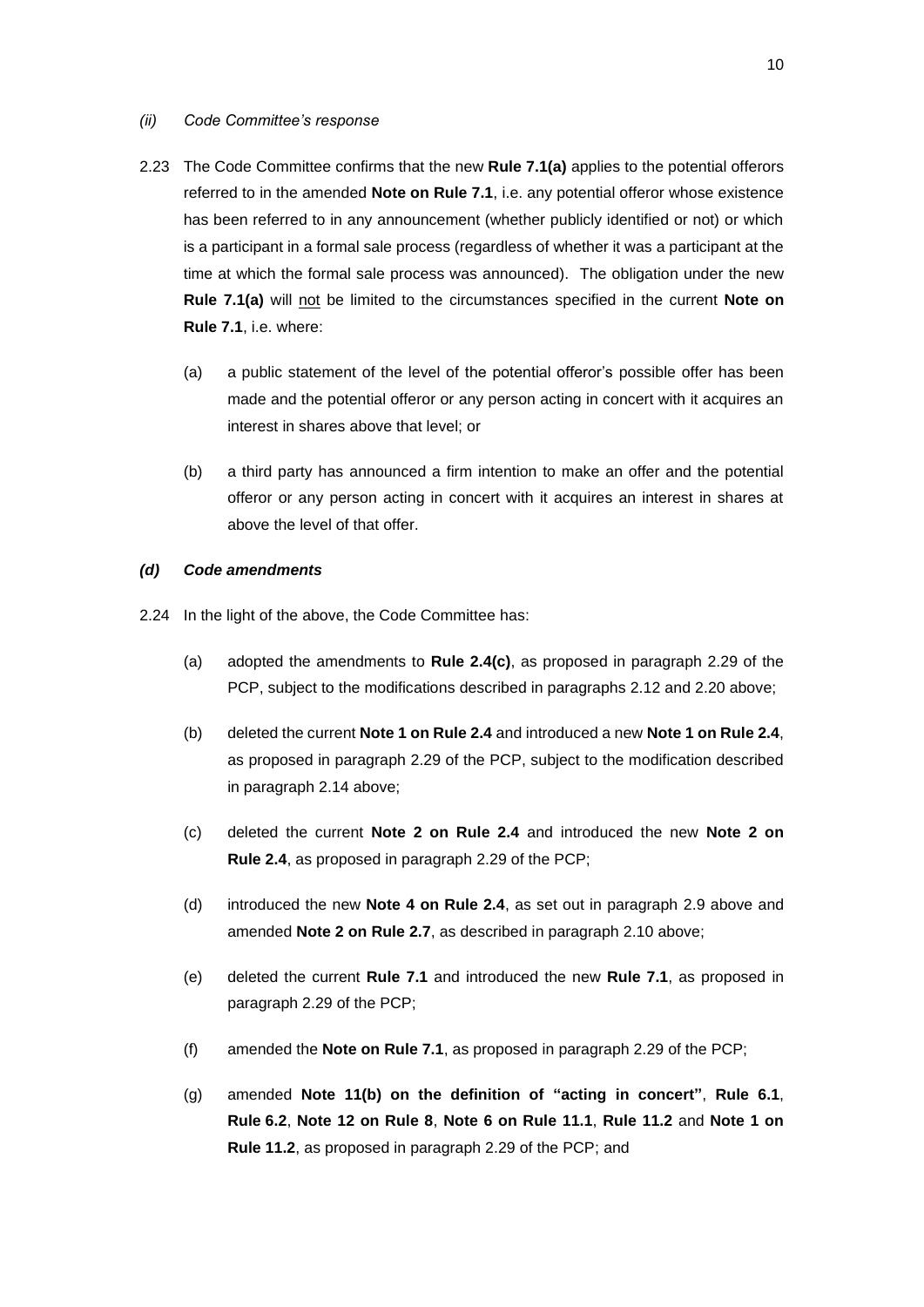(h) deleted **Note 6(b) on Rule 8** and renumbered **Notes 6(c)** and **6(d) on Rule 8** as **Notes 6(b)** and **6(c)**, as described in paragraph 2.19 above.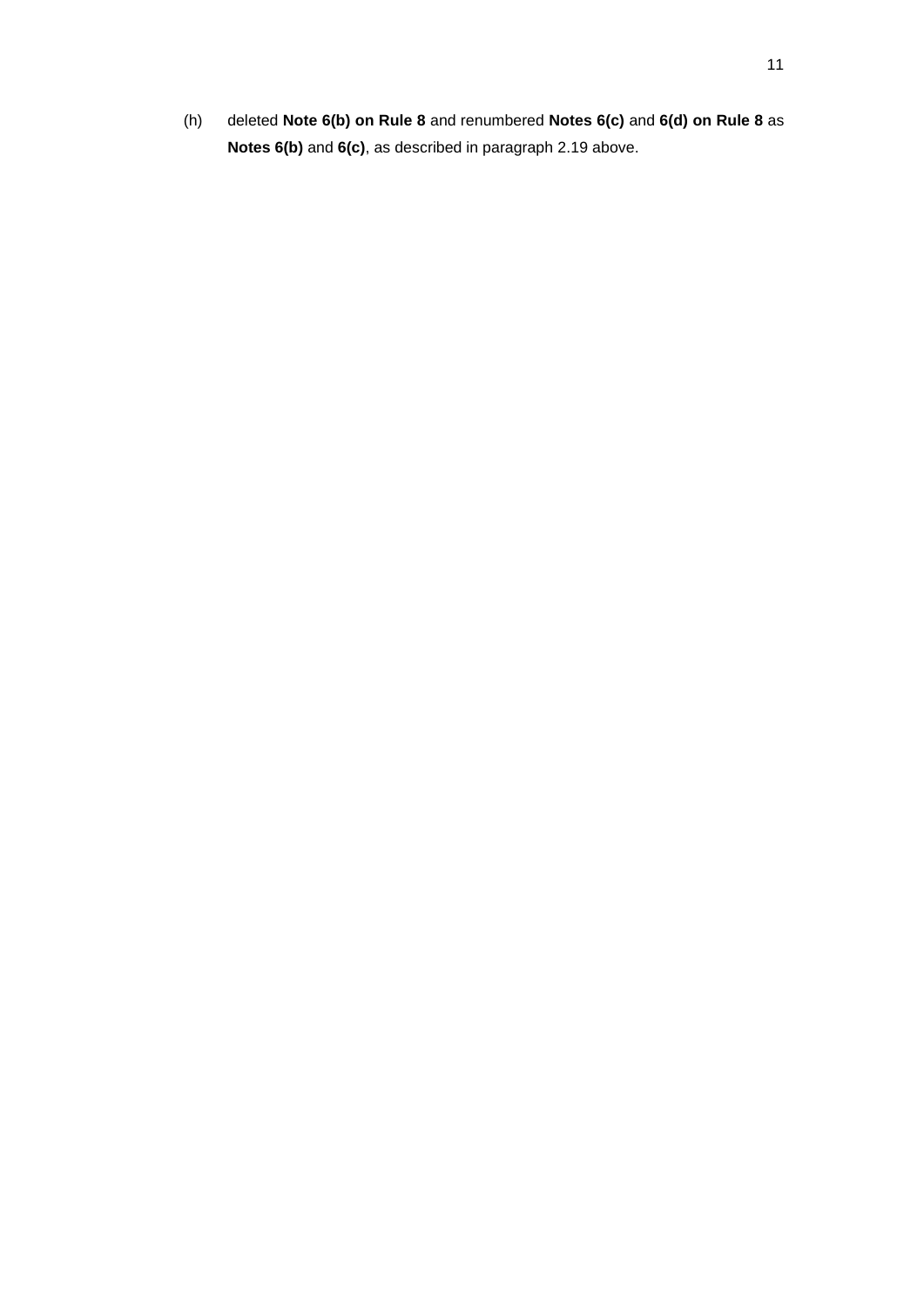## **3. Restriction on acquisitions of interests in shares by a mandatory offeror at the end of the offer timetable**

**Q2 Should a mandatory offeror, and any person acting in concert with it, be restricted from acquiring additional interests in shares in the offeree company in the 14 days up to and including: (a) the unconditional date; and (b) the expiry of an acceptance condition invocation notice?**

## *(a) Summary of proposals*

3.1 **Section 3** of the PCP proposed that a mandatory offeror, and any person acting in concert with it, should be restricted from acquiring additional interests in shares in the offeree company in the 14 days up to and including the unconditional date of an offer (the proposed new **Rule 9.4(b)**). The same restriction was proposed in relation to the 14 days prior to the expiry of an acceptance condition invocation notice (an "**ACIN**").

## *(b) Respondents' comments*

- 3.2 All but one of the respondents supported, or did not object to, the proposal.
- 3.3 One respondent acknowledged that offeree company shareholders may benefit from a "freeze" of the mandatory offeror's control position but noted that this might have negative consequences for the liquidity of the shares in the offeree company.
- 3.4 The respondent who did not support the proposal considered that a sufficient rationale had not been put forward in the PCP to restrict a mandatory offeror from buying shares in the offeree company in the final 14 days of an offer period. The respondent noted that offeree company shareholders would be aware of the mandatory offeror's control of the offeree company and of the possibility that this might be consolidated in the period up to the unconditional date.
- 3.5 Two respondents made drafting suggestions in relation to the proposed new **Rule 9.4(c)**.

#### *(c) Code Committee's response*

- 3.6 The Code Committee continues to believe that a mandatory offeror, and any person acting in concert with it, should be restricted from acquiring additional interests in shares in the offeree company in the 14 days up to and including the unconditional date of an offer, and that the same restriction should apply in the 14 days prior to the expiry of an ACIN.
- 3.7 As explained in paragraph 3.11 of the PCP, a restriction on a mandatory offeror consolidating control of the offeree company in the 14 days up to and including the unconditional date is consistent with the restriction in **Note 4 on Rule 32.1** on a voluntary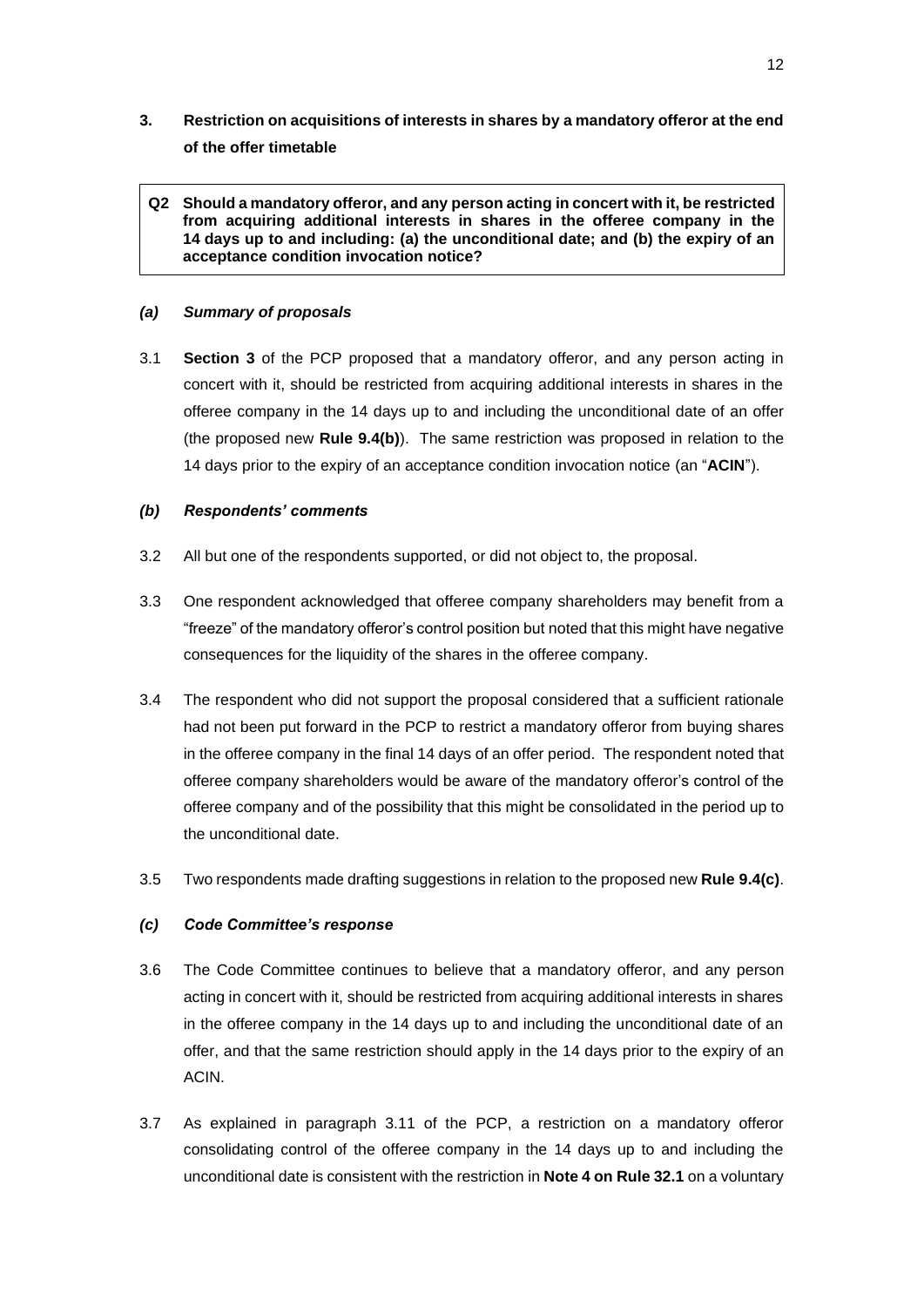offeror triggering an obligation to make a mandatory offer during this period. Although a voluntary offeror is able to acquire interests in shares in the offeree company during the 14 days up to and including the unconditional date (provided that it does not thereby trigger a requirement to revise its offer), it cannot acquire interests in shares through the 30% threshold (or increase its interest in the 30% to 50% band). Accordingly, in a voluntary offer, shareholders will know that a voluntary offeror will either:

- (a) be interested in shares which carry less than 30% of the voting rights of the offeree company (in the event that the offer lapses); or
- (b) hold shares which carry more than 50% of the voting rights of the offeree company (in the event that the offer is successful).
- 3.8 The size of the interest in the shares of the offeree company that a mandatory offeror will have in the event that the offer lapses could be significant to shareholders when making their acceptance decisions. For example, a shareholder may have a different view on whether to accept the offer depending on whether an unsuccessful offeror would have an interest of 31% in the offeree company or an interest of 49%. The amendment will restrict a mandatory offeror, and any person acting in concert with it, from acquiring additional interests in shares in the offeree company at the end of the offer period. This will mean that a mandatory offeror's "control" position will, in effect, be frozen from 14 days prior to the unconditional date until the outcome of the offer is known.
- 3.9 The Code Committee considers that the benefit of giving shareholders a period of stability and certainty in which to decide whether to accept an offer without the control position of the offeree company changing will outweigh any negative impact of a mandatory offeror not being able to purchase shares, or of shareholders not being able to sell shares to the mandatory offeror, in this specific period.
- 3.10 In response to drafting suggestions made by two respondents, the Code Committee has modified the new **Rule 9.4(c)** to make it more consistent with the new **Rule 9.4(b)**, as follows:

"**(c) Neither a voluntary offeror nor any person acting in concert with it may make an acquisition of any interest in shares which would oblige it to make an offer under Rule 9 unless that offer can remain open for acceptance for at least 14 days in the 14 days up to and including:**

- **(i) the unconditional date; or**
- **(ii) the expiry of an acceptance condition invocation notice.**".

## *(d) Code amendments*

3.11 In the light of the above, the Code Committee has: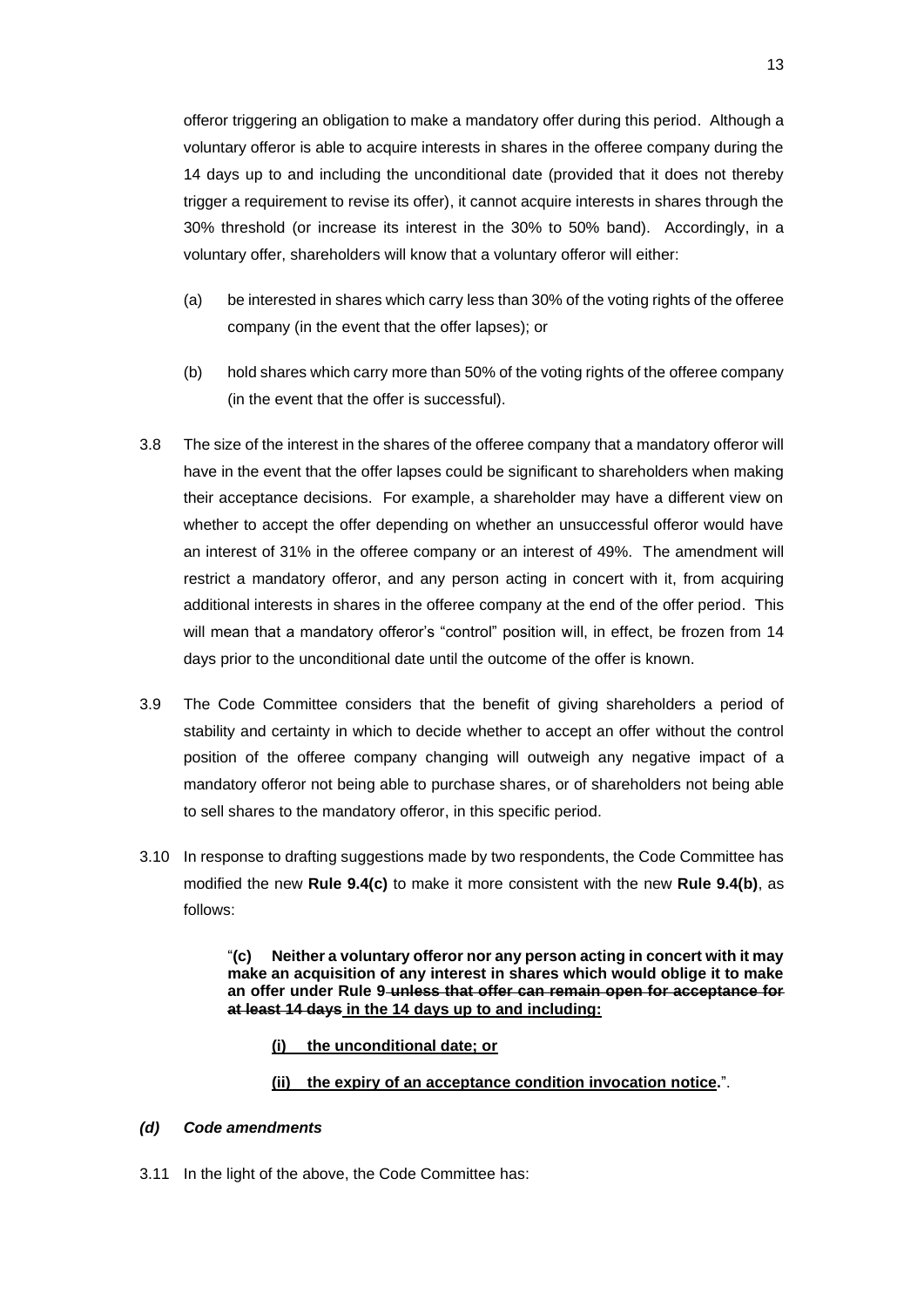- (a) renumbered **Rule 9.4** as **Rule 9.4(a)**, as proposed in paragraph 3.18 of the PCP;
- (b) introduced the new **Rule 9.4(b)** and the new **Rule 9.4(c)**, as proposed in paragraph 3.18 of the PCP, subject to the modification set out in paragraph 3.10 above;
- (c) made minor amendments to **Note 9 on Rule 9.1**, the **Note on Rule 9.4** and **Note 4 on Rule 32.1**, as proposed in paragraph 3.19 of the PCP; and
- (d) renumbered the **Note on Rule 31.6** as **Note 1 on Rule 31.6** and introduced a new **Note 2 on Rule 31.6** to cross-refer to the new **Rule 9.4(b)**, as proposed in paragraph 3.19 of the PCP.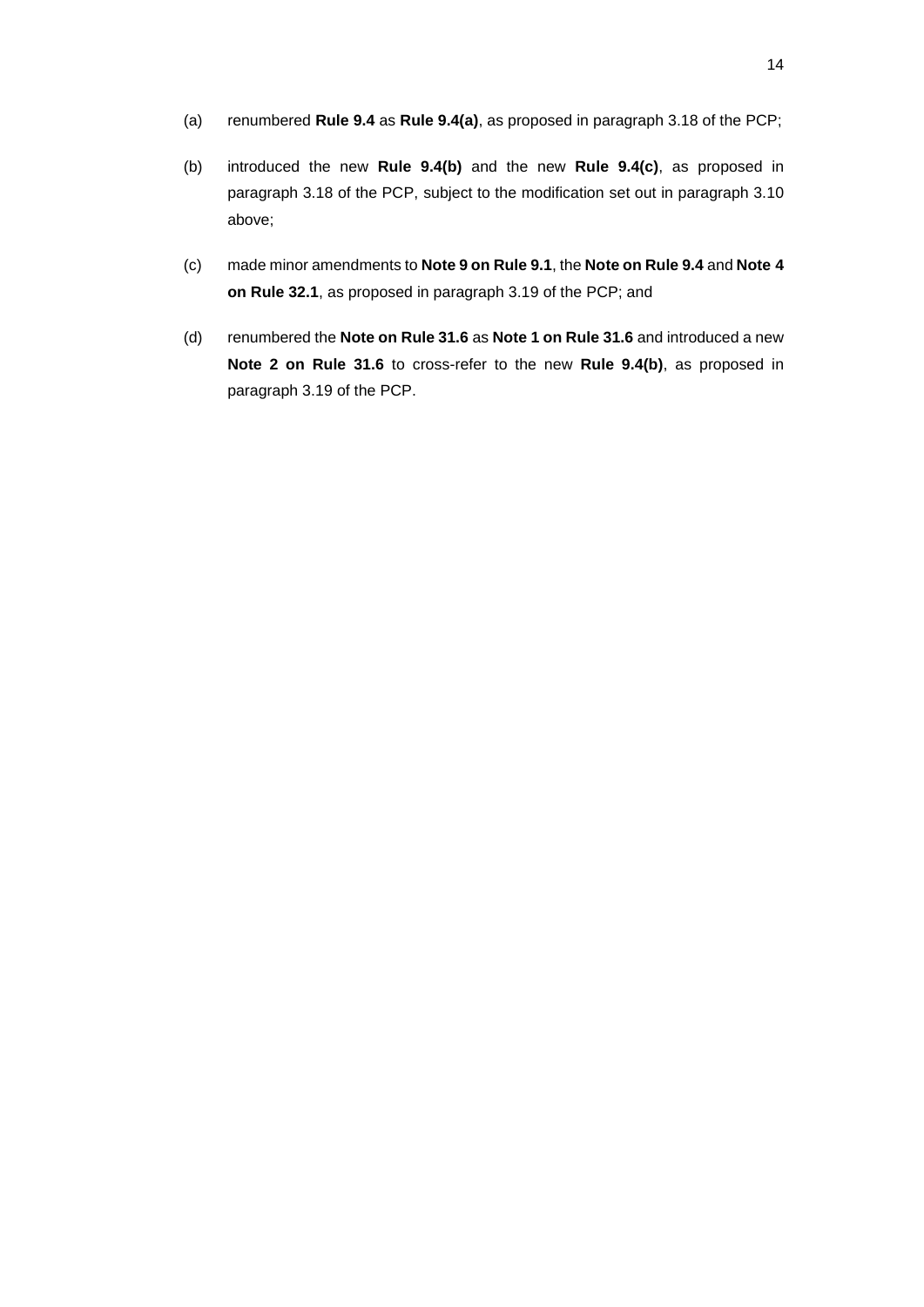- **4. The "look-back period" for determining the price of a mandatory offer**
	- **Q3 Should the new Note 5 on Rule 9.5 be introduced as proposed in order to clarify the application of the "look-back period" for determining the minimum price of a mandatory offer?**

## *(a) Summary of proposals*

4.1 **Section 4** of the PCP proposed the introduction of a new **Note 5 on Rule 9.5** to clarify the application of the "look-back period" for determining the minimum price of a mandatory offer.

## *(b) Respondents' comments*

4.2 All of the respondents supported, or did not object to, the proposal.

## *(c) Code amendments*

4.3 The Code Committee has introduced the new **Note 5 on Rule 9.5**, as proposed in paragraph 4.6 of the PCP.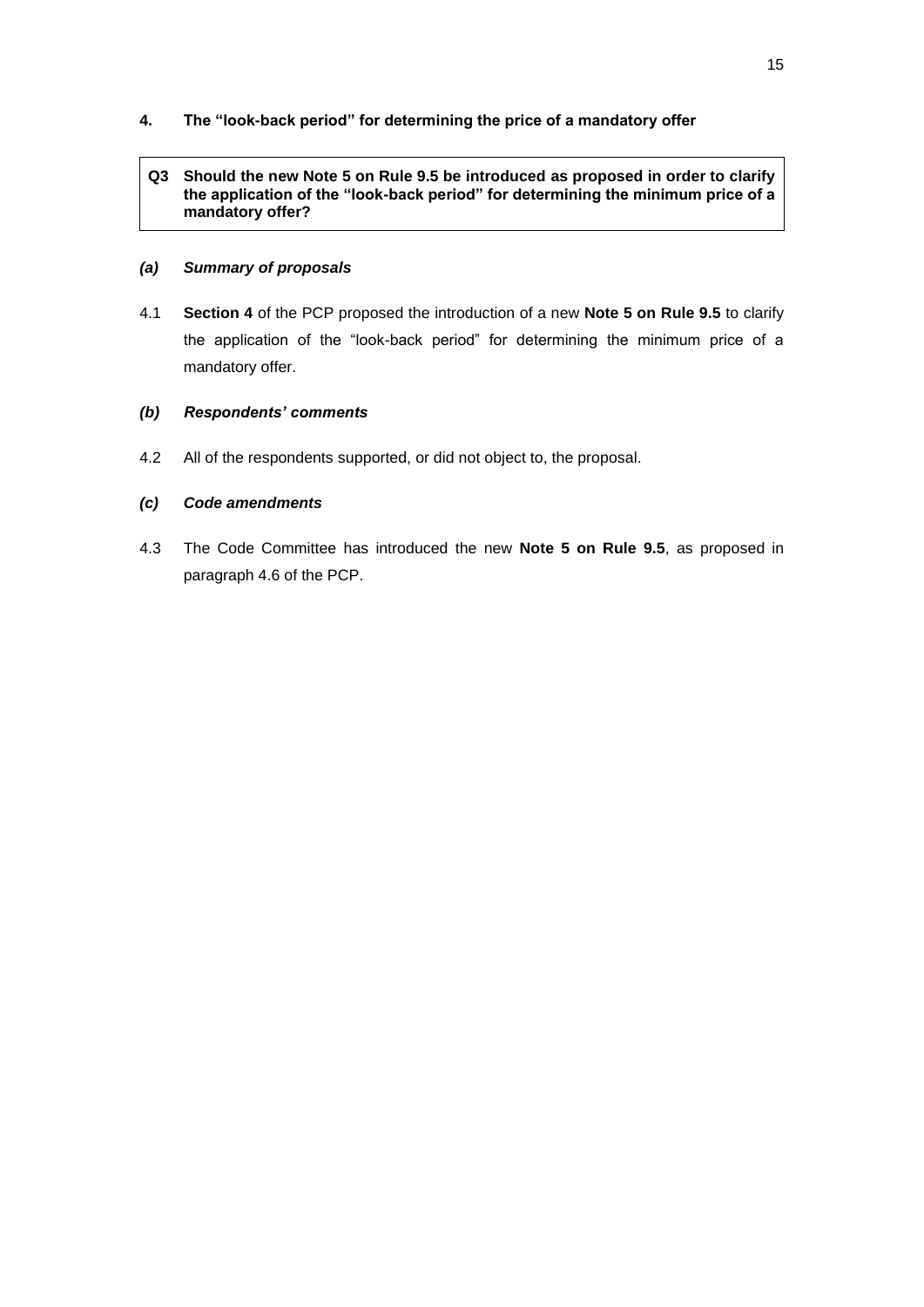#### **5. The chain principle**

- **Q4 Should the test in limb (b) of Note 8 on Rule 9.1 be deleted such that the test in limb (a) would become the sole test for determining whether a chain principle offer is required, other than in exceptional circumstances?**
- **Q5 Should the threshold at which relative values would be considered to be "significant" for the purposes of the test currently set out in limb (a) of Note 8 on Rule 9.1 be reduced from 50% to 30%?**

## *(a) Summary of proposals*

- 5.1 **Section 5** of the PCP proposed:
	- (a) the deletion of the "significant purpose" test in limb (b) of **Note 8 on Rule 9.1**, such that the "significant interest" test in limb (a) of **Note 8 on Rule 9.1** would become the sole test for determining whether a "chain principle" mandatory offer is required, other than in exceptional circumstances; and
	- (b) that the threshold at which relative values would be considered to be "significant" for the purposes of the "significant interest" test in limb (a) of **Note 8 on Rule 9.1** should be reduced from 50% to 30%.

## *(b) Background*

- 5.2 The rationale for requiring a chain principle offer is that if a person ("**Acquirer A**") acquires shares which results in its holding more than 50% of the voting rights of a company ("**Company B**") which has control of a company to which the Code applies ("**Company C**"), shareholders in Company C should benefit from any premium ascribed by Acquirer A to the value of the shareholding in Company C in calculating the price that Acquirer A is prepared to pay for the Company B shares. In addition, the identity and strategy of Acquirer A may have a material effect on the attractiveness of remaining as a shareholder in Company C once it is controlled by Acquirer A.
- 5.3 As explained in paragraph 5.5 of the PCP, the relevant provisions of the Code have always been cast as a presumption that a chain principle offer will not be required unless at least one of two tests of "significance" is satisfied. Currently, these tests are as follows:
	- (a) the "**limb (a) test**" is satisfied if the shareholding which Company B has in Company C is "*significant*" in relation to Company B. In assessing significance, **Note 8 on Rule 9.1** stipulates that the Panel will consider factors including the assets, profits and market values of the respective companies, and that relative values of 50% or more will normally be regarded as significant; and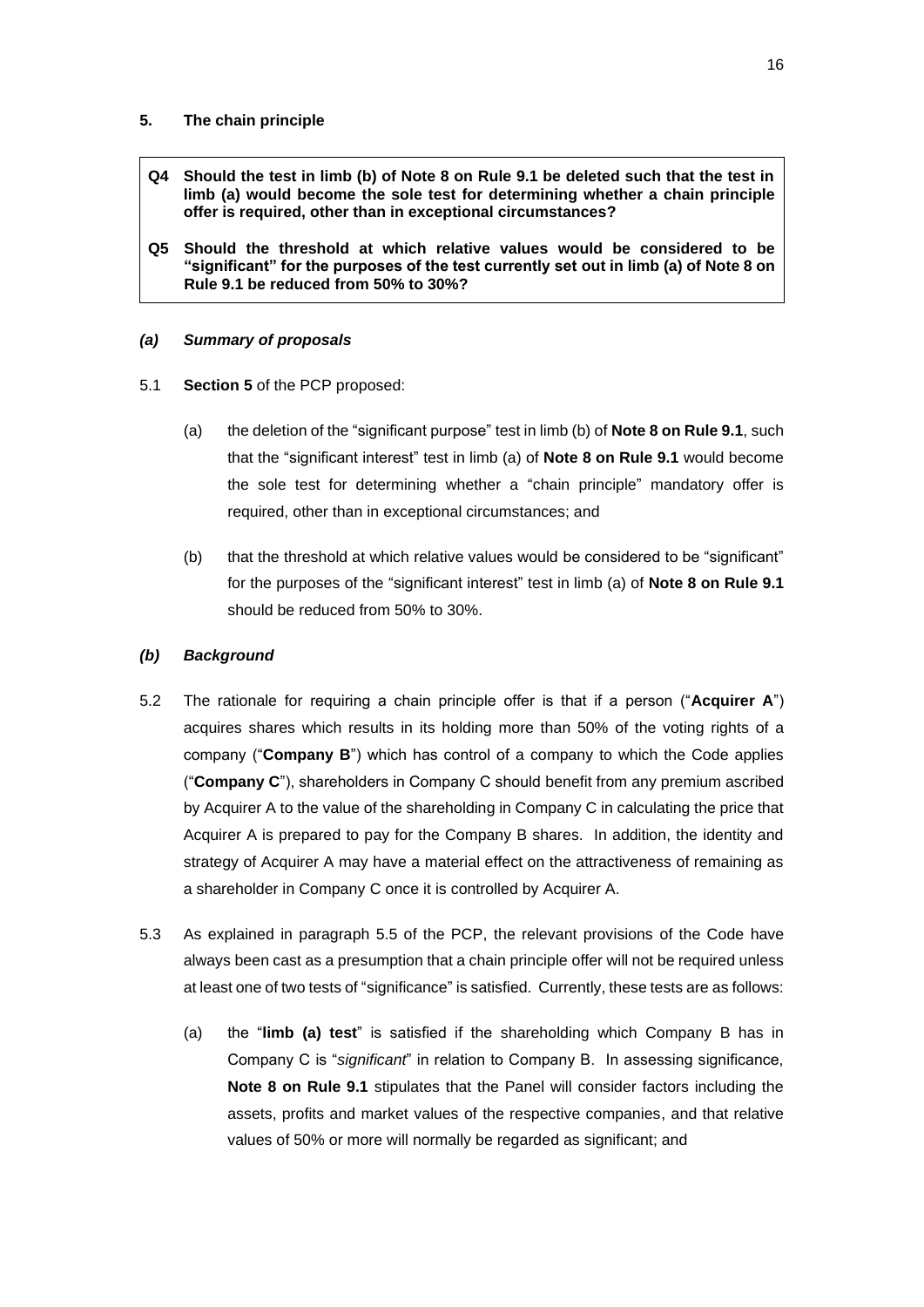- (b) the "**limb (b) test**" is satisfied if securing control of Company C "*might reasonably be considered to be a significant purpose*" of acquiring control of Company B. There is no guidance in the Code on how to interpret "*a significant purpose*" for the purposes of the limb (b) test.
- 5.4 As explained in paragraph 5.7 of the PCP, the limb (b) test has become the *de facto* key test as its relatively low threshold is likely to be satisfied in every case where the limb (a) test is also satisfied, and also in cases where it is not. Therefore, the limb (a) test has, in effect, become redundant. If the limb (b) test were to be deleted, the limb (a) test would become the sole test, and if the existing 50% threshold were to be retained, this would, in practice, narrow the circumstances in which a chain principle offer would be required. The proposed reduction of the threshold in limb (a) from 50% to 30% was therefore intended to balance the impact of the removal of the limb (b) test.

#### *(c) Respondents' comments and the Code Committee's response*

- *(i) Introduction*
- 5.5 All of the respondents supported, or did not object to, the proposal to delete the limb (b) test.
- 5.6 All but one of the respondents supported, or did not object to, the proposal to reduce the threshold at which relative values would be considered to be "significant" for the purposes of the limb (a) test from 50% to 30%.
- *(ii) Level of the limb (a) test threshold*
- 5.7 One respondent considered that the reduction of the limb (a) test threshold from 50% to 30% represented a tightening of the rules and suggested that the Panel should be prepared to exercise its discretion to adopt a higher threshold in appropriate cases.
- 5.8 The respondent who did not support the proposal to reduce the limb (a) test threshold from 50% to 30% considered that the extension of the chain principle beyond situations where the shareholding in Company C represents at least 50% of the value of Company B would amount to a major change. The respondent was also concerned that the shareholders in Company B would be disadvantaged because they would receive less value from Acquirer A once Acquirer A had factored into its acquisition price for Company B the price of a chain principle offer for Company C.
- 5.9 The Code Committee notes that, as a consequence of the relatively low threshold of the limb (b) test, the chain principle currently extends, in practice, to situations where the value of Company B's shareholding in Company C is significantly less than 50% relative to the value of Company B. For this reason, the Code Committee does not consider that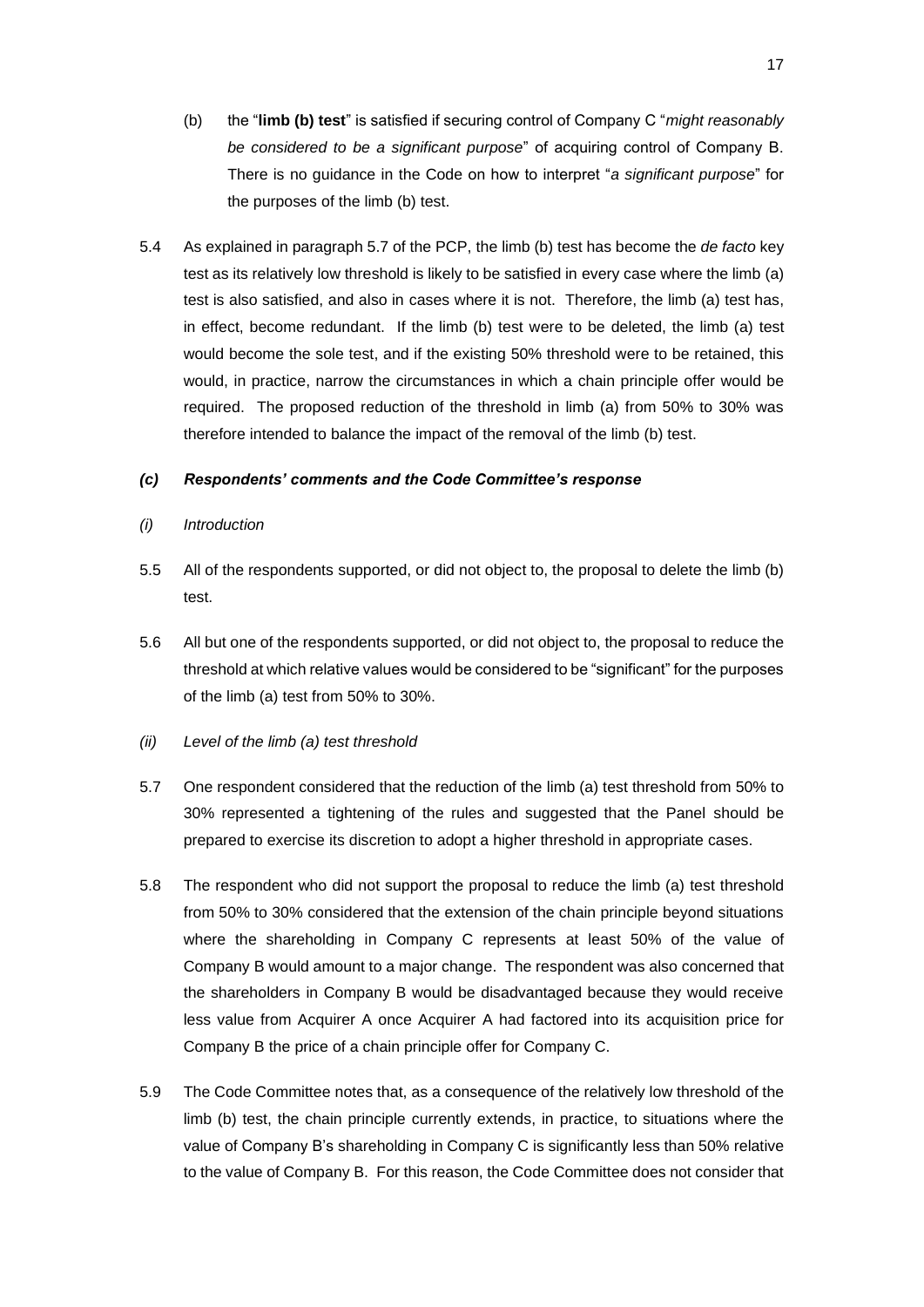the proposed lowering of the limb (a) test in conjunction with the abolition of the limb (b) test will, in practice, amount to a tightening of the rules in this area. As far as the Code Committee is aware, there are no previous cases where a chain principle offer would have been required under the amended test which would not have been required under the current tests, i.e. where the value of Company B's shareholding in Company C was 30% or more but less than 50% relative to the value of Company B and where the "significant purpose" test would also not have been satisfied.

- 5.10 The Code Committee agrees that, where Company B's shareholding in Company C is not significant in relation to Company B, it would be disproportionate to require a chain principle offer for Company C. However, the Code Committee considers that relative values of 50% or more would be too high for the purpose of determining whether the value of that shareholding is "significant" following the removal of the "significant purpose" test in limb (b).
- 5.11 As explained in paragraph 5.11 of the PCP, the Code Committee considers that a threshold of 30%, as the sole test other than in exceptional circumstances, strikes an appropriate balance between capturing transactions where Company C is likely to be significant to Acquirer A whilst at the same time not inappropriately impacting the value of Company B.
- 5.12 In response to a suggestion made by one respondent, the Code Committee has modified the drafting of **Note 8 on Rule 9.1**, as follows:

#### "*8. The chain principle*

*If a person or group of persons acting in concert ("Acquirer A") acquires shares in a company ("Company B") which results in Acquirer A holding over 50% of the voting rights of Company B (which may or may not be a company to which the Code applies), Acquirer A may thereby indirectly obtain or consolidate control, as defined in the Definitions Section, of a second company ("Company C") because Company B either:*

*(a) controls Company C; or*

*(b) is interested in shares in Company C which, when aggregated with those in which Acquirer A is already interested, will result in Acquirer A obtaining or consolidating control of Company C.*

*The Panel will normally only require an offer to be made under Rule 9 in these circumstances if the Company B's interest in shares in Company C which Company B has in Company C is significant in relation to Company B. In assessing this, the Panel will take into account a number of factors including, as appropriate, the assets, profits and market values of the respective companies. Relative values of 30% or more will normally be regarded as significant.*".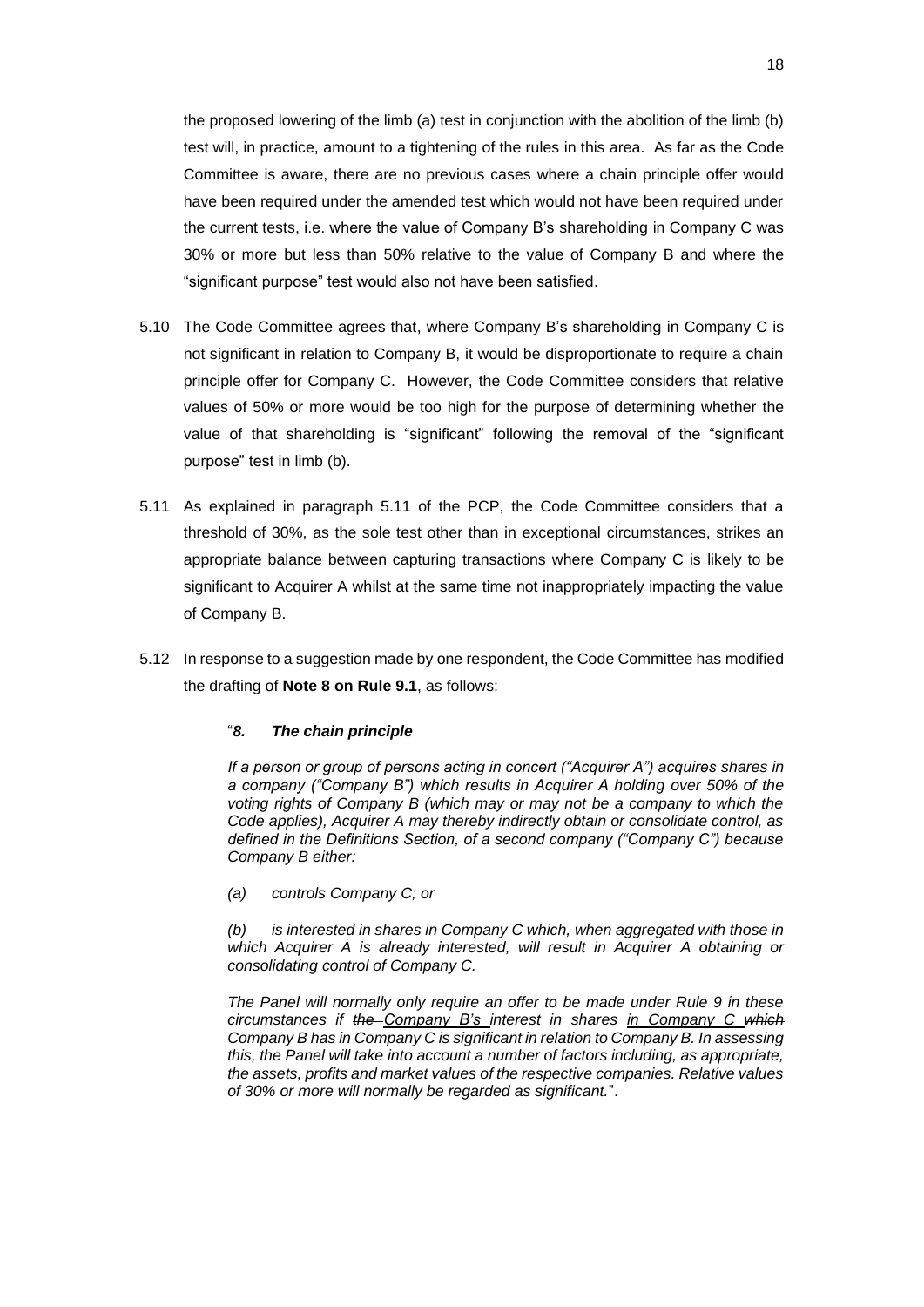## *(iii) Spin-off companies*

- 5.13 One respondent expressed concern as to the potential unintended consequences of the proposals to delete the limb (b) test and amend the limb (a) test. In particular, the respondent noted that Company B may divest its non-core operations by way of a spinoff and retain a minority position in a new company (i.e. Company C). The respondent was concerned that the proposals could mean that if Acquirer A made an offer for Company B, it would also be required to make an offer for the spun-off Company C, and asked how the amended chain principle would apply in such circumstances.
- 5.14 The Code Committee considers that it would be unusual for the retained interest in Company C to represent 30% or more of the value of Company B and considers that, in such circumstances, the Panel should be consulted as to the requirement for a chain principle offer to be made.

#### *(d) Code amendments*

5.15 In the light of the above, the Code Committee has adopted the amendments to **Note 8 on Rule 9.1**, as proposed in paragraph 5.14 of the PCP, subject to the modification set out in paragraph 5.12 above.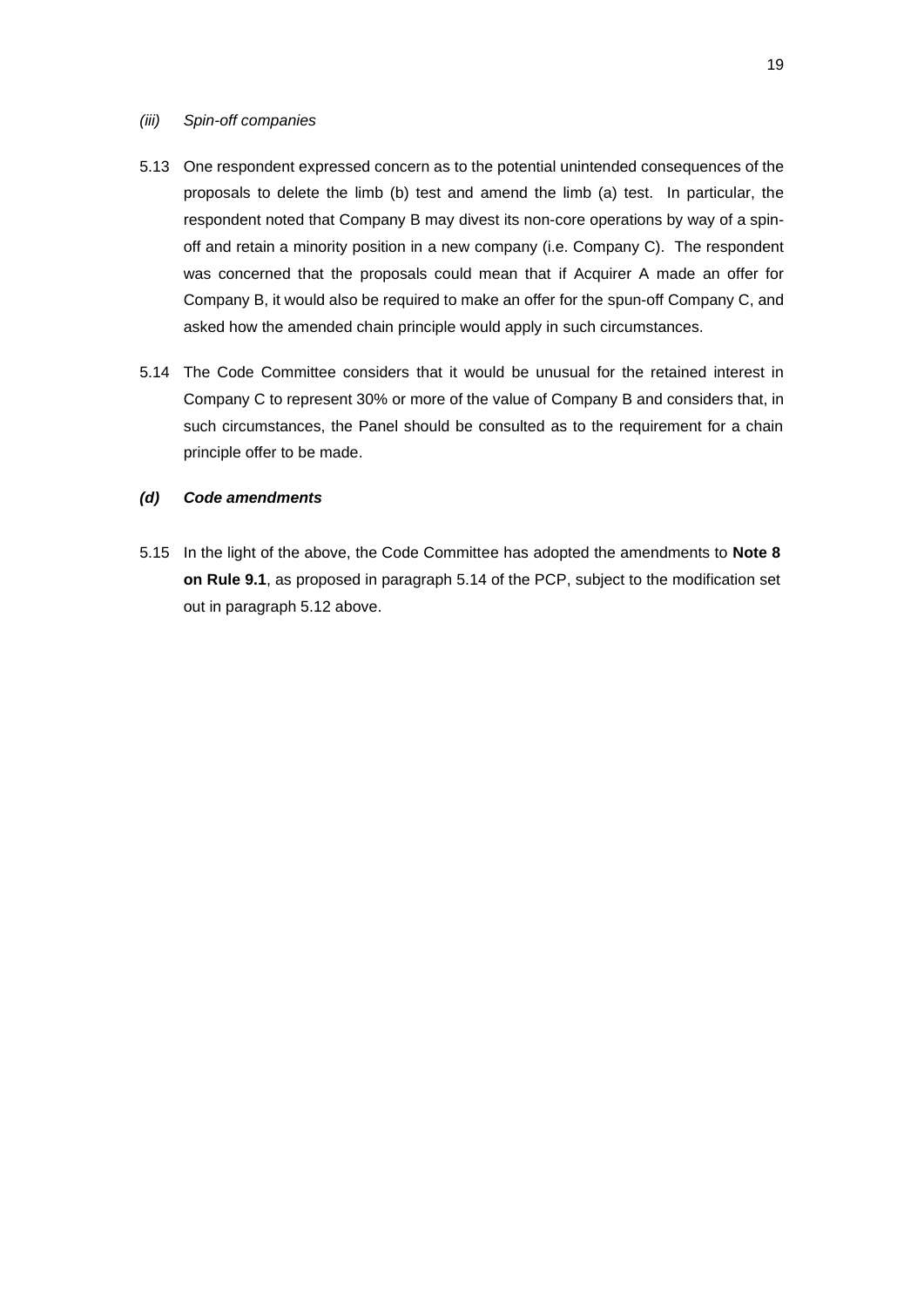**6. Restrictions following the lapsing of an offer or a statement of no intention to bid**

## **Q6 Should Note 1 on Rules 35.1 and 35.2, Note 2 on Rule 2.5 and Note 2 on Rule 2.8 be amended as proposed in relation to the restrictions following the lapsing of an offer or a statement of no intention to bid?**

## *(a) Summary of proposals*

- 6.1 **Section 6** of the PCP proposed amendments to:
	- (a) **Note 1(a) on Rules 35.1 and 35.2**, with regard to the circumstances in which an offeror that made a "no increase statement" or an "acceleration statement" in relation to an offer which subsequently lapsed can proceed to make a new offer even though the offeror did not reserve the right to set that statement aside with the agreement of the offeree board;
	- (b) **Note 2 on Rule 2.5** and **Note 2 on Rule 2.8**, with regard to the period of time for which a potential offeror should be bound by a statement as to the terms on which a possible offer might be made; and
	- (c) **Note 1(b) on Rules 35.1 and 35.2**, with regard to the circumstances in which an offeror whose offer has lapsed can proceed to make a new offer if a third party announces a firm intention to make an offer for the offeree company.

#### *(b) Respondents' comments*

6.2 The respondents supported, or did not object to, the proposals.

#### *(c) Code Committee's response*

6.3 In response to a suggestion made by one respondent, the Code Committee has introduced the words "under this paragraph (a)" into the new **Note 1(a) on Rules 35.1 and 35.2**, in order to clarify that the "freeze" period referred to in paragraph (a) applies where the Panel's consent is sought under paragraph (a), but not where it is sought under paragraphs (b), (c) or (d). **Notes 1(a) and (b)** will therefore read as follows<sup>1</sup>:

## "*1. When consent may be given*

*The Panel will normally only give its consent under Rule 35.1 if:*

<sup>1</sup> NB Notes 1(a) and (b) as set out in paragraph 6.3 are marked to show changes from the current provisions of the Code, rather than the provisions as they were proposed to be amended in the PCP.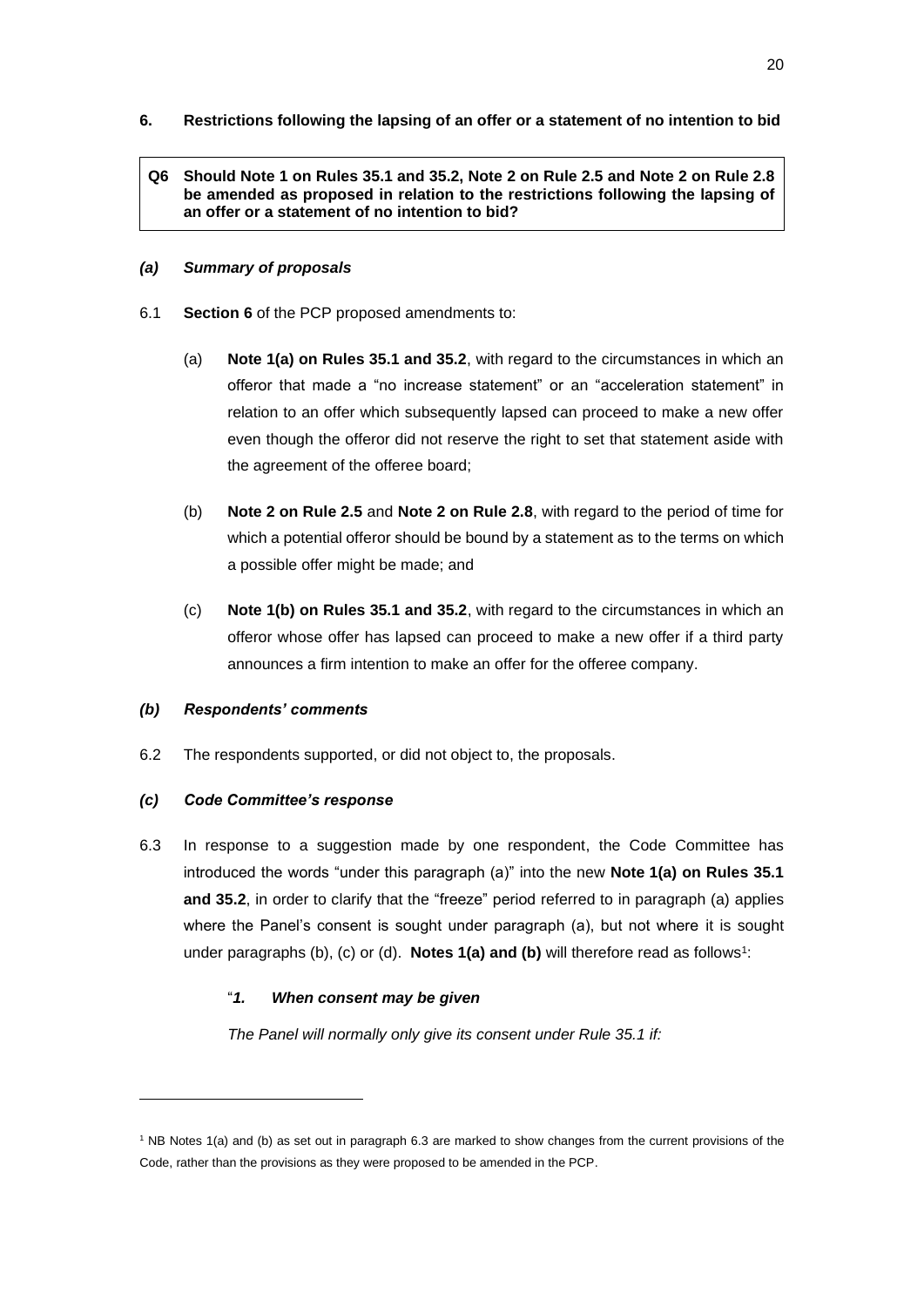*(a) the board of the offeree company so agrees. Such consent will not normally be given within three months of the lapsing of an earlier offer in relation to which the offeror made a no increase statement or an acceleration statement without a reservation of the right to set the statement aside in the event of an increased or improved offer being recommended by the board of the offeree company; Where the offeror made a no increase statement or an acceleration statement without a reservation of the right to set the statement aside with the agreement of the offeree board, the Panel will not normally give its consent under this paragraph (a) in relation to a new offer, or any other transaction restricted by Rule 35.1, on more favourable terms than those available under the previous offer until after the later of:*

*(i) three months from the date on which the previous offer was withdrawn or lapsed; and*

*(ii) the end of the offer period;*

*(b) a third party (including a potential offeror which had been publicly identified prior to the date on which the previous offer was withdrawn or lapsed) announces a firm intention to make an offer for the offeree company;*".

## *(d) Code amendments*

- 6.4 In the light of the above, the Code Committee has:
	- (a) amended **Notes 1(a) and (b) on Rules 35.1 and 35.2**, as set out in paragraph 6.3 above; and
	- (b) amended **Note 2 on Rule 2.5** and **Note 2(d) on Rule 2.8**, as proposed in paragraph 6.35 of the PCP.
- 6.5 In addition, for the reason explained in paragraph 7.16 below, the Code Committee has:
	- (a) renamed the **Notes on Rule 35.1 and 35.2** as the **Notes on Rule 35.1**;
	- (b) moved the renamed **Notes on Rule 35.1** to immediately after **Rule 35.1**; and
	- (c) made minor related amendments to **Rule 31.5(f)** and **Rule 32.2(c)**,

as set out in **Appendix B**.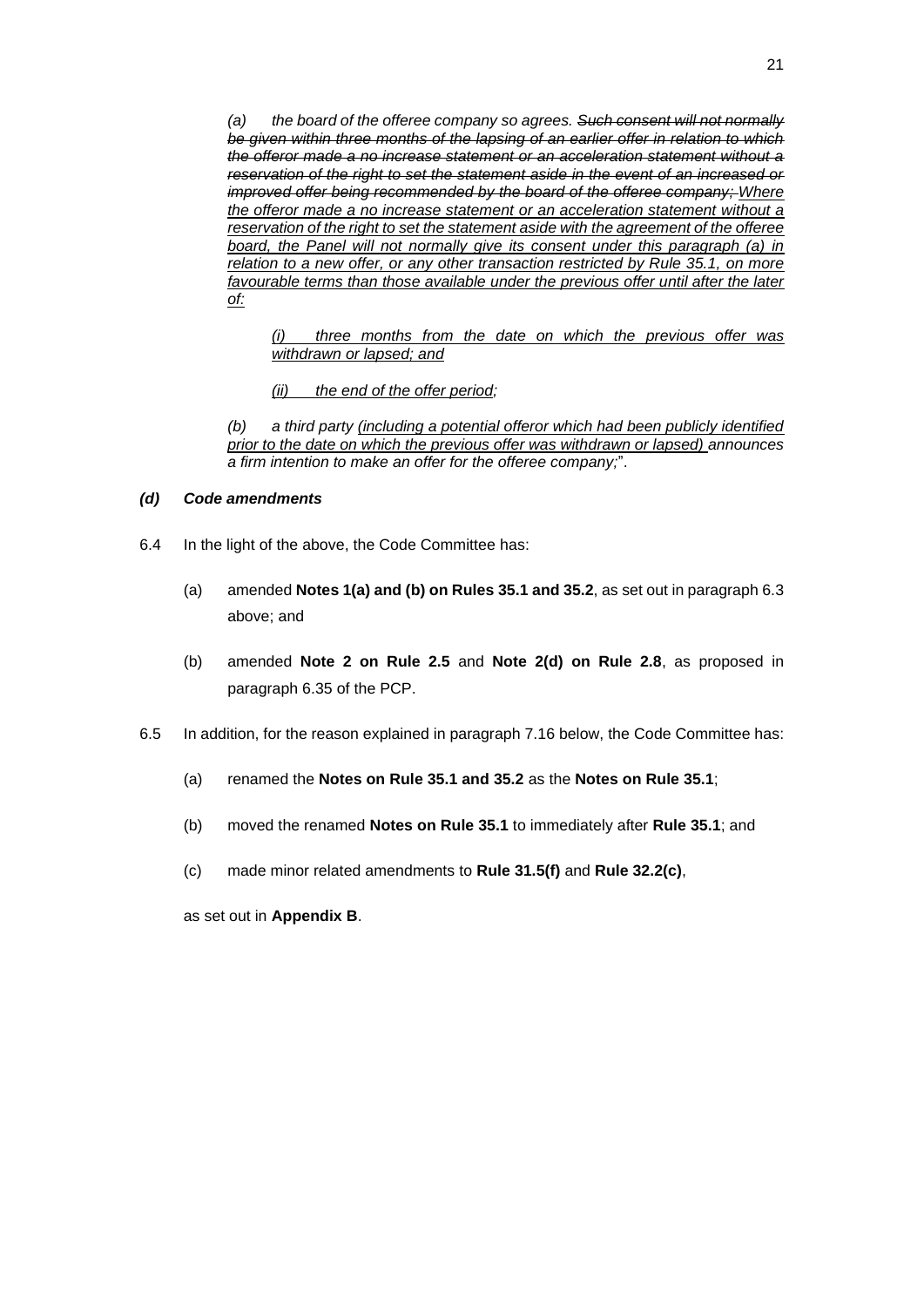## **7. Minor issues**

## **Q7 Should the minor amendments to the Code set out in Section 7 of the PCP be adopted as proposed?**

## *(a) Summary of proposals*

- 7.1 **Section 7** of the PCP proposed various minor amendments in relation to:
	- (a) the application of the definition of "**interests in securities**" to custodians and depositories;
	- (b) the wording of **Rule 9.1(a)**;
	- (c) the requirement for a "Rule 9 waiver" circular to include the offeree board's opinion on the offeror's plans;
	- (d) the disclosure of ratings and outlooks under **Rule 24.3**;
	- (e) the timing of the publication of documents on a website;
	- (f) the removal of the requirement for the parties to an offer to send documents to the Panel and advisers in hard copy form; and
	- (g) the default auction procedure under **Appendix 8** of the Code.
- 7.2 It was also proposed to replace references in the Code to the term "whitewash" with references to the term "Rule 9 waiver" and to make the other minor related amendments.

## *(b) Respondents' comments and the Code Committee's response*

- *(i) Introduction*
- 7.3 The respondents supported, or did not object to, the proposals in **Section 7** of the PCP.
- *(ii) Application of the definition of "interests in securities" to custodians and depositaries*
- 7.4 In relation to the new **Note 10 on the definition of "interests in securities"** proposed in **Section 7(a)** of the PCP, one respondent noted that a custodian may not necessarily be a bank.
- 7.5 In the light of the above, the Code Committee has amended the new **Note 10 on the definition of "interests in securities"** as follows: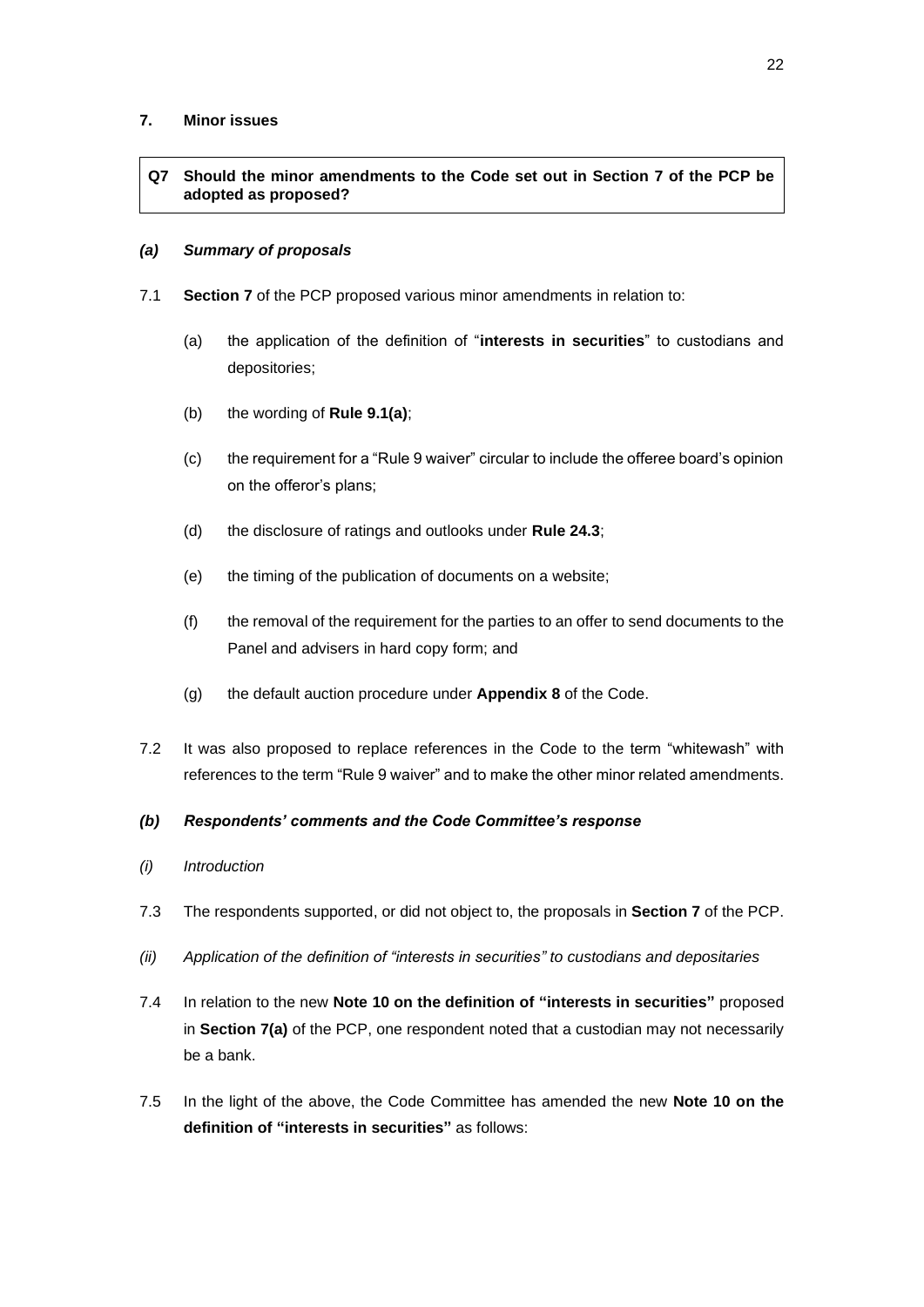#### "*10. Custodians and depositories*

*A bank acting as a custodian or depository acting in the normal course of its business will not be treated as having an interest in the securities it holds as a result of that activity.*".

- *(iii) Timing of the publication of documents on a website*
- 7.6 **Section 7(e)** of the PCP proposed minor amendments so as to make clear that each of an offer document, an offeree board circular, a revised offer document and an offeree board circular on a revised offer should be published on a website in accordance with the requirements of **Rule 26.1(a)**, rather than "*promptly following its publication*". Consequential amendments were also proposed to **Rule 32.1** and **Rule 32.6** in relation to the time by which a revised offer document or offeree board circular on a revised offer must be made available to employee representatives and to the pension scheme trustees.
- 7.7 In relation to the proposed amendments to **Rule 32.1** and **Rule 32.6**, one respondent suggested that, rather than an offeror or an offeree board being required to make documents available to employee representatives and pension scheme trustees "*at the same time*" as the publication of a revised offer document or the circular on the revised offer, it would be more appropriate to require the relevant documents to be made available to those persons "promptly" following their publication.
- 7.8 The Code Committee notes that (broadly):
	- (a) under paragraph 12(3) of Schedule 1C to the Companies Act 2006 (the "**Act**"), the Code must ensure that, when the offer document is made public, the boards of directors of the offeree company and the offeror must communicate it to their employee representatives; and
	- (b) under paragraph 16 of Schedule 1C, the Code must ensure that an offer document is made "readily and promptly available" to the employee representatives.
- 7.9 In order to make the provisions more consistent with the requirements of paragraphs 12(3) and 16 of Schedule 1C to the Act, the Code Committee has modified the amendments to **Rule 32.1** and **Rule 32.6** to provide that "when" a revised offer document or circular is published, it must be made readily and promptly available to the employee representatives and the pension scheme trustees.
- 7.10 The Code Committee has therefore:
	- (a) modified the proposed amendments to **Rule 32.1**, as follows: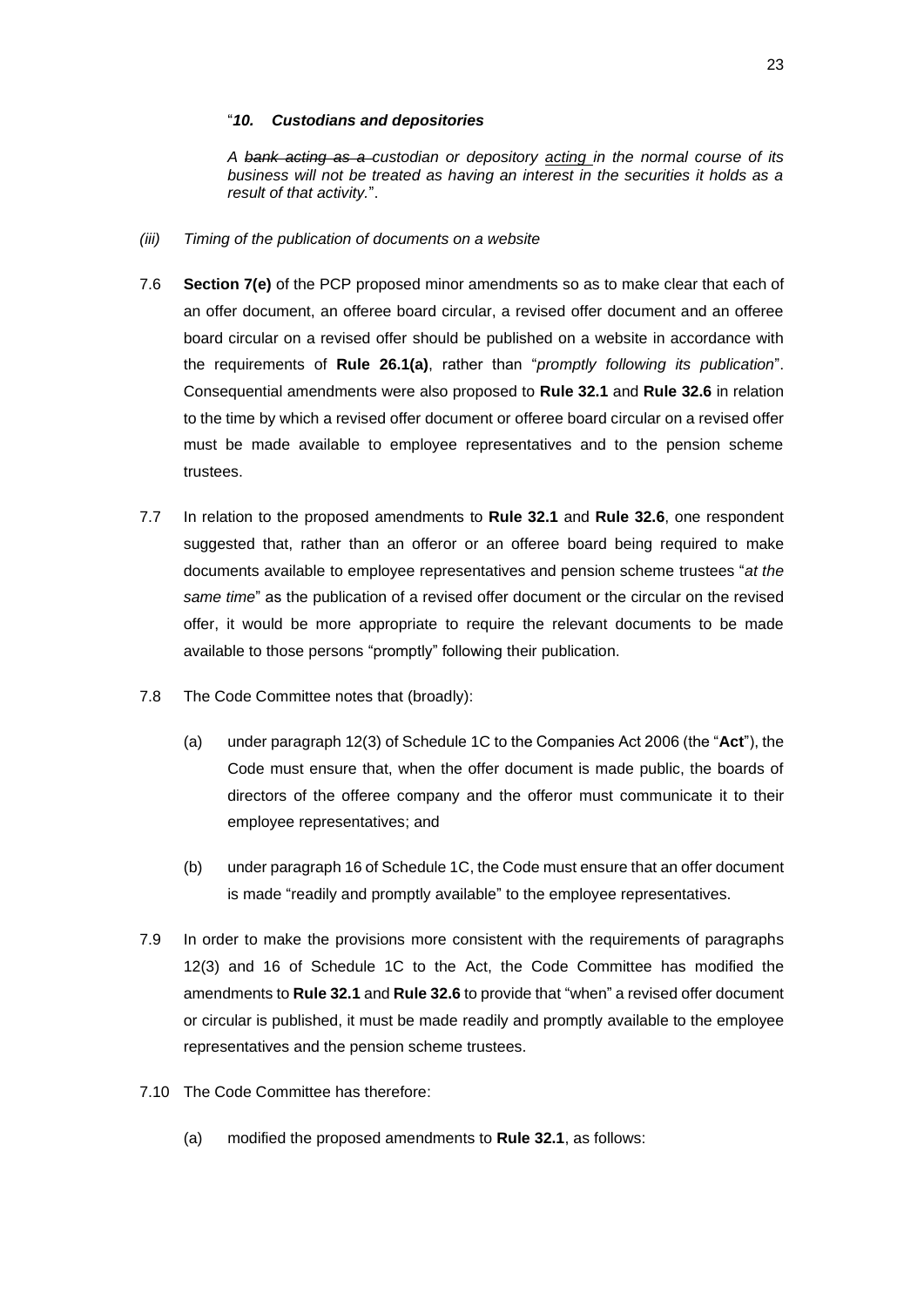#### "**32.1 PUBLICATION OF REVISED OFFER DOCUMENT**

**(a) If an offer is revised, a revised offer document, drawn up in accordance with Rules 24 and Rule 27, must be sent to shareholders of the offeree company and persons with information rights. In addition, the offeror must:**

**(i) publish the revised offer document on a website in accordance with Rule 26.1; and**

- **(ii) announce that the revised offer document has been so published.**
- **(b) At the same time as the When a revised offer document is published:**

**(i) both the offeror and the offeree company must make the revised offer document readily and promptly available to their employee representatives (or, where there are no employee representatives, to the employees themselves);** 

**(ii) the offeror must make the revised offer document readily and promptly available to the trustees of the offeree company's pension scheme(s); and**"; and

(b) modified the proposed amendments to **Rule 32.6**, as follows:

## "**32.6 THE OFFEREE BOARD'S OPINION AND THE OPINIONS OF THE EMPLOYEE REPRESENTATIVES AND THE PENSION SCHEME TRUSTEES**

**(a) The board of the offeree company must send to the company's shareholders and persons with information rights a circular containing its opinion on the revised offer as required by Rule 25.1, drawn up in accordance with Rules 25 and Rule 27. In addition, the offeree company must:**

**(i) publish the circular on a website in accordance with Rule 26.1; and**

**(ii) announce that the circular has been published.**

**(b) At the same time as When the circular is published, the offeree company must make the circular readily and promptly available to its employee representatives (or, where there are no employee representatives, to the employees themselves) and to the trustees of its pension scheme(s).**".

- *(iv) The default auction procedure under Appendix 8 of the Code*
- 7.11 **Section 7(g)** of the PCP proposed the introduction of a new **Section 2(c) of Appendix 8** to clarify that, in a default auction procedure, if one competing offeror makes a no increase statement either on the day prior to Day 46 or on Day 46 but before 5.00 pm, the other competing offeror (which had not made a no increase statement) would be allowed to announce a revised offer on Auction Day 1 in accordance with **Section 3(a) of Appendix 8**.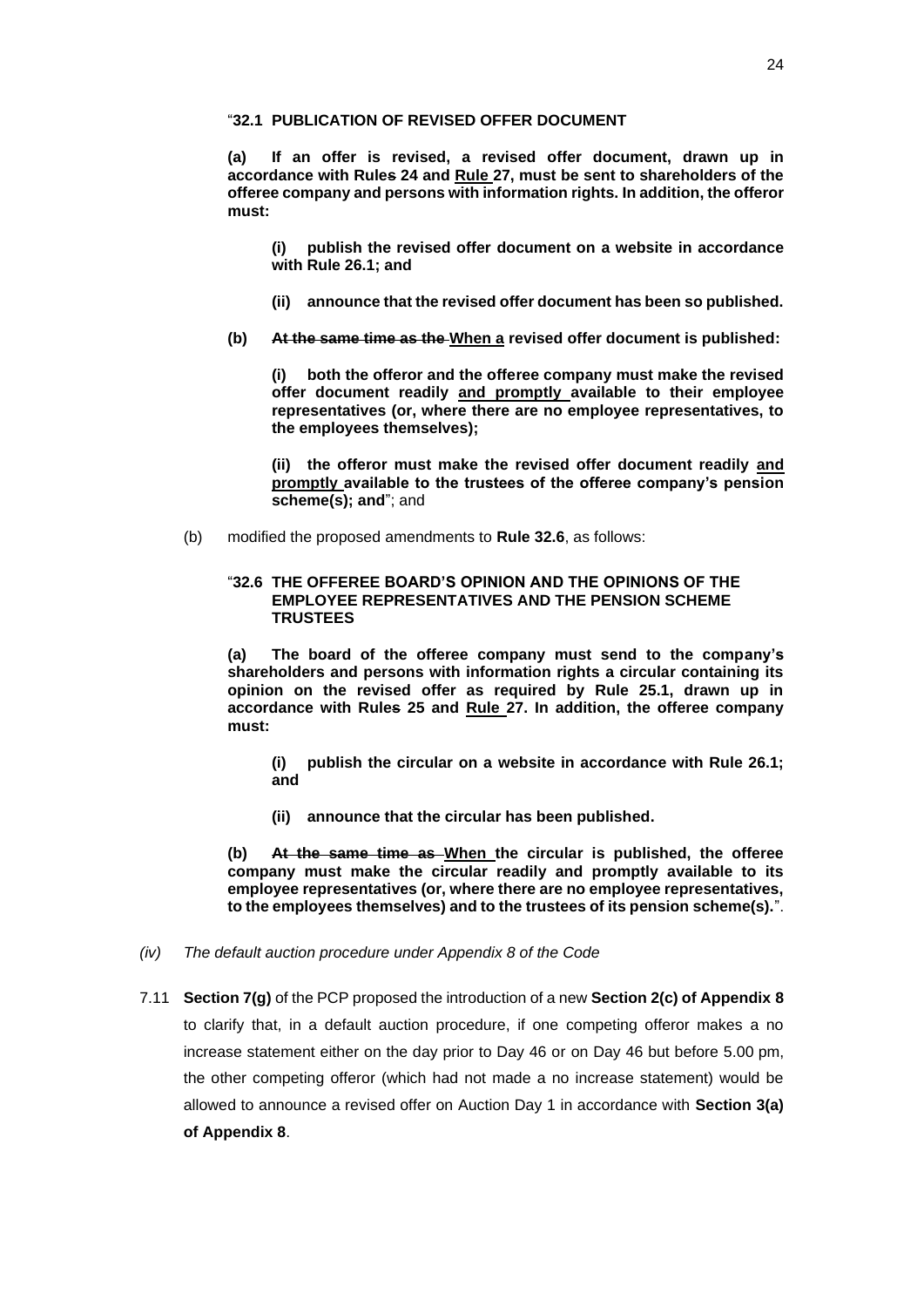- 7.12 One respondent suggested some minor drafting changes to the proposed new **Section 2(c) of Appendix 8**. These reflected the respondent's view that the auction procedure would have no continuing relevance if one of the competing offerors made a no increase statement prior to 5.00 pm on Day 46.
- 7.13 The Code Committee notes that the principal objectives of the auction procedure are to provide both finality and an orderly resolution of a competitive situation. The Code Committee considers that the auction procedure will therefore continue to have relevance if one of the competing offerors makes a no increase statement either on the day prior to Day 46 or on Day 46 (before 5.00 pm). In such circumstances, there will continue to be two competing offerors (albeit that one will have declared its offer final), a competitive situation will continue to exist and any revised offer announced after 5.00 pm on Day 46 should therefore be announced in accordance with the auction procedure. Accordingly, the Code Committee considers that it is appropriate for the new **Section 2(c) of Appendix 8** to refer to the date by which the competing offeror which has not made a no increase statement may announce a revised offer as "Auction Day 1" (i.e. a date within the auction procedure).

#### *(c) Code amendments*

- 7.14 In the light of the above, the Code Committee has adopted:
	- (a) the new **Note 10 on the definition of "interests in securities"**, as proposed in paragraph 7.4 of the PCP, subject to the modification set out in paragraph 7.5 above;
	- (b) the amendments to **Rule 9.1(a)**, as proposed in paragraph 7.7 of the PCP;
	- (c) the amendments to **Rule 24.1(c)**, **Rule 25.1(c)**, **Note 1 on Rule 25.9**, **Rule 32.1** and **Rule 32.6**, as proposed in paragraph 7.20 of the PCP, subject to the modifications to **Rule 32.1** and **Rule 32.6** set out in paragraph 7.10 above;
	- (d) the amendments to **Rule 24.3(c)**, as proposed in paragraph 7.16 of the PCP;
	- (e) the amendments to **Rule 30.5(a)**, **Rule 30.5(b)**, **Section 2(f) of Appendix 5** and **Section 4 of Appendix 5**, as set out in paragraph 7.25 of the PCP;
	- (f) the amendments to **Section 4(j) of Appendix 1**, as proposed in paragraph 7.11 of the PCP; and
	- (g) the new **Section 2(c) of Appendix 8** (and has renumbered the current paragraphs **(c)** to **(j)** as paragraphs **(d)** to **(k)** accordingly), as proposed in paragraphs 7.31 and 7.32 of the PCP.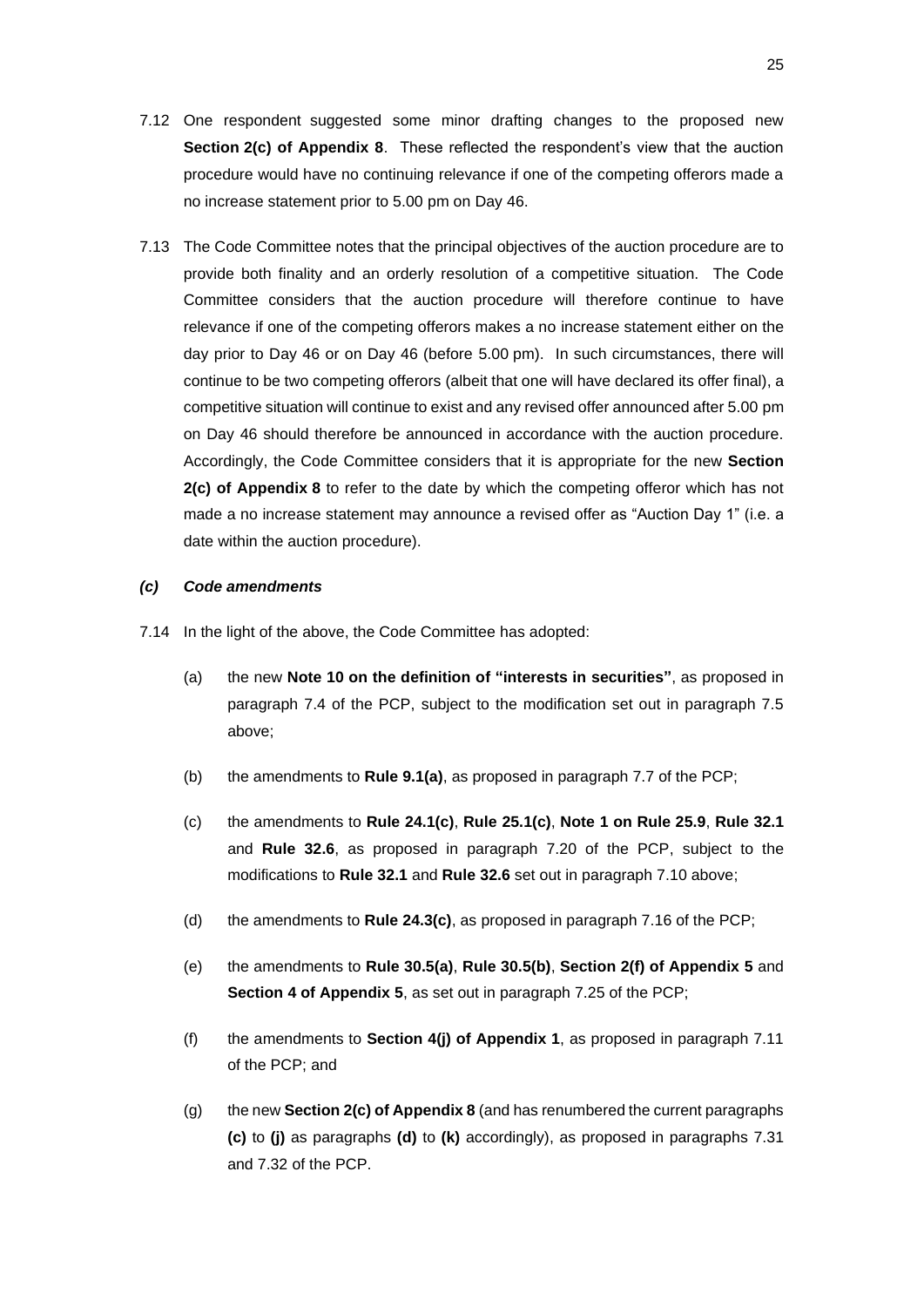- 7.15 As proposed in paragraphs 7.12 and 7.13 of the PCP, the Code Committee has replaced the term "whitewash" with the term "Rule 9 waiver" in, and made other related amendments to, the following provisions: **Note 2(a) on Rule 2.8**; **Note 4 on Rule 5.1** and **Note 2 on Rule 5.3**; **Rule 7.3**; **Notes 1**, **6**, **10** and **11 on Rule 9.1**; **Notes 1**, **2**, **3**, **5** and **6** of the **Notes on Dispensations from Rule 9**; **Notes 3** and **4 on Rule 21.2**; **Rule 36.6**; **Rule 37.1** and **Notes 3**, **5**, **6** and **7** on **Rule 37.1**; and **Appendix 1**.
- 7.16 In addition, in order to introduce greater consistency to the headings and numbering of the provisions of the Code, the Code Committee has deleted the headings of the lettered sections of the Code and made formatting and consequential minor amendments to Rules 1, 2.9, 3.1, 4, 7, 9, 10, 14, 15, 16.1, 18, 19, 21.3, 22, 23, 28, 29, 30, 31, 35, 36, 37 and **38** and to **Appendices 1**, **2**, **4** and **5**, as set out in **Appendix B**. As these amendments do not materially alter the effect of the provisions in question, they have been made without consultation.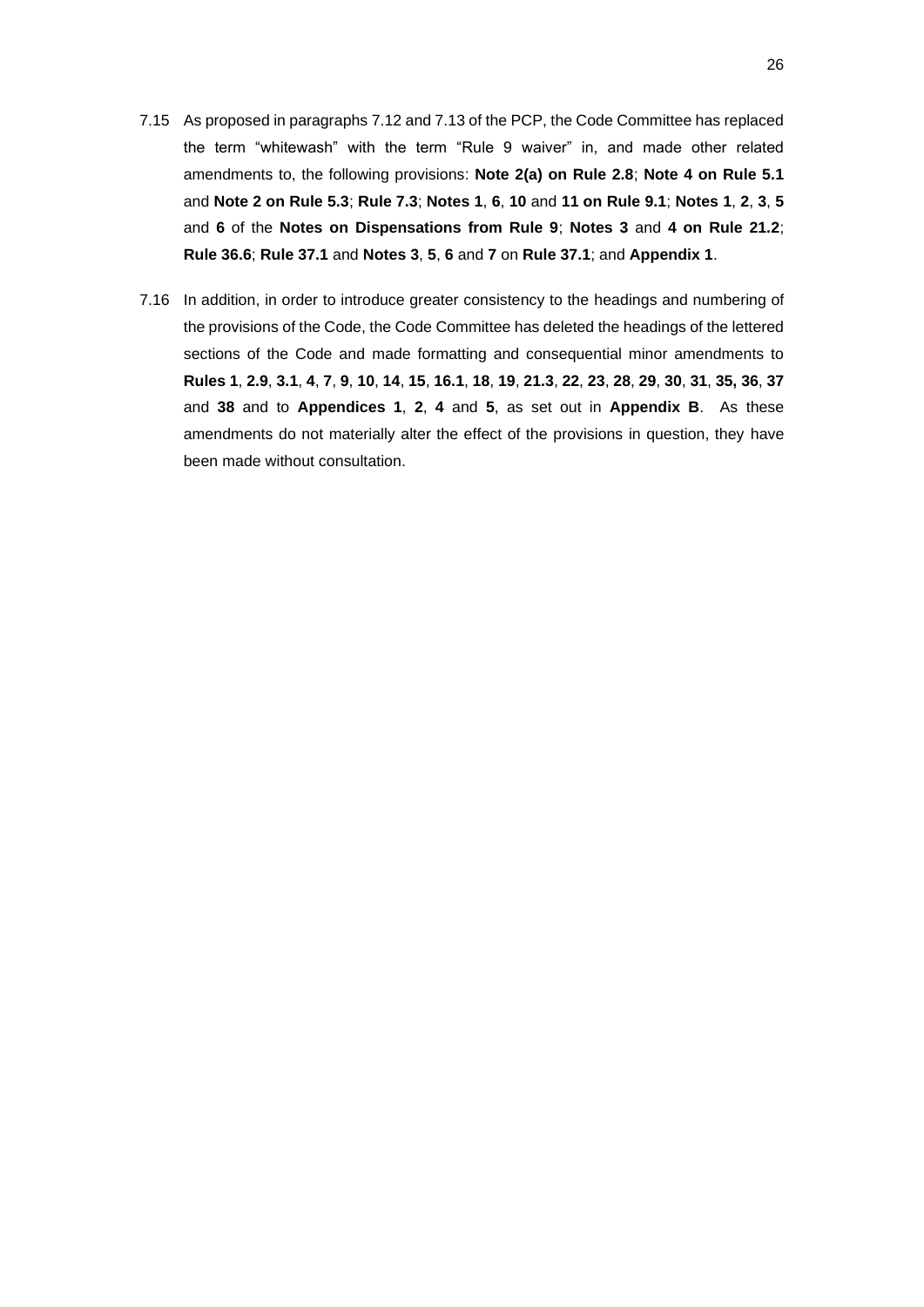## **APPENDIX A**

## **Non-confidential respondents to PCP 2021/1**

- **1.** Herbert Smith Freehills LLP
- **2.** Institute of Chartered Accountants in England and Wales
- **3.** Joint Working Party of the Company Law Committees of the City of London Law Society and the Law Society of England and Wales
- **4.** Quoted Companies Alliance
- **5.** UK Finance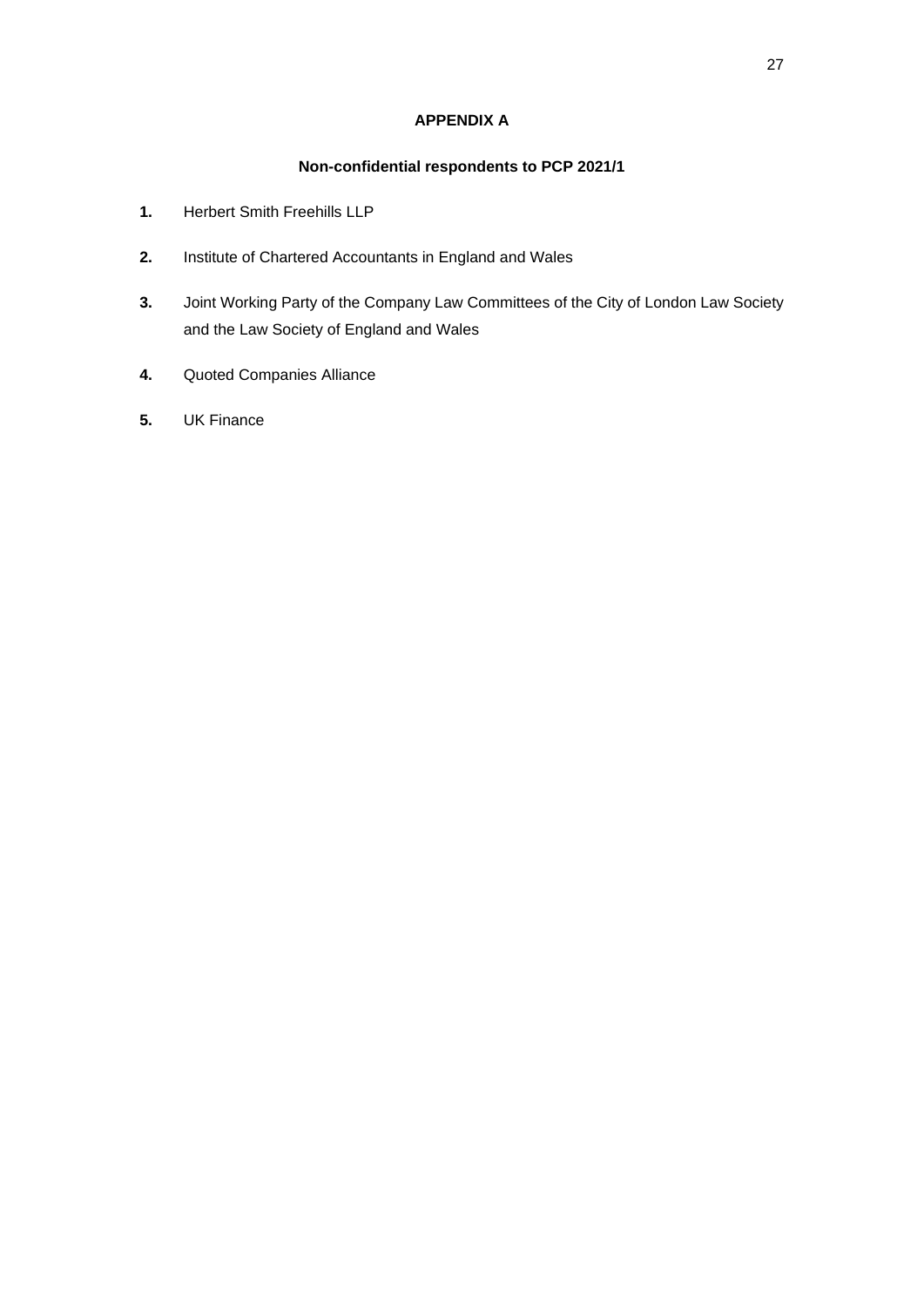#### **APPENDIX B**

#### **Amendments to the Code**

## **DEFINITIONS**

**Acting in concert**

…

## *NOTES ON ACTING IN CONCERT*

…

## *11. Indemnity and other dealing arrangements*

…

*(b)* …

*Such dealing arrangements must be disclosed as required by Note 2 on Rule 2.4(c)(iv), Rule 2.7(c)(xii), Notes 5 and 6 on Rule 8, Rule 24.13 and Rule 25.6.*

…

## **Interests in securities**

*…*

## *NOTES ON INTERESTS IN SECURITIES*

*…*

## *10. Custodians and depositories*

*A custodian or depository acting in the normal course of its business will not be treated as having an interest in the securities it holds as a result of that activity.*

**Rule 1**

## **RULES**

## **SECTION D. THE APPROACH, ANNOUNCEMENTS AND INDEPENDENT ADVICE**

#### **RULE 1. THE APPROACH**

## **1.1 NOTIFICATION OF OFFEREE BOARD**

**(a) An offeror (or its advisers) must notify a firm intention to make an offer in the first instance to the board of the offeree company (or its advisers).**

## **1.2 IDENTITY OF THE OFFEROR**

**(b) If the offer, or an approach with regard to a possible offer, is not made by the offeror or potential offeror, the identity of that person must be disclosed to the board of the offeree company at the outset.**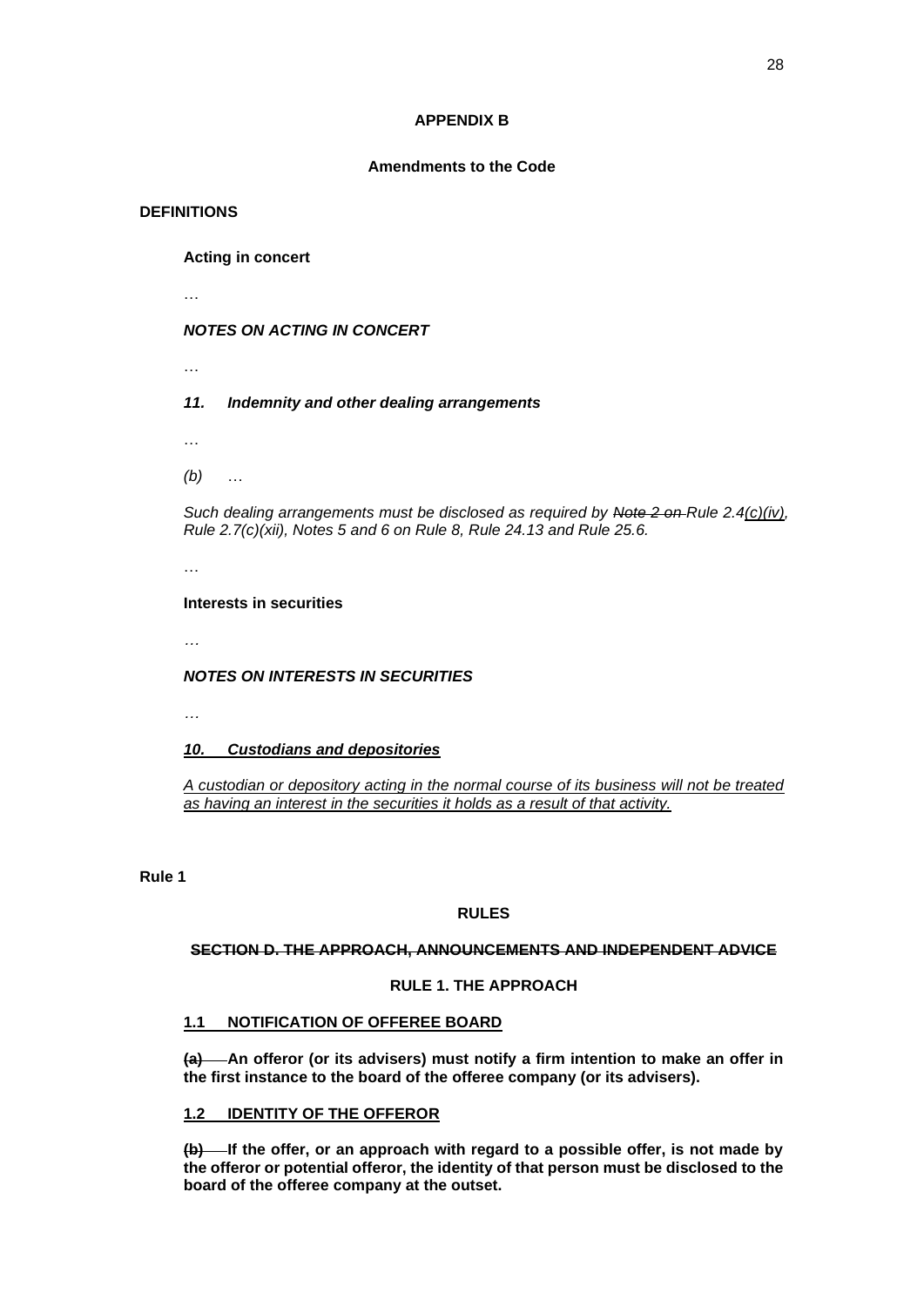#### **Rule 2.4**

#### **2.4 THE ANNOUNCEMENT OF A POSSIBLE OFFER**

…

**(c) Any announcement which commences an offer period and any subsequent announcement which first identifies a potential offeror must include:**

**specify the date on which any deadline thereby set in accordance with Rule 2.6(a) will expire; and**

**(ii) include a summary of the provisions of Rule 8 (see the Panel's website at www.thetakeoverpanel.org.uk).;**

**(iii) details of any minimum level, or particular form, of consideration that any potential offeror(s) identified in the announcement would be obliged to offer under Rule 6 or Rule 11 (as appropriate); and**

**(iv) details of any dealing arrangement of the kind referred to in Note 11 on the definition of acting in concert to which the offeree company or a potential offeror identified in the announcement is a party. See also Note 6(b) on Rule 8.**

*NOTES ON RULE 2.4*

*1. Consequences of subsequent acquisitions of interests in shares*

*The acquisition of an interest in offeree company shares by a potential offeror whose existence has been announced (whether publicly identified or not), or which is a participant in a formal sale process, or by any person acting in concert with it may require immediate announcement by the potential offeror under the Note on Rule 7.1. See also Note 12 on Rule 8.*

## *1. Announcement made without the agreement or approval of a potential offeror*

*If an announcement is made by the offeree company without the agreement or approval of a potential offeror:*

*(a) the announcement is not required to include the matters referred to in Rule 2.4(c)(iii) and (iv), insofar as they relate to the potential offeror; and*

*(b) any potential offeror identified in the announcement must make a further announcement specifying the matters referred to in Rule 2.4(c)(iii) and (iv) (as appropriate) as soon as practicable thereafter.*

#### *2. Indemnity and other dealing arrangements*

*Where the offeree company, an offeror or any person acting in concert with the offeree company or an offeror enters into any dealing arrangement of the kind referred to in Note 11 on the definition of acting in concert before the start of the offer period or the announcement that first identifies the offeror, details of the arrangement must be included in the relevant announcement as required by Notes 6(b) and (c) on Rule 8.*

*Where a dealing arrangement of the kind referred to above is entered into during the offer period, see Note 6(a) on Rule 8.*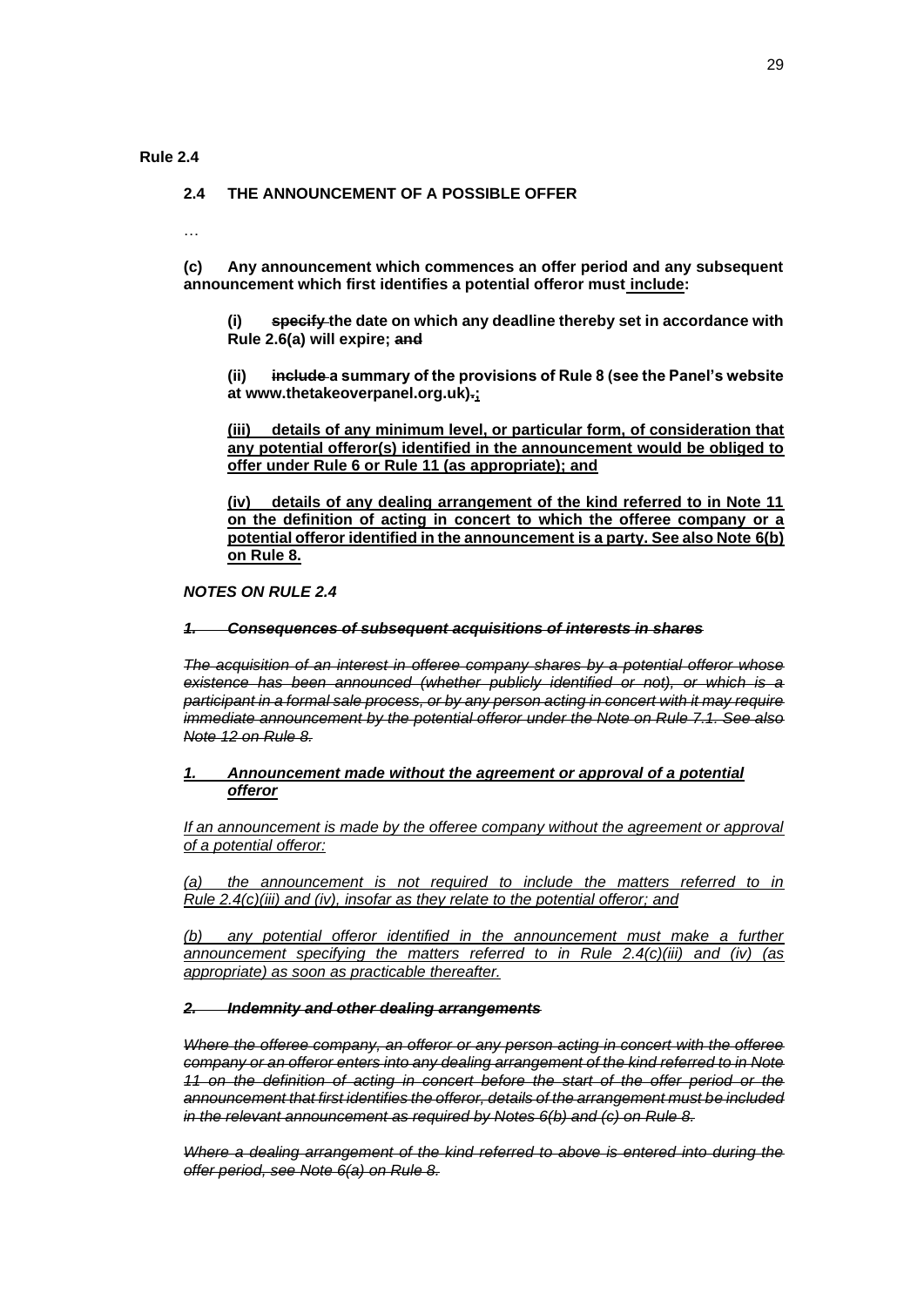#### *2. Minimum level, or particular form, of consideration*

*Where a potential offeror to which Rule 2.4(c)(iii) applies considers that an adjustment should be made under Note 1 on Rule 6 or under Rule 11.3, the Panel must be consulted as to the terms of the announcement.*

…

## *4. Persons acting in concert with a potential offeror*

*It may not be practicable for a potential offeror to make enquiries of all persons acting in concert with it prior to the announcement being made in order to confirm whether any details are required to be disclosed under Rule 2.4(c)(iii). In such circumstances, this fact should be stated and any relevant details should be announced as soon as practicable and in any event by no later than the deadline for the potential offeror's Opening Position Disclosure (see Note 2(a)(i) on Rule 8). The Panel should be consulted in all such cases.*

## **Rule 2.5**

## **2.5 TERMS AND PRE-CONDITIONS IN POSSIBLE OFFER ANNOUNCEMENTS**

…

## *NOTES ON RULE 2.5*

…

## *2. Duration of restriction*

*The restrictions imposed by Rule 2.5(a) will normally apply throughout the period during which the offeree company is in an offer period and for a further three months thereafter. until the later of:*

*(a) three months from the date on which the potential offeror makes a statement to which Rule 2.8 applies; and*

#### *(b) the end of the offer period.*

*However, where a potential offeror has made a statement to which Rule 2.8 applies but the offeree company remains in an offer period, the restrictions imposed by Rule 2.5(a) will normally apply for three months following the making of the statement to which Rule 2.8 applies.*

*See also Rule 2.8(f).*

#### **Rule 2.7**

## **2.7 THE ANNOUNCEMENT OF A FIRM INTENTION TO MAKE AN OFFER**

…

#### *NOTES ON RULE 2.7*

…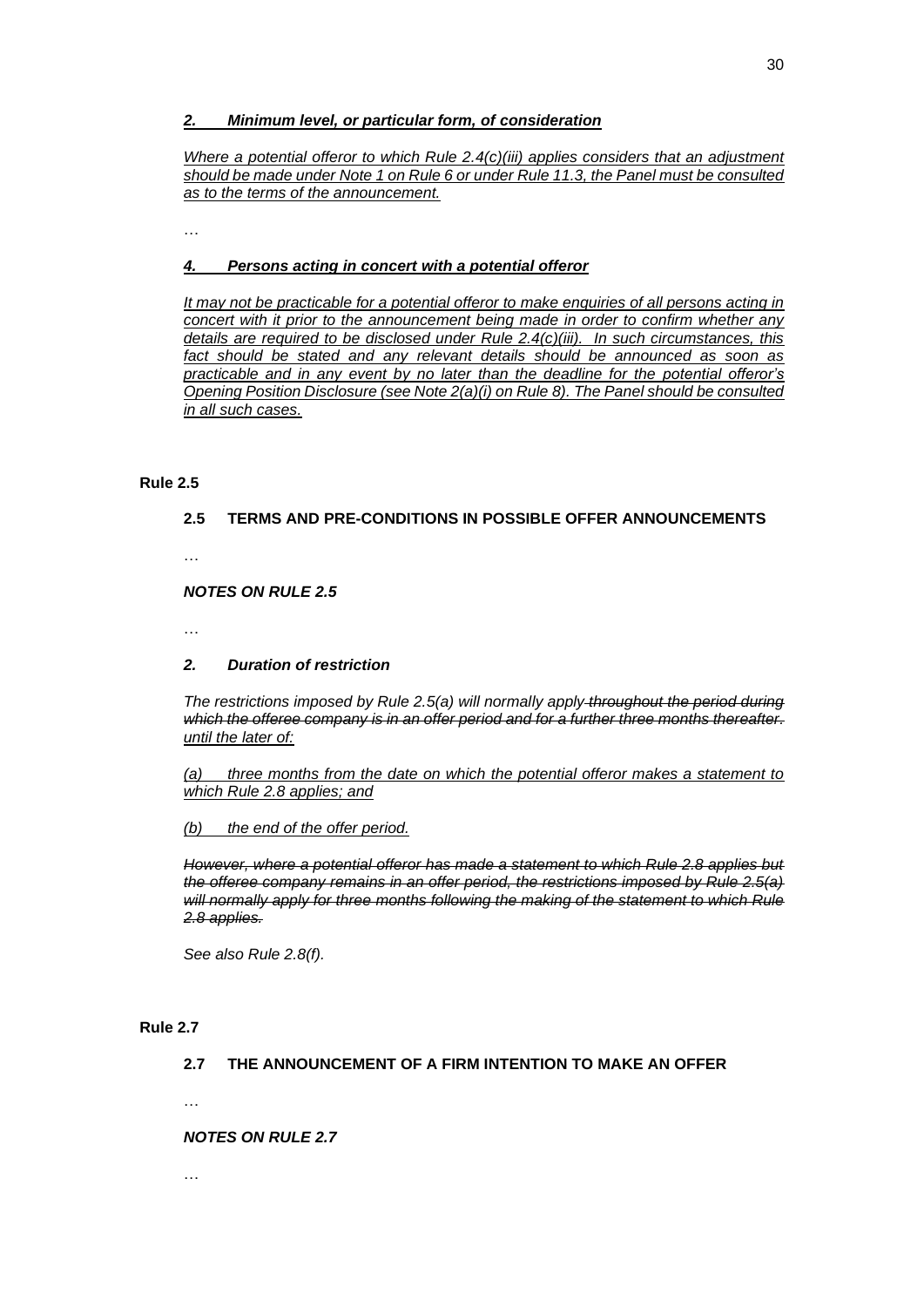#### *2. Persons acting in concert with the offeror*

*If an offeror announces a firm intention to make an offer before the deadline for its Opening Position Disclosure (see Note 2(a)(i) on Rule 8), it may not be practicable in the time available to have made enquiries of all persons acting in concert with it in order to include all relevant details in respect of such persons in the announcement. In such circumstances, this fact should be stated and all relevant details included in the Opening Position Disclosure. The Panel should be consulted in all such cases.*

## **Rule 2.8**

## **2.8 STATEMENTS OF INTENTION NOT TO MAKE AN OFFER**

…

## *NOTES ON RULE 2.8*

…

## *2. Setting aside a statement to which Rule 2.8 applies*

*(a) The circumstances that a person is permitted to specify in a statement to which Rule 2.8 applies as circumstances in which the statement may be set aside are:*

…

*(iii) the offeree company announcing a "whitewash" Rule 9 waiver proposal (see Note 1 of the Notes on Dispensations from Rule 9) or a reverse takeover;*

…

*(d) Where the statement to which Rule 2.8 applies is made by a potential offeror which has made a statement to which Rule 2.5(a)(i) or (ii) applies and which did not reserve the right not to be bound by that statement with the agreement of the board of the offeree company, the board of the offeree company may not, except with the consent of the Panel, agree to the restrictions in Rule 2.8(f) being set aside for until the later of:*

*(i) three months following the date on which the statement to which Rule 2.8 applies is made; and*

*(ii) the end of the offer period.*

#### **Rule 2.9**

## **2.9 ANNOUNCEMENT OF NUMBERS OF RELEVANT SECURITIES IN ISSUE**

- **(a) When an offer period begins** …
- **(b) Any such announcement should include** …
- **(c) If the information included** …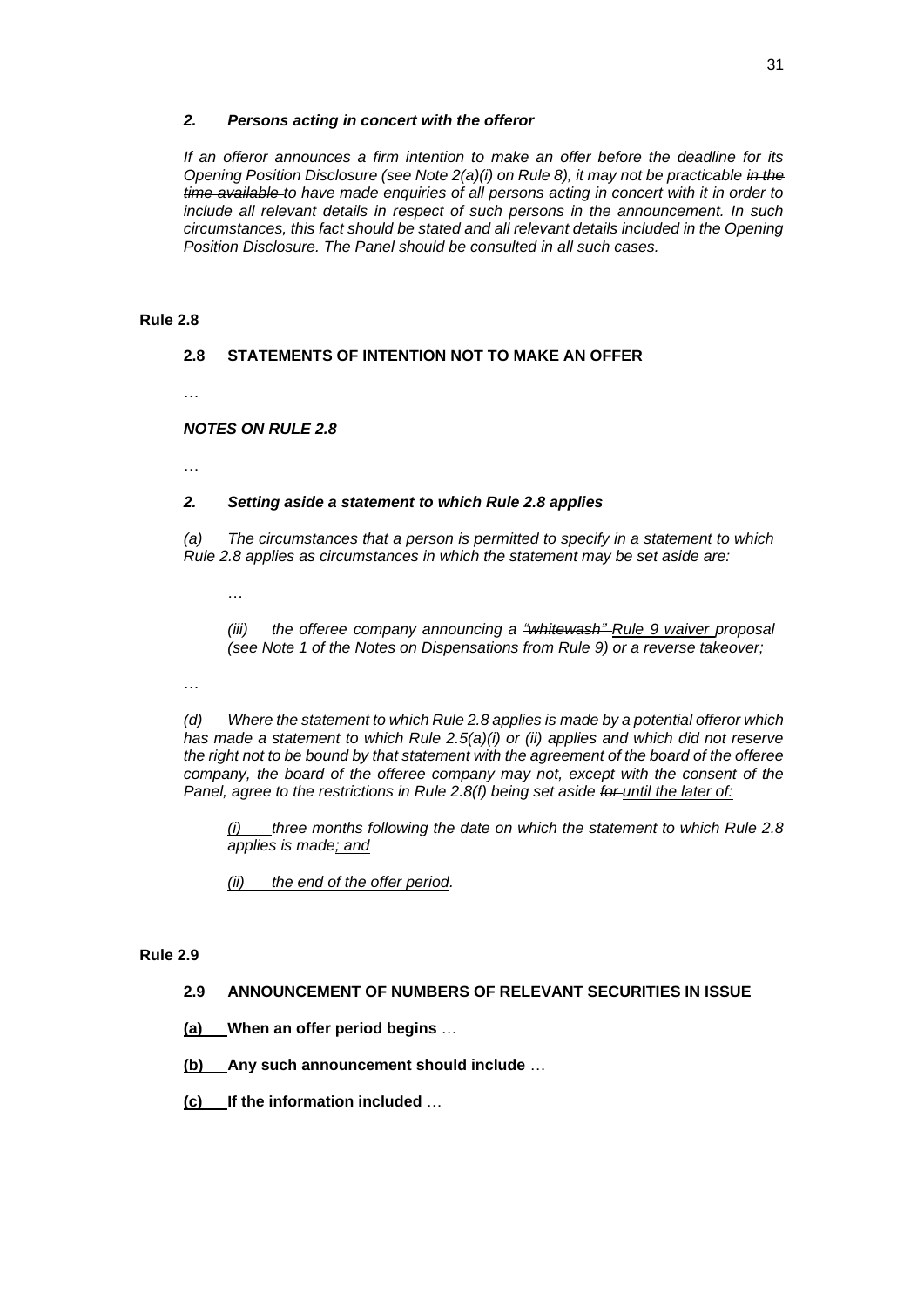#### **3.1 BOARD OF THE OFFEREE COMPANY**

**The board of the offeree company must obtain competent independent advice as to whether the financial terms of any offer (including any alternative offers) are fair and reasonable and the substance of such advice must be made known to its shareholders. (See also Rule 15(b).2 and Rule 21.1(d)(i).)**

#### **Rule 4**

#### **SECTION E. RESTRICTIONS ON DEALINGS**

#### **RULE 4. RESTRICTIONS ON DEALINGS**

…

## **4.4 DEALINGS IN OFFEREE SECURITIES BY CERTAIN OFFEREE COMPANY CONCERT PARTIES**

**During the offer period,** … **except with the consent of the Panel:**

- **(ia) either for its own account or** …
- **(iib) make any loan to a person to assist the person** …
- **(iiic) enter into any indemnity or option arrangement** …

#### *NOTE ON RULE 4.4*

#### *Irrevocable commitments and letters of intent*

*Rule 4.4(iiic) does not prevent an adviser to an offeree company from procuring irrevocable commitments or letters of intent not to accept an offer.*

#### **Rule 5**

#### **5.1 RESTRICTIONS**

…

#### *NOTES ON RULE 5.1*

…

#### *4. "Whitewashes" Rule 9 waivers*

*This Rule 5.1 does not prohibit a person from obtaining an interest in shares carrying 30% or more of the voting rights in accordance with Note 1 of the Notes on Dispensations from Rule 9.*

…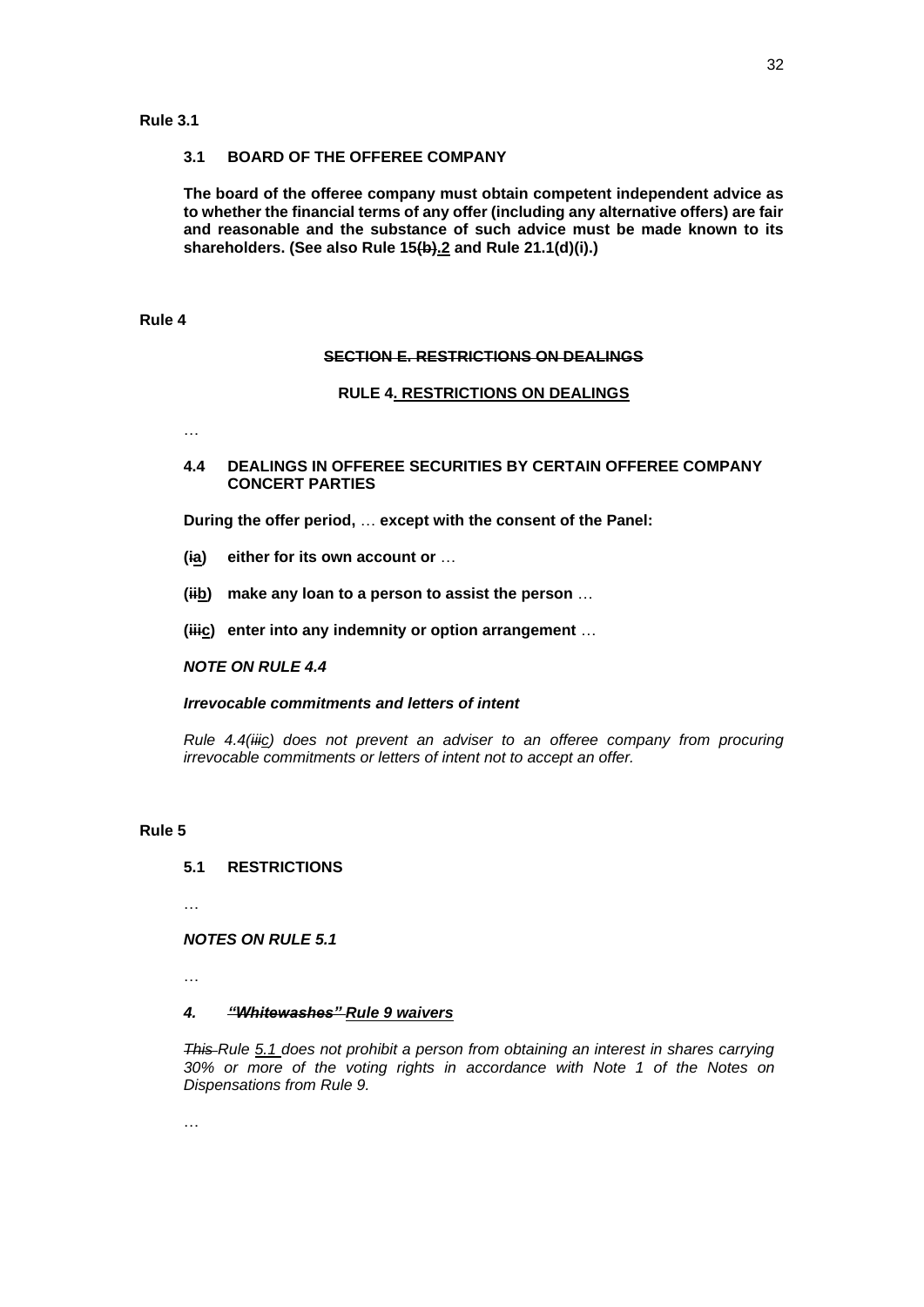## **5.3 ACQUISITIONS FROM A SINGLE SHAREHOLDER – CONSEQUENCES**

…

#### *NOTES ON RULE 5.3*

…

#### *2. Rights or scrip issues and "whitewashes" Rule 9 waivers*

*The restrictions imposed by this Rule 5.3 do not prevent a person from receiving an entitlement of shares through a rights or scrip issue as long as the person does not increase the percentage of shares carrying voting rights in which it is interested. Nor do they prevent a person from acquiring further interests in shares in accordance with the Notes on Dispensations from Rule 9.*

#### **Rule 6**

## **6.1 ACQUISITIONS BEFORE A FIRM OFFER ANNOUNCEMENT**

**(a) Except with the consent of the Panel in cases falling under (ai) or (bii), when an offeror or any person acting in concert with it has acquired an interest in shares in the offeree company:**

**(ai) within the three month period prior to the commencement of the offer period; or**

**(bii) during the period, if any, between the commencement of the offer period and an announcement made by the offeror in accordance with Rule 2.7; or**

**(ciii) prior to the three month period referred to in (ai), if in the view of the Panel there are circumstances which render such a course necessary in order to give effect to General Principle 1,**

**the offer to the holders of shares of the same class shall not be on less favourable terms.**

**(b) If an acquisition of an interest in shares in the offeree company has given rise to an obligation under Rule 11, compliance with that Rule will normally be regarded as satisfying any obligation under this Rule in respect of that acquisition.**

**(c) In the case of an acquisition under Rule 6.1(a)(ii) paragraph (b), an immediate announcement may be required in accordance with the Note on Rule 7.1.**

#### **6.2 ACQUISITIONS AFTER A FIRM OFFER ANNOUNCEMENT**

…

**(b) Immediately after the acquisition, the offeror must announce that a revised offer will be made in accordance with this Rule (see also Rule 32). Whenever practicable, the announcement should also state the nature of the interest, the number of shares concerned and the price paid an appropriate announcement must be made in accordance with Rule 7.1.**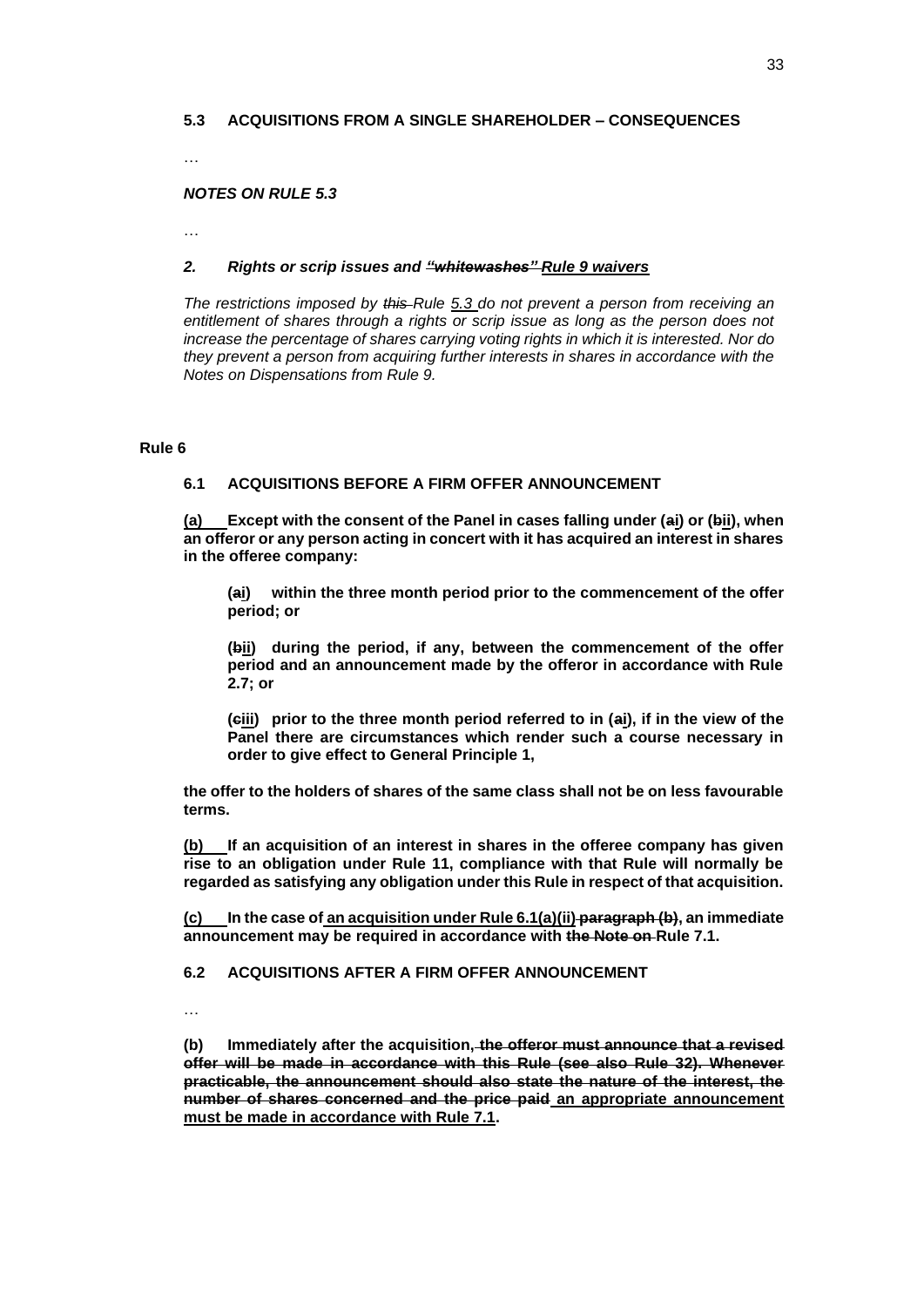## **7.1 IMMEDIATE ANNOUNCEMENT REQUIRED IF THE OFFER HAS TO BE AMENDED**

**The acquisition of an interest in offeree company shares by an offeror or any person acting in concert with it may give rise to an obligation under Rule 6 (minimum level of consideration), Rule 9 (mandatory offer) or Rule 11 (nature of consideration to be offered). Immediately after such an acquisition, an appropriate announcement must be made by the offeror. Whenever practicable, the announcement should also state the nature of the interest, the number of shares concerned and the price paid.**

## **7.1 IMMEDIATE ANNOUNCEMENT REQUIRED IF AN OBLIGATION UNDER RULE 6, 9 OR 11 IS TRIGGERED**

**(a) During an offer period, a potential offeror (see Note) must make an immediate announcement if it, or any person acting in concert with it, acquires an interest in shares in the offeree company and, as a result of that or any previous acquisition, the potential offeror would be obliged to offer a minimum level, or a particular form, of consideration under Rule 6 or Rule 11 which has not previously been announced.**

**(b) After it has announced a firm intention to make an offer, an offeror must make an immediate announcement if it, or any person acting in concert with it, acquires an interest in shares in the offeree company and, as a result, the offeror is obliged to revise its offer under Rule 6, Rule 9.5 or Rule 11 or to make a mandatory offer under Rule 9.1.**

## **(c) Any announcement required under Rule 7.1(a) or (b) must state:**

**(i) the relevant obligation;**

**(ii) the nature of the interest in shares that has been acquired and the number of shares concerned; and**

**(iii) the highest price paid.**

**A Dealing Disclosure will also be required in accordance with Rule 8.1(b) or Rule 8.4 (as appropriate).**

## *NOTE ON RULE 7.1*

#### *Potential offerors*

*The requirement of this Rule 7.1(a) to make an immediate announcement applies to any potential offeror whose existence has been referred to in any announcement (whether publicly identified or not), or which is a participant in a formal sale process (regardless of whether it was a participant at the time at which the formal sale process was announced). See also Note 12(a) on Rule 8., either:*

*(a) where a public statement of the level of its possible offer has been made and the potential offeror or any person acting in concert with it acquires an interest in shares above that level; or*

*(b) where a third party has announced a firm intention to make an offer and the potential offeror or any person acting in concert with it acquires an interest in shares at above the level of that offer.*

**Rule 7**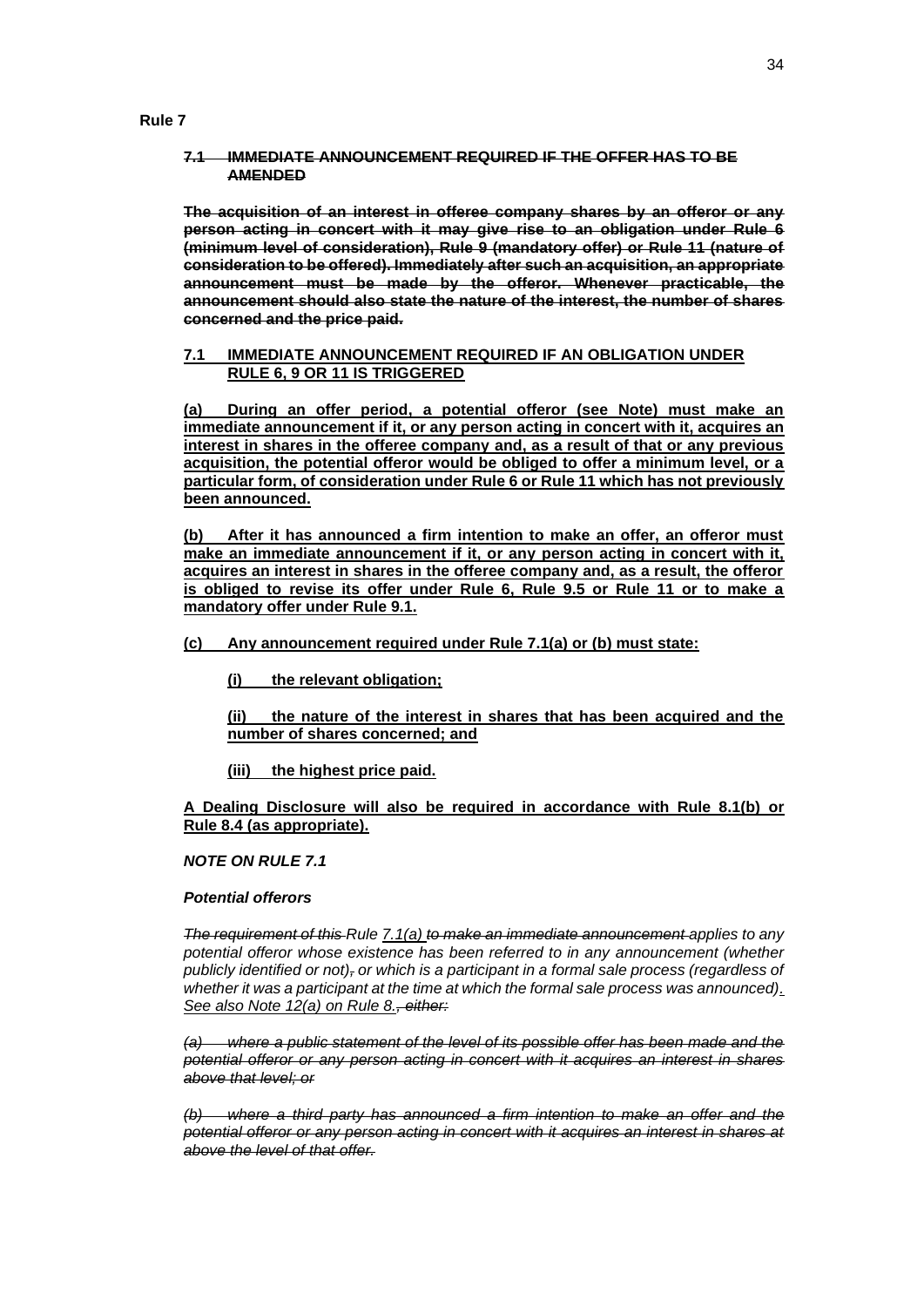*A Dealing Disclosure will also be required in accordance with Rule 8.1(b).*

…

#### **7.2 DEALINGS BY CONNECTED DISCRETIONARY FUND MANAGERS AND PRINCIPAL TRADERS**

…

## *NOTES ON RULE 7.2*

…

## *4. Dealings by discretionary fund managers*

*(a) After a discretionary fund manager is presumed to be acting in concert with an offeror or potential offeror by virtue of Rule 7.2(a), any acquisition by it of any interest in offeree company securities will normally be relevant for Rules 5, 6, 9, 11 and 36. Similarly, any acquisition of any interest in offeree company securities by a discretionary fund manager after it is presumed to be acting in concert by virtue of Rule 7.2(b) will not normally be permitted by virtue of Rule 4.4(ia). However, with the prior consent of the Panel, a discretionary fund manager connected with either the offeree company or an offeror or potential offeror will normally be permitted to acquire an interest in offeree company securities, with a view to reducing any short position, without such acquisitions being relevant for the purposes of Rules 4.4(ia), 5, 6, 9, 11 and 36, notwithstanding the usual application of the presumptions of acting in concert and Rules 7.2(a) and (b). The Panel will also normally, pursuant to Rule 4.6, consent to connected discretionary fund managers taking action to unwind securities borrowing transactions in respect of relevant securities of the offeree company in such circumstances. Any such acquisitions or unwinding arrangements must take place within a time period agreed in advance by the Panel and should be disclosed pursuant to Rule 8.4, Rule 4.6 or Note 2 on Rule 4.6, as appropriate.*

…

#### **7.3 PARTIAL OFFERS AND "WHITEWASHES" RULE 9 WAIVERS**

**The acquisition of an interest in shares in the offeree company shares by an offeror or any person acting in concert with it may result in the Panel refusing to exercise its discretion to permit a partial offer or to grant a dispensation under Note 1 of the Notes on Dispensations from Rule 9.**

**Rule 8**

#### **RULE 8. DISCLOSURE OF DEALINGS AND POSITIONS**

…

*NOTES ON RULE 8*

…

*6. Indemnity and other dealing arrangements*

…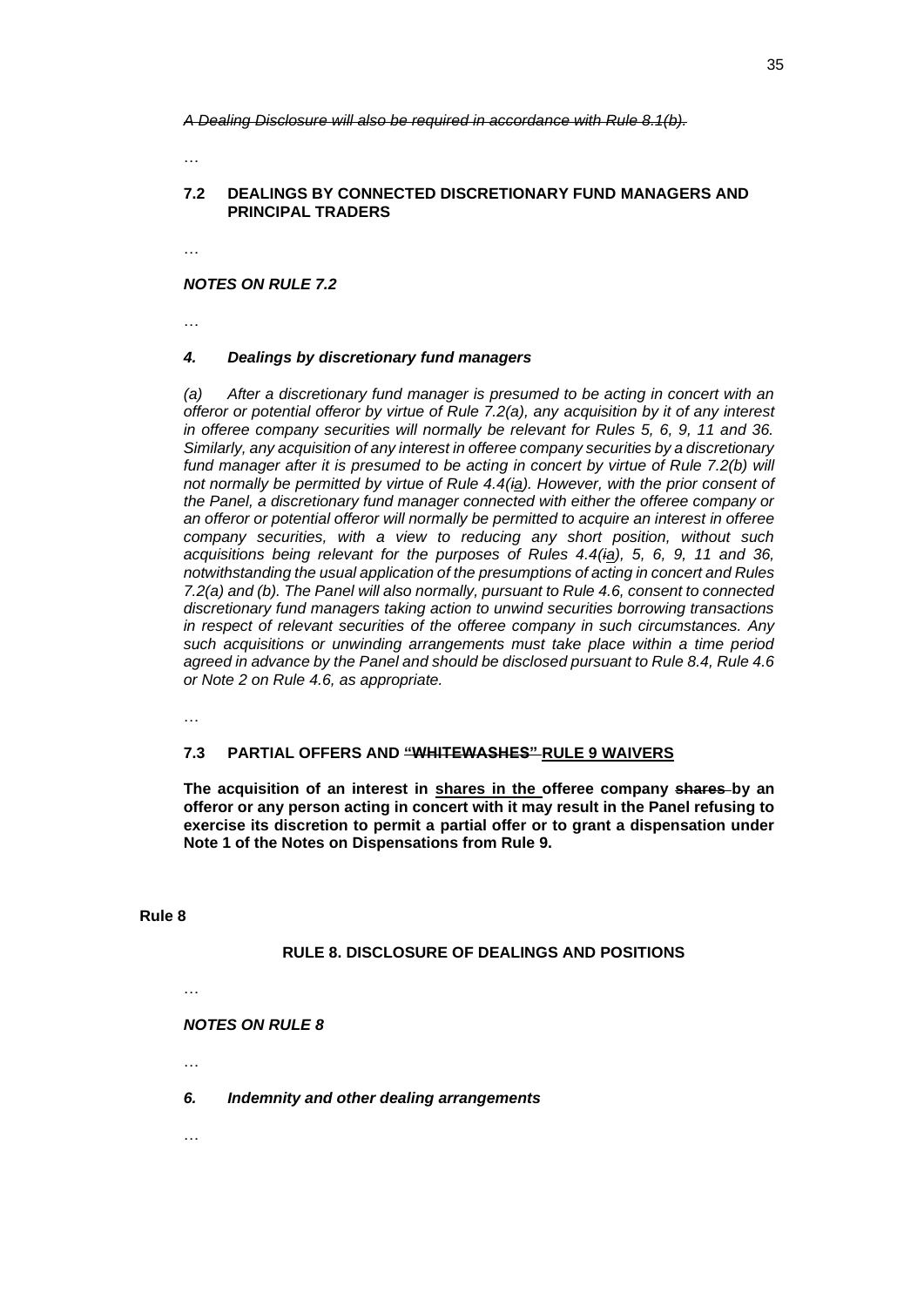*(b) Where the offeree company has entered into such a dealing arrangement before the start of the offer period or an offeror has entered into such a dealing arrangement before the announcement that first identifies it as an offeror, details of the arrangement must be included in the announcement that commences the offer period or the announcement that first identifies the offeror (as the case may be).*

*(cb) Where a person acting in concert with the offeree company has entered into such a dealing arrangement before the start of the offer period or a person acting in concert with an offeror has entered into such a dealing arrangement before the announcement*  that first identifies the offeror, that person must make an announcement, giving all *relevant details of the dealing arrangement as soon as possible after the commencement of the offer period or the announcement that first identifies the offeror (as the case may be).*

*(dc) Details of dealing arrangements must also be included in Opening Position Disclosures and Dealing Disclosures as required by Note 5 above.*

…

#### *12. Potential offerors*

*(a)* …

*At the same time as or before any such Dealing Disclosure, the potential offeror must also make an announcement that it is considering making an offer, or that it is a participant in the formal sale process (see also the Note on Rule 7.1(a) for when an immediate announcement will be required). The announcement must include a summary of the provisions of Rule 8 (see www.thetakeoverpanel.org.uk).*

*(b) If a potential offeror has not been identified as such, it will not need to make an Opening Position Disclosure under Rule 8.1(a)(i) or (ii) until after the announcement that first identifies it as an potential offeror. …*

#### **Rule 9**

#### **SECTION F. THE MANDATORY OFFER AND ITS TERMS**

#### **RULE 9. THE MANDATORY OFFER AND ITS TERMS**

#### **9.1 WHEN A MANDATORY OFFER IS REQUIRED AND WHO IS PRIMARILY RESPONSIBLE FOR MAKING IT**

**Except with the consent of the Panel, when:**

**(a) any person acquires, whether by a series of transactions over a period of time or not, an interest in shares which (taken together with shares in which the person or any persons acting in concert with that person are is interested) carry 30% or more of the voting rights of a company;** …

…

**such person shall extend offers** …

…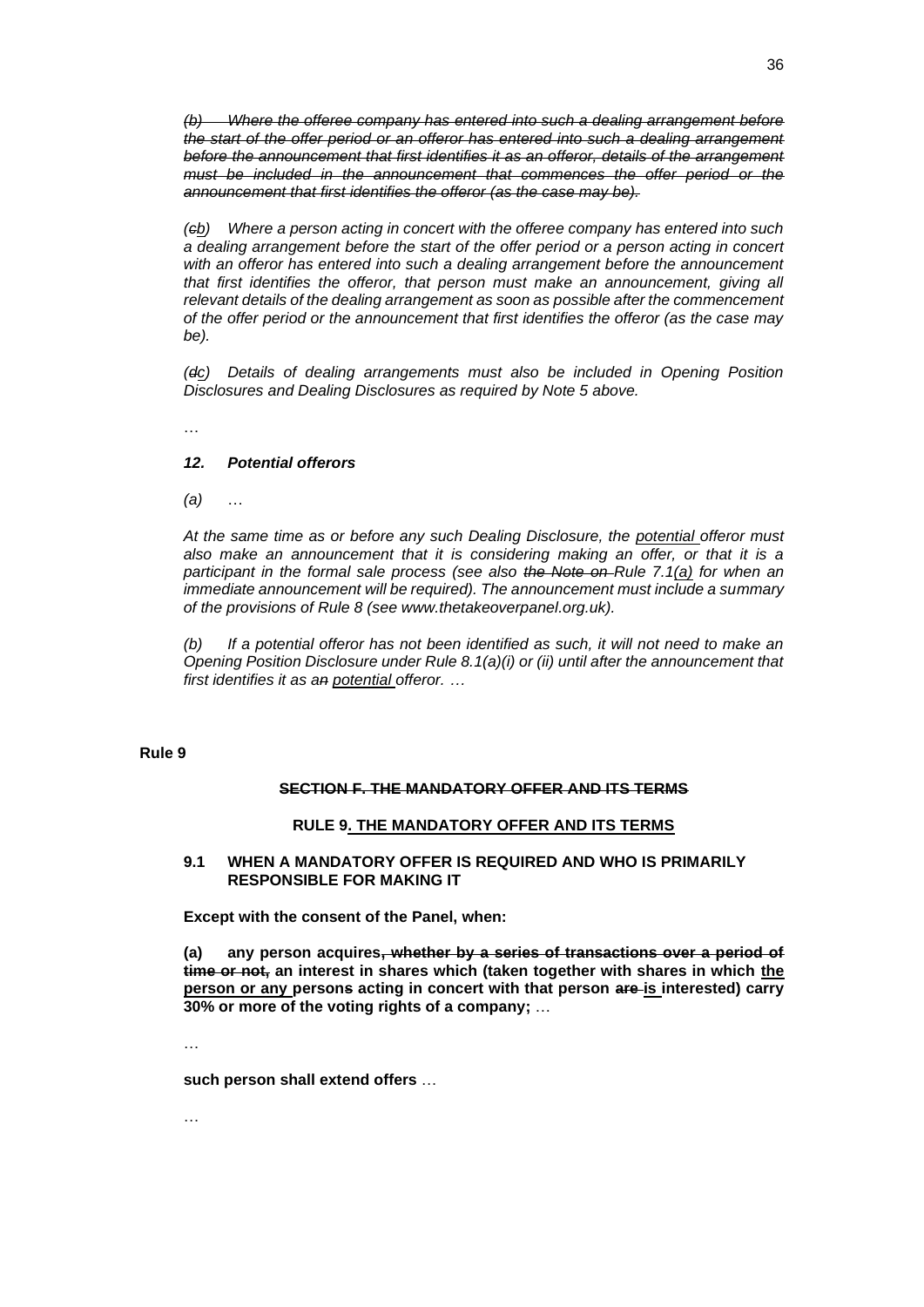#### *NOTES ON RULE 9.1*

…

#### *1. Coming together to act in concert*

*Acting in concert requires the co-operation of two or more persons. When a person has acquired an interest in shares without the knowledge of other persons with whom that person subsequently comes together to co-operate as a group to obtain or consolidate control of a company, and the shares in which they are interested at the time of coming together carry 30% or more of the voting rights in that company, the Panel will not normally require an general offer to be made under this Rule 9. Such persons having once come together, however, the provisions of the Rule will apply so that:*

…

#### *6. Vendor of part only of an interest in shares*

*Shareholders sometimes wish to sell part only of their shareholdings or a purchaser may be prepared to purchase part only of a shareholding. This arises particularly where a purchaser wishes to acquire shares carrying just under 30% of the voting rights in a company, thereby avoiding an obligation under this Rule to make an general offer under Rule 9. The Panel will be concerned to see whether in such circumstances the vendor is acting in concert with the purchaser and/ or has effectively allowed the purchaser to acquire a significant degree of control over the shares retained by the vendor such that the purchaser should be treated as having acquired an interest in them by virtue of paragraph (2) of the definition of interests in securities, in which case an general offer under Rule 9 would normally be required. A judgement on whether such significant degree of control exists will obviously depend on the circumstances of each individual case. In reaching its decision, the Panel will have regard, inter alia, to the points set out below.*

*…*

*(d) It would be natural for a vendor of part of a controlling holding to select a purchaser whose ideas as regards the way the company is to be directed are reasonably compatible with the vendor's own. It is also natural that a purchaser of a substantial holding in a company should press for board representation and perhaps make the vendor's support for this a condition of purchase. Accordingly, these factors, divorced from any other evidence of a significant degree of control over the retained shares, would not lead the Panel to conclude that an general offer under Rule 9 should be made.*

*…*

#### *8. The chain principle*

*Occasionally, If a person or group of persons acting in concert ("Acquirer A") acquiresing shares in a company ("Company B") which resultsing in a Acquirer A holding of over 50% of the voting rights of a cCompany B (which need may or may not be a company to which the Code applies), Acquirer A will may thereby indirectly acquire obtain or consolidate control, as defined in the Code Definitions Section, of a second company ("Company C") because the first cCompany B either:*

*(a) itself is interested, either directly or indirectly through intermediate companies, in a controlling block of shares in the second controls cCompany C,; or*

*(b) is interested in shares in Company C which, when aggregated with those in which the person or group Acquirer A is already interested in, secure or will result in AcquirerA obtaining or consolidatinge control of the second cCompany C.*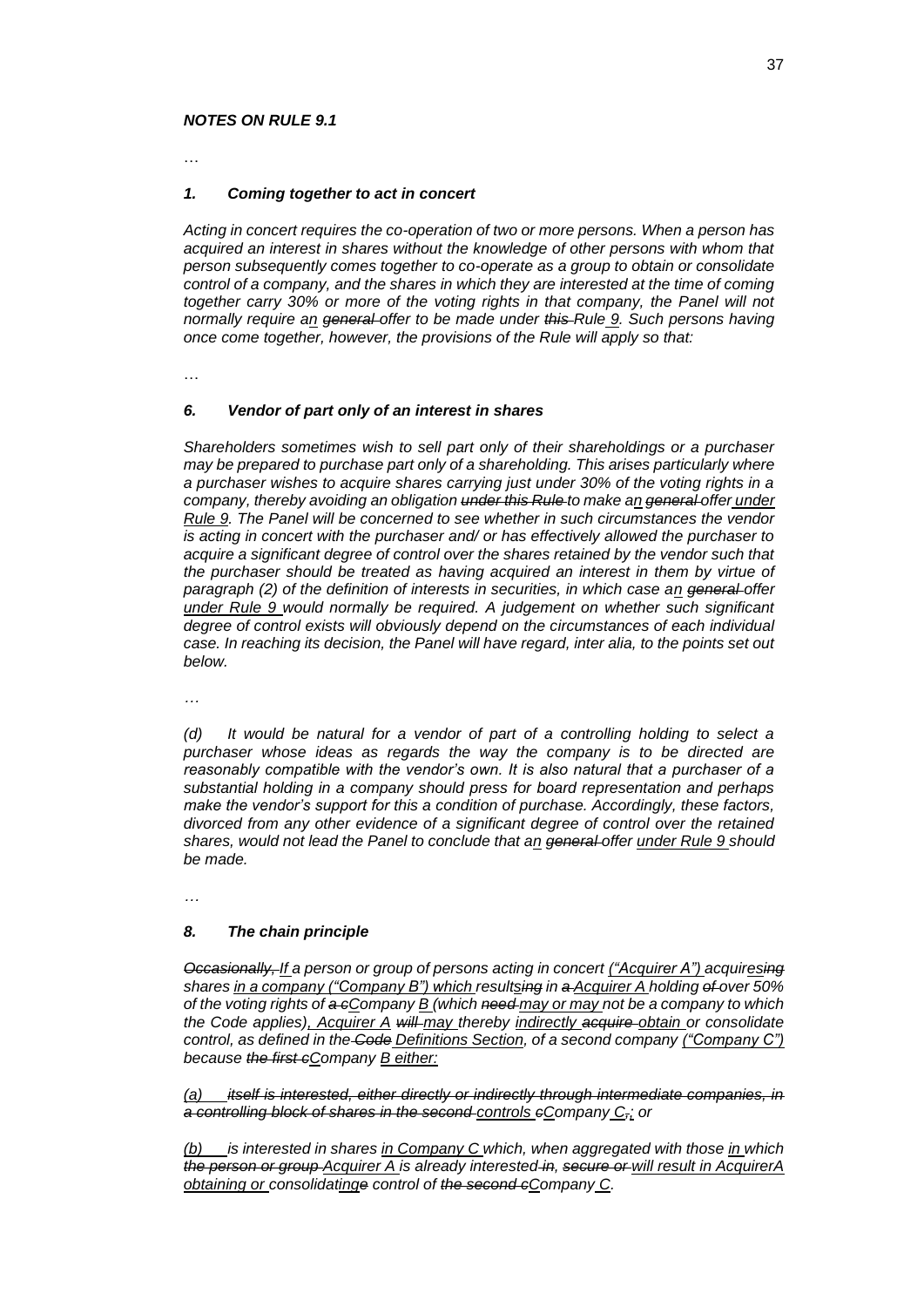*The Panel will not normally only require an offer to be made under this Rule 9 in these circumstances unless either:(a) if Company B's the interest in shares in Company C which the first company has in the second company is significant in relation to the first cCompany B. In assessing this, the Panel will take into account a number of factors including, as appropriate, the assets, profits and market values of the respective companies. Relative values of 530% or more will normally be regarded as significant.* $\div$ or

*(b) securing control of the second company might reasonably be considered to be a significant purpose of acquiring control of the first company.*

*The Panel should be consulted in all cases which may come within the scope of this Note to establish whether, in the circumstances, any obligation arises under this Rule.*

## *9. Triggering Rule 9 during an offer period\**

*(a) If it is proposed to incur an obligation to make an offer under this Rule 9 during the course of a non-mandatory voluntary offer, the Panel must be consulted in advance.*

*(b) Once If such an obligation is incurred, an offer in compliance with this Rule 9 must be announced immediately. (See see also Rule 7.1.).*

*(c) Where there is no change in the consideration is involved offered, a revised offer document will not be required and it will be sufficient, following the announcement, simply to send a notification to offeree company shareholders and persons with information rights setting out:*

*(i) the new number percentage of shares in which the offeror and persons acting in concert with it are interested,;*

*(ii) of the fact that the acceptance condition (in the form required by Rule 9.3) is the only condition remaining; and of the period for which the offer will remain open following the publication of the document.*

*(iii) the unconditional date.*

*(d) An The offer made in compliance with this Rule 9 must remain open for not less than 14 days following the publication of the date on which the revised offer document or the sending of the notification referred to in paragraph (c) (as appropriate) is published and as required by Rules 31.2 and 33.1.*

*(e) Rule 9.4(c) and Notes 3 and 4 on Rule 32.1 set out certain restrictions on the incurring of an obligation under this Rule 9 during the offer period.*

#### *10. Convertible securities, warrants and options*

*In general, the acquisition of securities convertible into, warrants in respect of, or options or other rights to subscribe for, new shares does not give rise to an obligation under this Rule to make an general offer under Rule 9 but the exercise of any conversion or subscription rights or options will be considered to be an acquisition of an interest in shares for the purpose of the Rule.*

…

#### *11. The reduction or dilution of interests in shares*

*If a person or a group of persons acting in concert interested in shares carrying more than 30% of the voting rights of a company reduces its interest but not to less than 30%, such person or persons may subsequently acquire an interest in further shares without*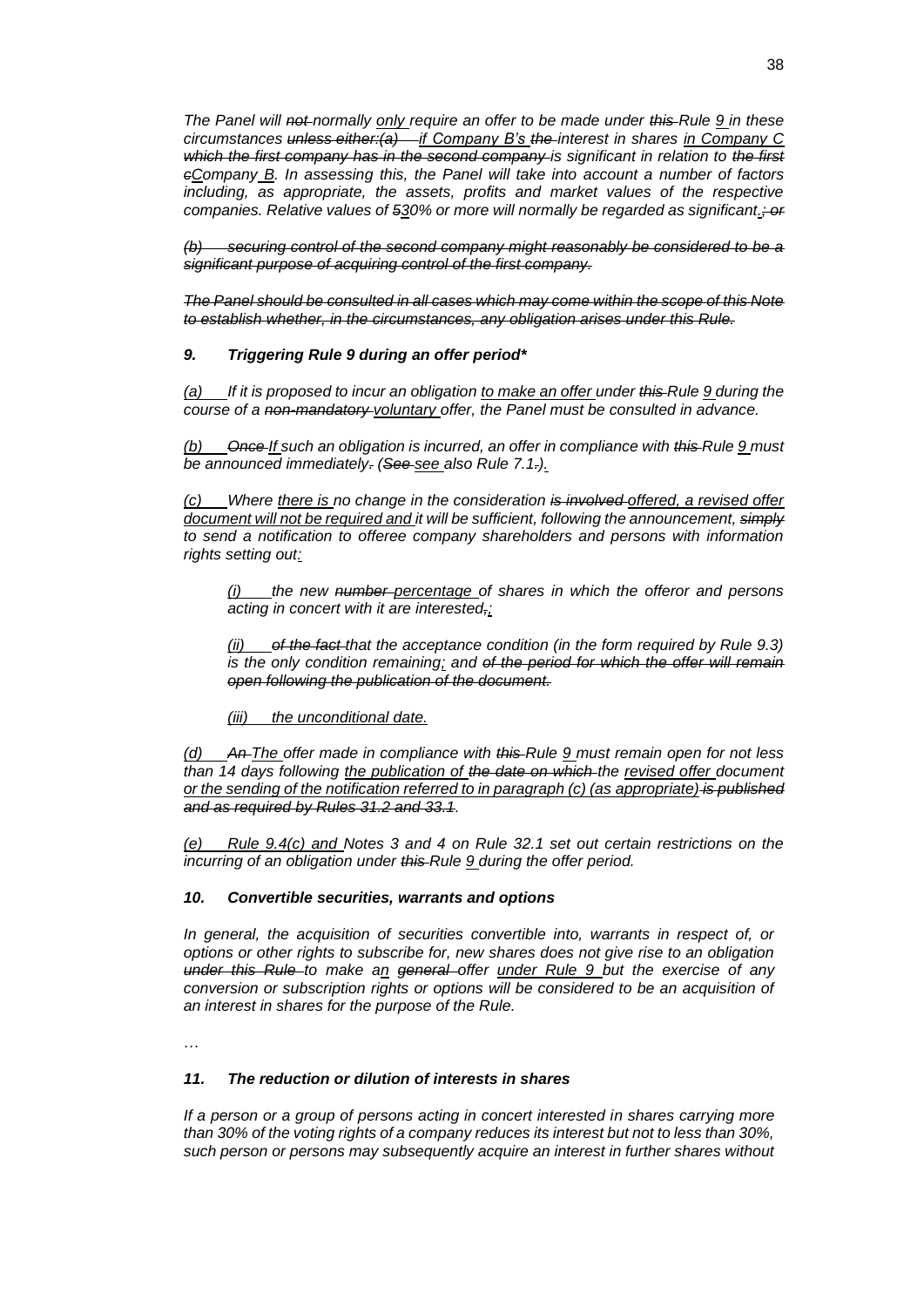*incurring an obligation to make an general offer under Rule 9 subject to both of the following limitations:*

…

*If a shareholding has remained above 50% of the voting rights of a company, or is*  restored to more than 50% by acquisitions permitted under this Note, further *acquisitions are unrestricted by the Rule. Otherwise, a percentage interest in shares carrying voting rights of more than 30% which is reduced or diluted may not be restored to its original level without giving rise to an obligation to make an general offer under Rule 9 except as permitted under this Note. However, nothing in this Note affects or restricts subscriptions for new shares approved by independent shareholders in the manner outlined in Note 1 of the Notes on Dispensations from Rule 9.*

*…*

## **9.4 RESTRICTIONS ON ACQUISITIONS**

**(a) Except with the consent of the Panel, no acquisition of any interest in shares which would give rise to a requirement for an offer under Rule 9 may be made if the making or implementation of that offer would or might be dependent on the passing of a resolution at any meeting of shareholders of the offeror or on any other conditions, consents or arrangements.**

**(b) Where an offer has been made under Rule 9, neither the offeror nor any person acting in concert with it may acquire any interest in shares in the offeree company in the 14 days up to and including:**

**(i) the unconditional date; or**

**(ii) the expiry of an acceptance condition invocation notice.**

**(c) Neither a voluntary offeror nor any person acting in concert with it may make an acquisition of any interest in shares which would oblige it to make an offer under Rule 9 in the 14 days up to and including:**

**(i) the unconditional date; or**

**(ii) the expiry of an acceptance condition invocation notice.**

#### *NOTE ON RULE 9.4*

#### *When a dispensation may be granted*

*(a) The Panel will normally only grant a dispensation under Rule 9.4(a) if the share purchase agreement in relation to the acquisition of the interest in shares which would give rise to a requirement for an offer under Rule 9 is made subject to a condition relating to a material official authorisation or regulatory clearance, which is also included as a condition or pre-condition to the offer, and to no other conditions.*

…

#### **9.5 CONSIDERATION TO BE OFFERED**

…

#### *NOTES ON RULE 9.5*

…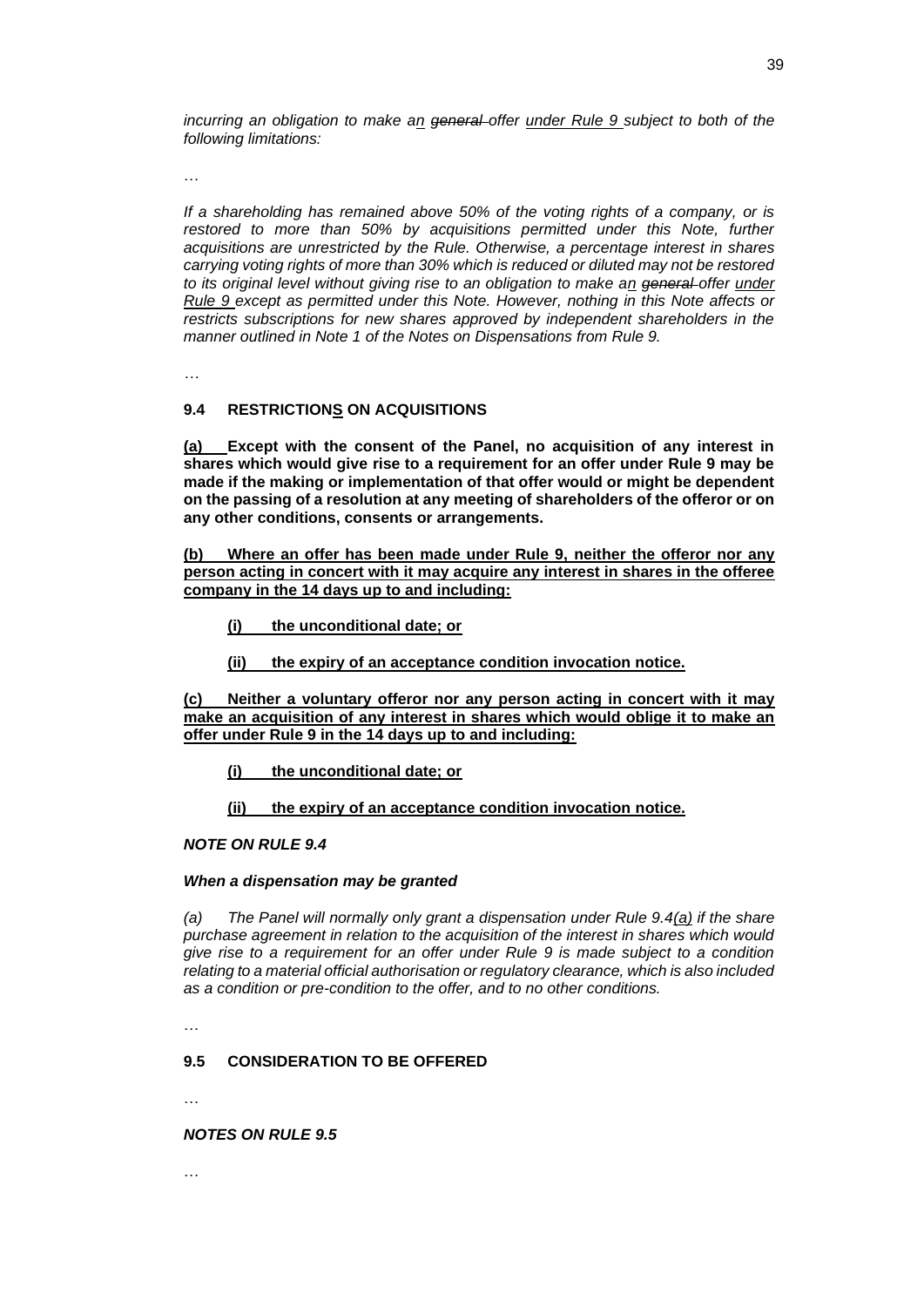#### *5. "Look-back period"*

*If, notwithstanding Rule 2.2(b), an offer under Rule 9.1 was not announced immediately following the acquisition of the interest in shares which gave rise to the obligation to make the offer, the "look-back period" in Rule 9.5(a) will start on the date which is 12 months prior to the date on which such offer ought to have been announced in accordance with Rule 2.2(b) and will end on the date on which the offer is announced. The same approach will apply to the 12 month periods referred to in Notes 2 and 3 on Rule 9.5.*

…

## *NOTES ON DISPENSATIONS FROM RULE 9*

#### *1. Vote of independent shareholders on the issue of new securities ("Whitewash") Rule 9 waivers*

#### *(See also Appendix 1 for Guidance Note)*

*When the issue of new securities as consideration for an acquisition or a cash*  subscription (or in fulfilment of obligations under an agreement to underwrite the issue of *new securities) would otherwise result in an obligation to make an general offer under this Rule 9, the Panel will normally waive the obligation if there is an independent vote at a shareholders' meeting. The requirement for a general offer will also be waived, provided there has been a vote of independent shareholders, in cases involving the underwriting of an issue of shares. If an underwriter incurs an obligation under this Rule unexpectedly, for example as a result of an inability to sub-underwrite all or part of its liability, the Panel should be consulted.*

*The appropriate provisions of the Code apply to whitewash proposals. Full details of the potential number and percentage of shares in which the person or group of persons acting in concert might become interested (together with details of the different interests concerned) must be disclosed in the document published in connection with the issue of the new securities, which must also include competent independent advice on the proposals which the shareholders are being asked to approve, together with a statement that the Panel has agreed to waive any consequent obligation under this Rule to make a general offer. The resolution must be made the subject of a poll. In addition, unless the person or group of persons acting in concert has entered into an agreement with the company not to make an offer, or has made a statement in the document that it does not intend to make an offer, the document must contain a statement that the person or group will not be restricted from making an offer for the company in the event that the proposals are approved at the shareholders' meeting. The Panel must be consulted and a proof document submitted at an early stage.*

*When a person or group of persons acting in concert may, as a result of such arrangements, come to hold shares carrying more than 50% of the voting rights of the company, specific and prominent reference to the possibility must be contained in the document and to the fact that the person or group will be able to acquire interests in further shares without incurring any further obligation under Rule 9 to make a general offer.*

When a waiver has been granted, as described above, in respect of convertible *securities, options or rights to subscribe for shares, details, including the fact of the waiver and the maximum number of securities that may be issued as a result, should be included in the company's annual report and accounts until the securities in respect of which the waiver has been granted have been issued or it is confirmed that no such issue will be made.*

*Notwithstanding the fact that the issue of new securities is made conditional upon the prior approval of a majority of the shareholders independent of the transaction at a general meeting of the company:*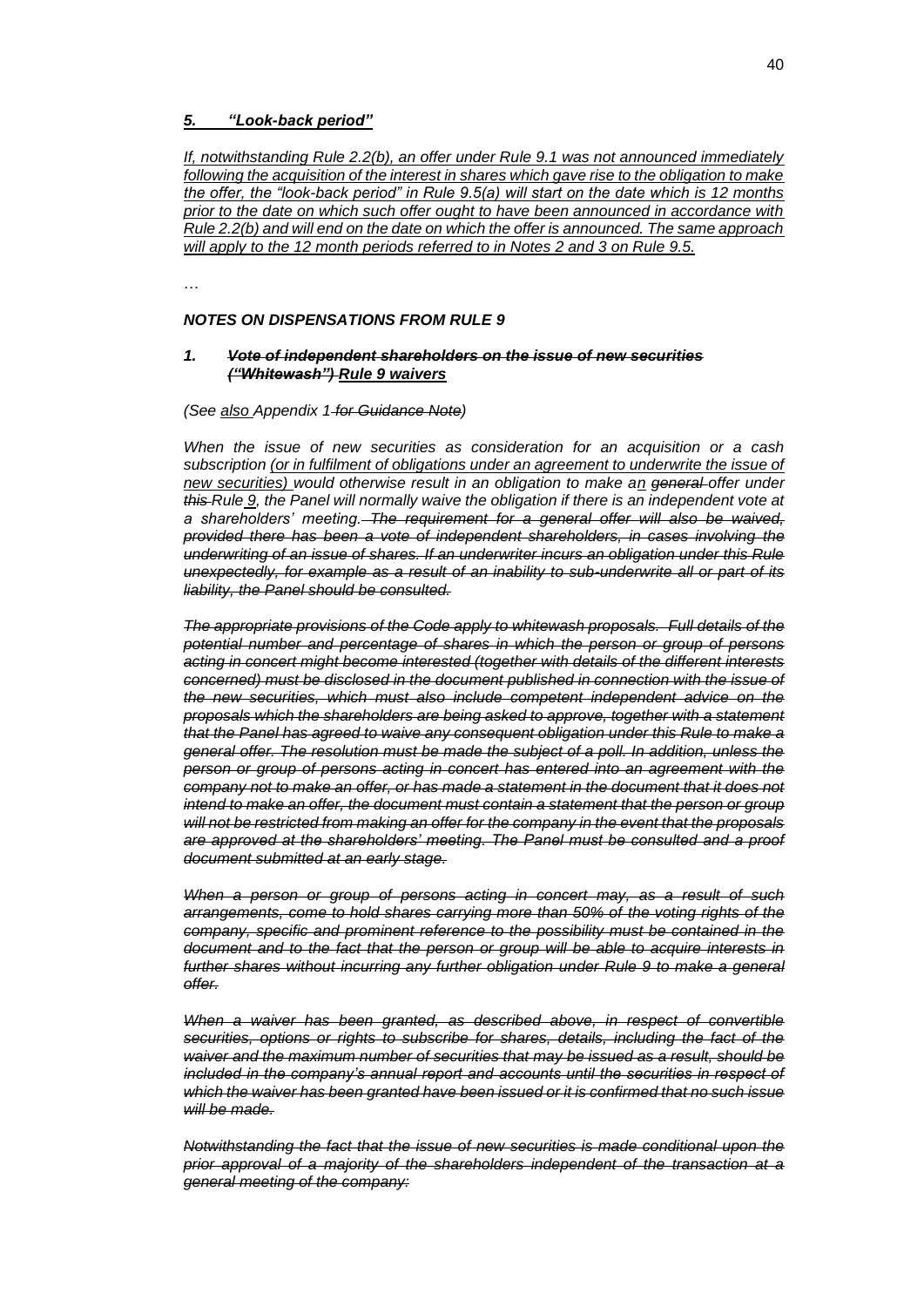*(a) the Panel will not normally waive an obligation under this Rule if the person to whom the new securities are to be issued or any persons acting in concert with that person have acquired any interest in shares in the company in the 12 months prior to the publication of the circular relating to the proposals but subsequent to negotiations, discussions or the reaching of understandings or agreements with the directors of the company in relation to the proposed issue of new securities;*

*(b) a waiver will be invalidated if any acquisitions of interests in shares are made in the period between the publication of the circular and the shareholders' meeting.*

*In exceptional circumstances, the Panel may consider waiving the requirement for a general offer granting a Rule 9 waiver where the approval of independent shareholders to the transfer of existing shares from one shareholder to another is obtained.*

*See also Note 5(c).*

#### *2. Enforcement of security for a loan*

*Where shares or other securities are charged as security for a loan and, as a result of enforcement, the lender would otherwise incur an obligation to make an general offer under this Rule 9, the Panel will not normally require an offer if sufficient interests in shares are disposed of within a limited period to persons unconnected with the lender, so that the percentage of shares carrying voting rights in which the lender, together with persons acting in concert with it, is interested is reduced to below 30% in a manner satisfactory to the Panel. (See also Rule 9.7.)*

…

#### *3. Rescue operations*

*There are occasions when a company is in such a serious financial position that the only way it can be saved is by an urgent rescue operation which involves the issue of new shares without approval by a vote of independent shareholders or the acquisition of existing shares by the rescuer which would otherwise fall within the provisions of this Rule and normally require an general offer under Rule 9. The Panel may, however, waive the requirements of the Rule in such circumstances provided that either:*

*(a) approval for the rescue operation by a vote of independent shareholders is obtained as soon as possible after the rescue operation is carried out; or*

*(b) some other protection for independent shareholders is provided which the Panel considers satisfactory in the circumstances.*

*Where neither the approval of independent shareholders nor any other form of protection can be provided, an general offer under this Rule 9 will be required. In such circumstances, however, the Panel may consider an adjustment of the highest price, pursuant to Note 3 on Rule 9.5.*

*The requirements of the Rule 9 will not normally be waived in a case where a major shareholder in a company rather than that company itself is in need of rescue. The situation of that shareholder may have little relevance to the position of other shareholders and, therefore, the purchaser from such major shareholder must expect to be obliged to extend an offer under the Rule 9 to all other shareholders.*

…

#### *5. Shares carrying 50% or more of the voting rights*

*The Panel will consider waiving the requirement for an general offer under this Rule 9 where:*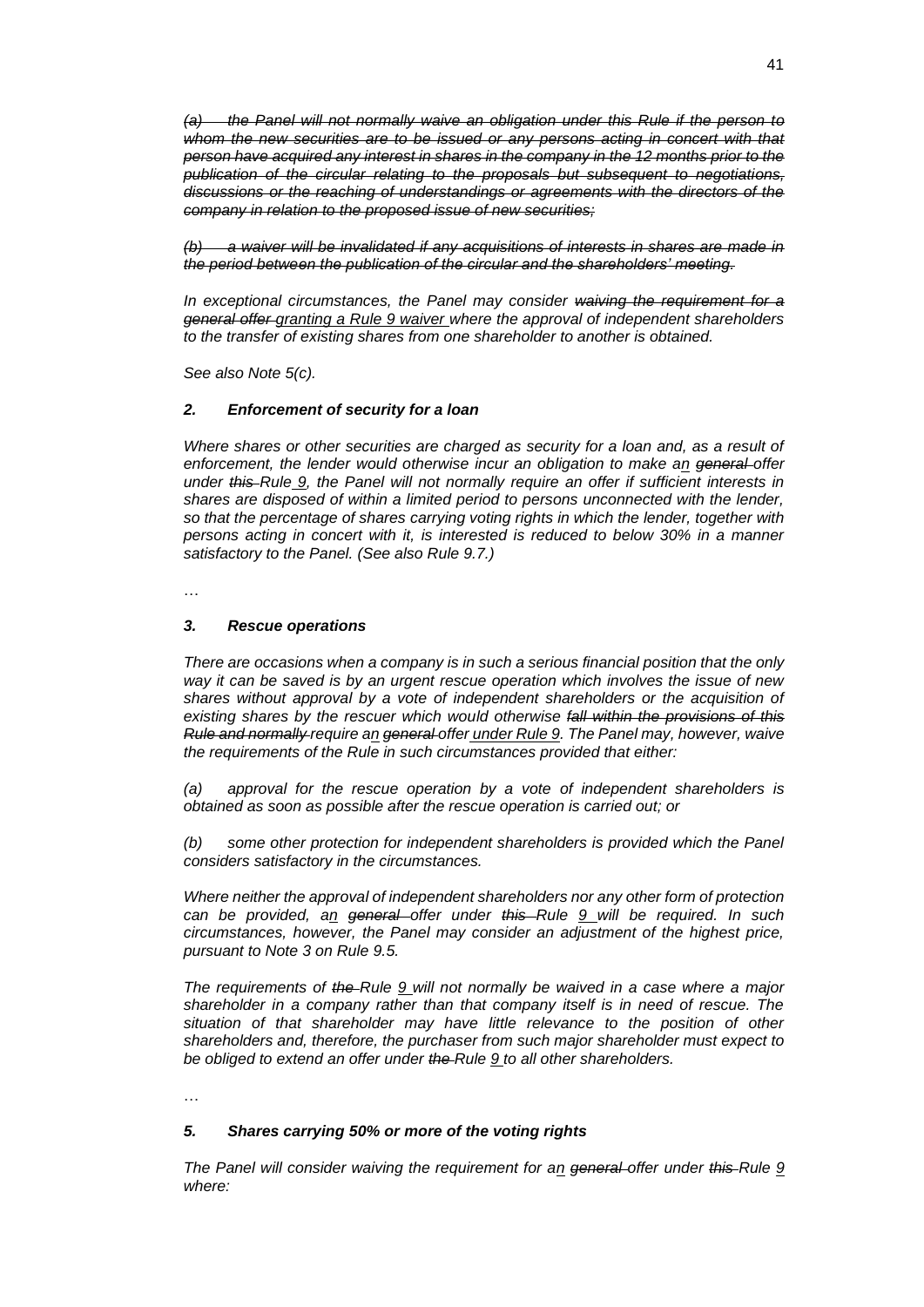…

*(c) in the case of an issue of new securities, independent shareholders holding shares carrying more than 50% of the voting rights of the company which would be capable of being cast on a "whitewash" Rule 9 waiver resolution (see Note 1) confirm in writing that they approve the proposed waiver and would vote in favour of any resolution to that effect at a general meeting.*

## *6. Enfranchisement of non-voting shares*

*There is no requirement to make an general offer under this Rule 9 if a person interested in non-voting shares becomes upon enfranchisement of those shares interested in shares carrying 30% or more of the voting rights of a company, except where shares or interests in shares have been acquired at a time when the person had reason to believe that enfranchisement would take place.*

#### **Rule 10**

#### **SECTION G. THE VOLUNTARY OFFER AND ITS TERMS**

## **RULE 10. THE ACCEPTANCE CONDITION\***

#### **Rule 11**

## **11.1 WHEN A CASH OFFER IS REQUIRED**

…

#### *NOTES ON RULE 11.1*

…

#### *6. Revision*

*If an obligation under this Rule arises during the course of an offer period and a revision of the offer is necessary, an immediate announcement must be made by the offeror in accordance with Rule 7.1 (but see Rule 32). The Note on Rule 7.1 may also be relevant to acquisitions by potential offerors.*

…

## **11.2 WHEN A SECURITIES OFFER IS REQUIRED**

**(a) Where interests in shares** …

**(b) Unless the vendor or other party to the transaction** …

## *NOTES ON RULE 11.2*

#### *1. Basis on which securities are to be offered*

*Any securities required to be offered pursuant to this Rule 11.2 must be offered* …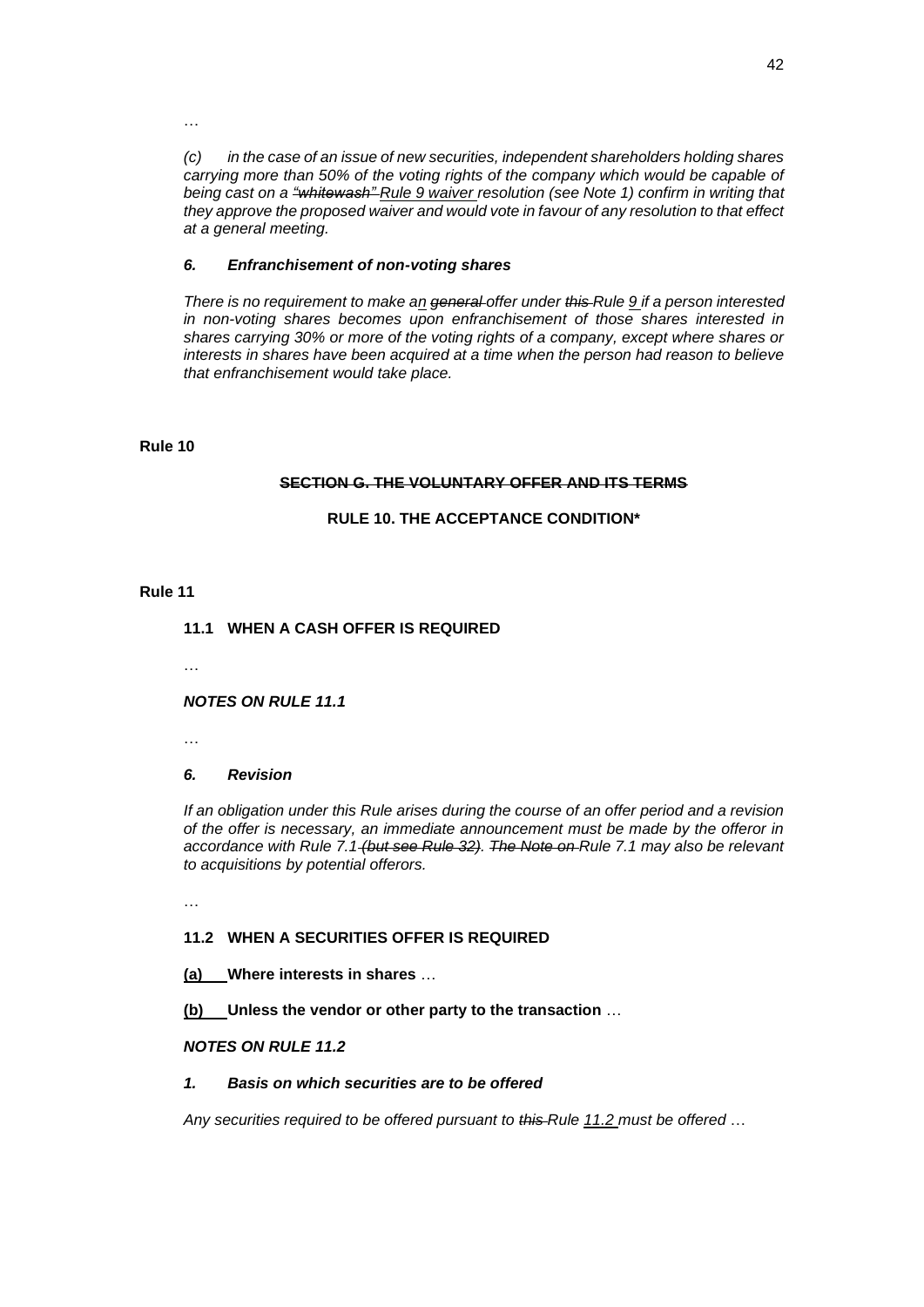**Rule 14**

## **SECTION H. PROVISIONS APPLICABLE TO ALL OFFERS**

## **RULE 14. WHERE THERE IS MORE THAN ONE CLASS OF SHARE CAPITAL**

## **14.1 COMPARABLE OFFERS**

**(a) Where a company has more than one** …

**(b) An offer for non-voting equity share capital** …

**(c) Classes of non-voting, non-equity share capital** …

**Rule 15**

#### **RULE 15. APPROPRIATE OFFER FOR CONVERTIBLES ETC. SECURITIES, OPTIONS AND SUBSCRIPTION RIGHTS**

## **15.1 APPROPRIATE OFFER OR PROPOSAL**

**(a) When an offer is made for voting equity share capital or for other transferable securities carrying voting rights and the offeree company has convertible securities, options or subscription rights ("Rule 15 securities") outstanding, the offeror must make an appropriate offer or proposal to the stockholders holders of those Rule 15 securities to ensure that their interests are safeguarded. Equality of treatment is required.**

#### **15.2 INDEPENDENT ADVICE AND VIEWS OF THE OFFEREE BOARD**

**(b) The board of the offeree company must obtain competent independent advice on the offer or proposal to the stockholders and the substance of such advice must be made known to the holders of the Rule 15 securities its stockholders, together with the board's views on the offer or proposal.**

#### **15.3 PUBLICATION OF OFFER OR PROPOSAL**

**(c) Whenever practicable, the offer or proposal should be sent to stockholders holders of Rule 15 securities at the same time as the offer document is published but, if this is not practicable, the Panel should be consulted and the offer or proposal should be sent as soon as possible thereafter. A copy of the offer or proposal should be sent to the Panel at the time of publication.**

#### **15.4 CONDITIONALITY OF THE OFFER OR PROPOSAL**

**(d) The offer or proposal to stockholders required by this Rule should not normally be made conditional on any particular level of acceptances. It may, however, be put by way of a scheme to be considered at a stockholders' meeting of holders of Rule 15 securities provided that, if the scheme is not approved at that meeting, or is not sanctioned by the court, the offeror shall immediately make an offer or proposal to stockholders which is not conditional on any particular level of acceptances or approval.**

**(e) If an offeree company has options or subscription rights outstanding, the provisions of this Rule apply mutatis mutandis.**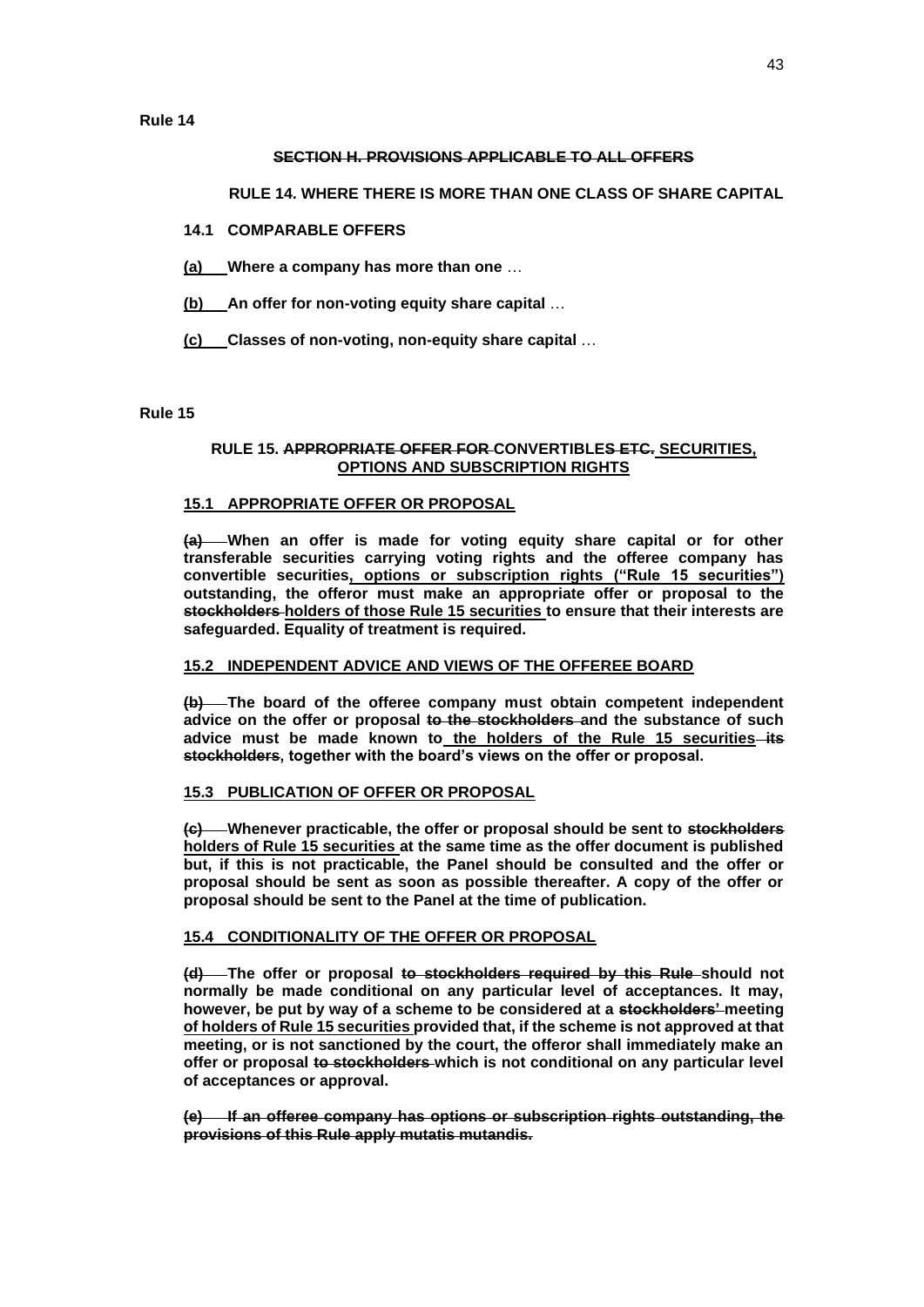#### *NOTES ON RULE 15*

#### *1. When conversion rights etc. are exercisable during an offer*

*All relevant documents, announcements and other information sent to shareholders of the offeree company and persons with information rights in connection with an offer must also, where practicable, be sent simultaneously to the holders of securities convertible into, rights to subscribe for and options over shares of the same class as those to which the offer relates. If those holders of Rule 15 securities are able to exercise their rights during the course of the offer and to accept the offer in respect of the resulting shares, their attention should, where appropriate, be drawn to this in the relevant documents, announcements and other information.*

#### *2. Rules 9 and 14*

*If an offer for any convertible securities is required by Rule 9 or Rule 14, compliance with the relevant Rule will be regarded as satisfying the obligation in Rule 15(a).1 in respect of those securities.*

#### **Rule 16.1**

## **16.1 SPECIAL DEALS WITH FAVOURABLE CONDITIONS**

**(a) Except with the consent of the Panel, an offeror or persons acting in concert with it may not make any arrangements with shareholders and may not deal or enter into arrangements to deal in shares of the offeree company, or enter into arrangements which involve acceptance of an offer, either during an offer or when one is reasonably in contemplation, if there are favourable conditions attached which are not being extended to all shareholders. (See also Rule 35.3.)**

**(b) An arrangement made with a person who, while not a shareholder, is interested in shares carrying voting rights in the offeree company will also be prohibited by this Rule 16.1(a) if favourable conditions are attached which are not being extended to the shareholders. For the avoidance of doubt, there is no requirement to extend an offer or any arrangement which would otherwise be prohibited by this Rule to any person who is interested in shares, but is not a shareholder.**

**(See also Rule 35.3.)**

**Rule 18**

#### **RULE 18. THE USE OF PROXIES AND OTHER AUTHORITIES IN RELATION TO ACCEPTANCES\***

#### **18.1 RESTRICTION ON PROXY APPOINTMENTS**

**An offeror may not, save as permitted by Rule 18.2, require a shareholder, as a term of its acceptance of an offer, to appoint a proxy to vote in respect of its shares in the offeree company or to exercise any other rights or take any other action in relation to those shares.**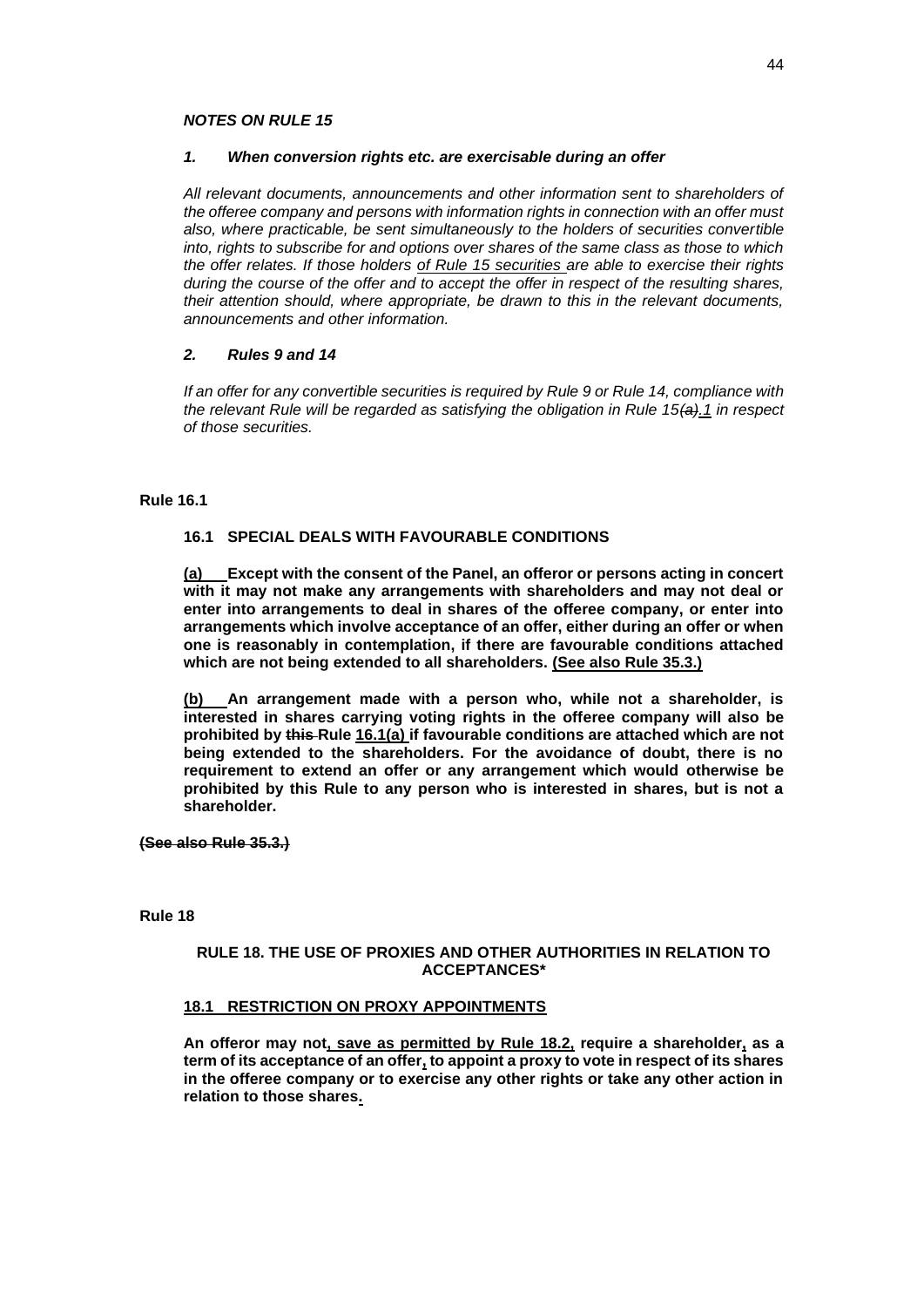#### **18.2 PERMITTED PROXY APPOINTMENTS**

**unless the An appointment is on the following terms, which must be set out in the offer document, is permitted:**

**(a) the proxy may not vote,** …

## **Rule 19**

#### **SECTION I. CONDUCT DURING THE OFFER**

#### **RULE 19. INFORMATION**

…

#### **19.3 UNACCEPTABLE STATEMENTS**

**(a) Parties to an offer and their advisers** …

**(b) In particular, an offeror must not** …

**(c) In the case of any doubt** …

#### **Rule 21.2**

#### **21.2 OFFER-RELATED ARRANGEMENTS**

…

#### *NOTES ON RULE 21.2*

…

#### *3. "Whitewash" transactions Rule 9 waivers*

*Rule 21.2 also applies in the context of a "whitewash" transaction which is subject to a Rule 9 waiver. The Panel should be consulted at an early stage where such a "whitewash" transaction is proposed.*

#### *4. Disclosure*

*An announcement of a firm intention to make an offer, an offer document or whitewash a Rule 9 waiver circular, as the case may be, must include a summary of any offer-related arrangement or other agreement, arrangement or commitment permitted under, or excluded from, Rule 21.2 and, subject to Note 6 on Rule 26, a copy of the agreement, arrangement or commitment must be published on a website in accordance with Rule 26.2.*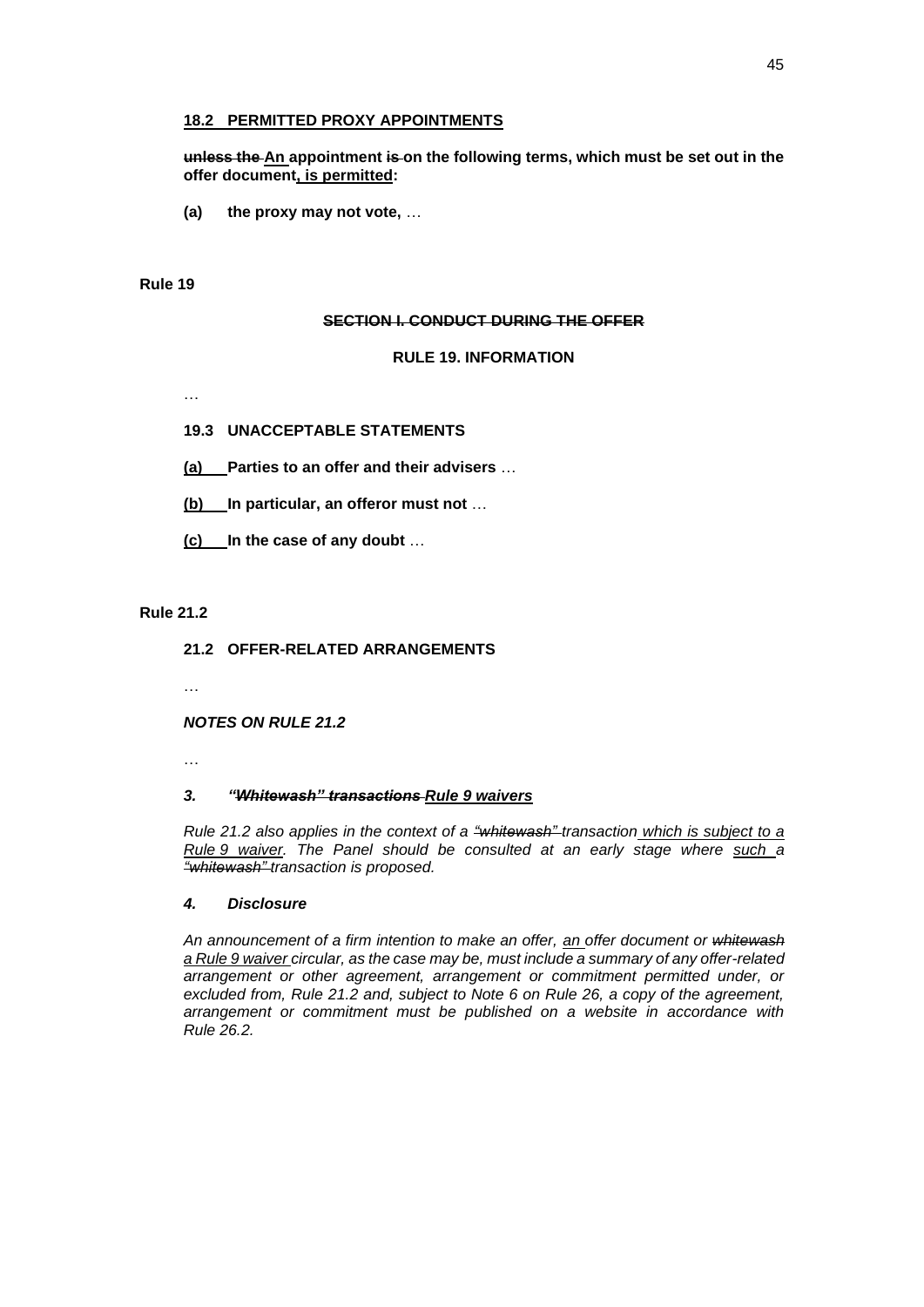## **21.3 EQUALITY OF INFORMATION TO COMPETING OFFERORS**

**(a) Any information given to one offeror or potential offeror, whether publicly identified or not, must, on request, be given equally and promptly to another offeror or bona fide potential offeror even if that other offeror is less welcome.**

**(b) This The requirement in Rule 21.3(a) will usually only apply when there has been a public announcement of the existence of the offeror or potential offeror to which information has been given or, if there has been no public announcement, when the offeror or bona fide potential offeror requesting information under this Rule has been informed authoritatively of the existence of another potential offeror.**

#### **Rule 22**

## **RULE 22. RESPONSIBILITIES OF THE OFFEREE COMPANY AND AN OFFEROR REGARDING REGISTRATION PROCEDURES AND IDENTIFICATION OF PERSONS WITH INTERESTS IN SECURITIES REPRESENTING OF 1% OR MORE**

## **22.1 REGISTRATION PROCEDURES**

**(a) The board of the offeree company should ensure that its registrar complies fully with the procedures set out in Appendix 4. The board should also ensure prompt registration of transfers during an offer.**

#### **22.2 PERSONS WITH INTERESTS IN SECURITIES IN THE OFFEREE COMPANY**

**(b) The board of the offeree company should assist the Panel in identifying persons who are interested in 1% or more of any class of relevant securities of the offeree company and, promptly after the commencement of an offer period, should provide the Panel with details of all persons who are reasonably considered to be so interested. Such persons should also be sent an explanation of their disclosure obligations under Rule 8 at the same time as their details are provided to the Panel.**

#### **22.3 PERSONS WITH INTERESTS IN SECURITIES IN AN OFFEROR**

**(c) Except in cases where it has been announced that any offer is, or is likely to be, in cash, the board of the offeror should assist the Panel in identifying persons who are interested in 1% or more of any class of relevant securities of the offeror and, promptly after the announcement that first identifies the offeror as such, should provide the Panel with details of all persons who are reasonably considered to be so interested. Such persons should be sent an explanation of their disclosure obligations under Rule 8 at the same time as their details are provided to the Panel.**

#### *NOTES ON RULE 22*

…

## *2. Rule 2.11*

*Where, following the commencement of an offer period, the offeree company has sent a* person a copy of an announcement or a circular in accordance with the provisions of *Rule 2.11, there is no requirement to send that person a separate explanation of their disclosure obligations under Rule 8 in accordance with Rule 22.2 or Rule 22.3(b) or (c).*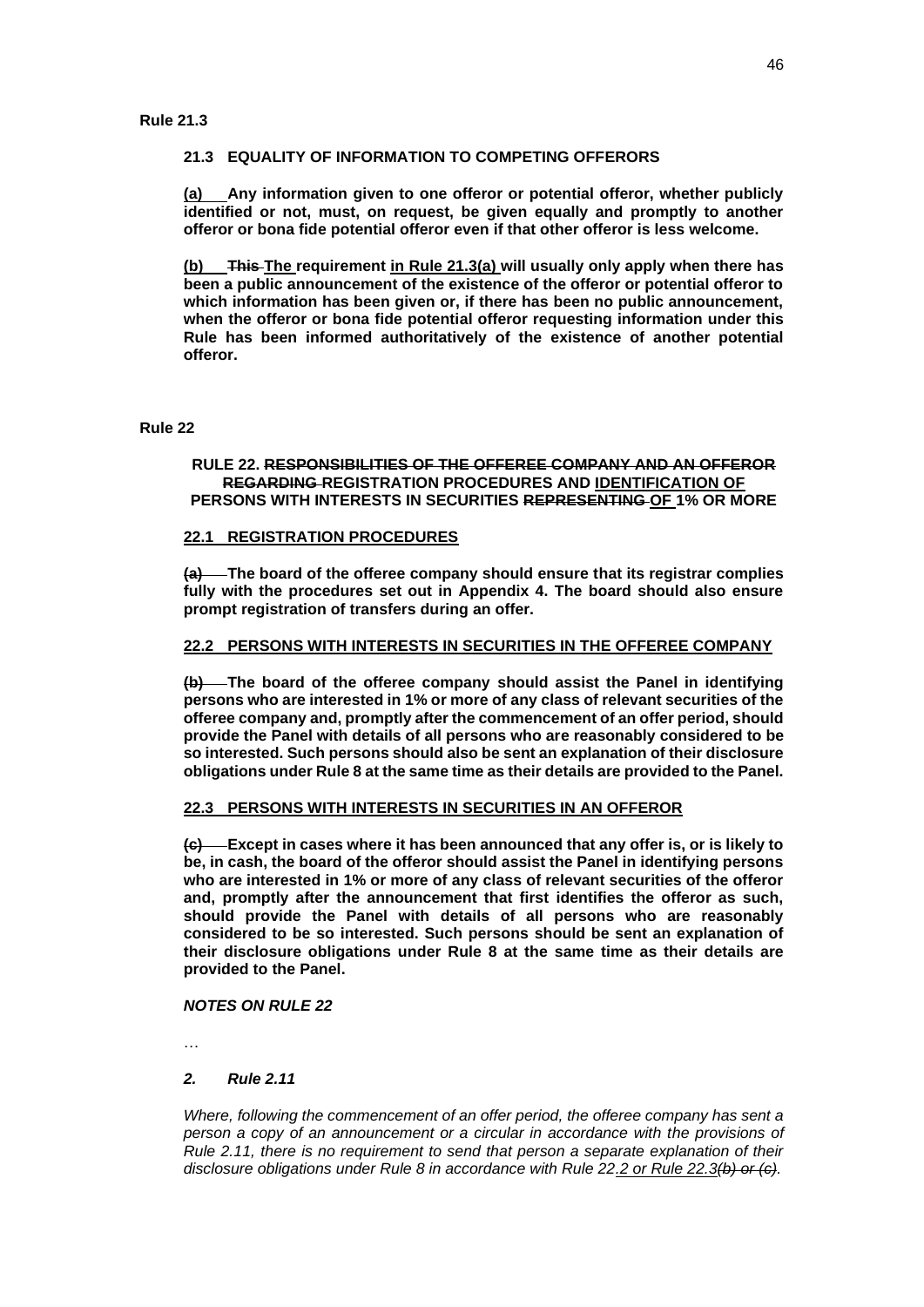#### **SECTION J. DOCUMENTS FROM THE OFFEROR AND THE OFFEREE BOARD**

#### **RULE 23. GENERAL OBLIGATIONS AS TO INFORMATION**

#### **Rule 24**

- **24.1 THE OFFER DOCUMENT**
- …

**(c) Promptly following its publication, In addition, the offeror must:**

**(i) publish the offer document on a website in accordance with Rule 26.1; and**

- **(ii) announce that the offer document has been so published.**
- …

#### **24.3 FINANCIAL AND OTHER INFORMATION ON THE OFFEROR, THE OFFEREE COMPANY AND THE OFFER**

**Except with the consent of the Panel:**

…

**(c) the offer document must contain summary details of any current ratings and outlooks publicly accorded to the offeror and the offeree company by credit ratings agencies prior to the commencement of the offer period, any changes made to previous ratings or outlooks during the offer period, and a summary of the reasons given, if any, for any such changes;**

#### **Rule 25**

**25.1 THE OFFEREE BOARD CIRCULAR**

…

**(c) Promptly following its publication, In addition, the offeree company must:**

**(i) publish the offeree board circular on a website in accordance with Rule 26.1; and**

**(ii) announce that the offeree board circular has been so published.**

…

#### **25.9 EMPLOYEE REPRESENTATIVES' OPINION AND PENSION SCHEME TRUSTEES' OPINION**

…

*NOTES ON RULE 25.9*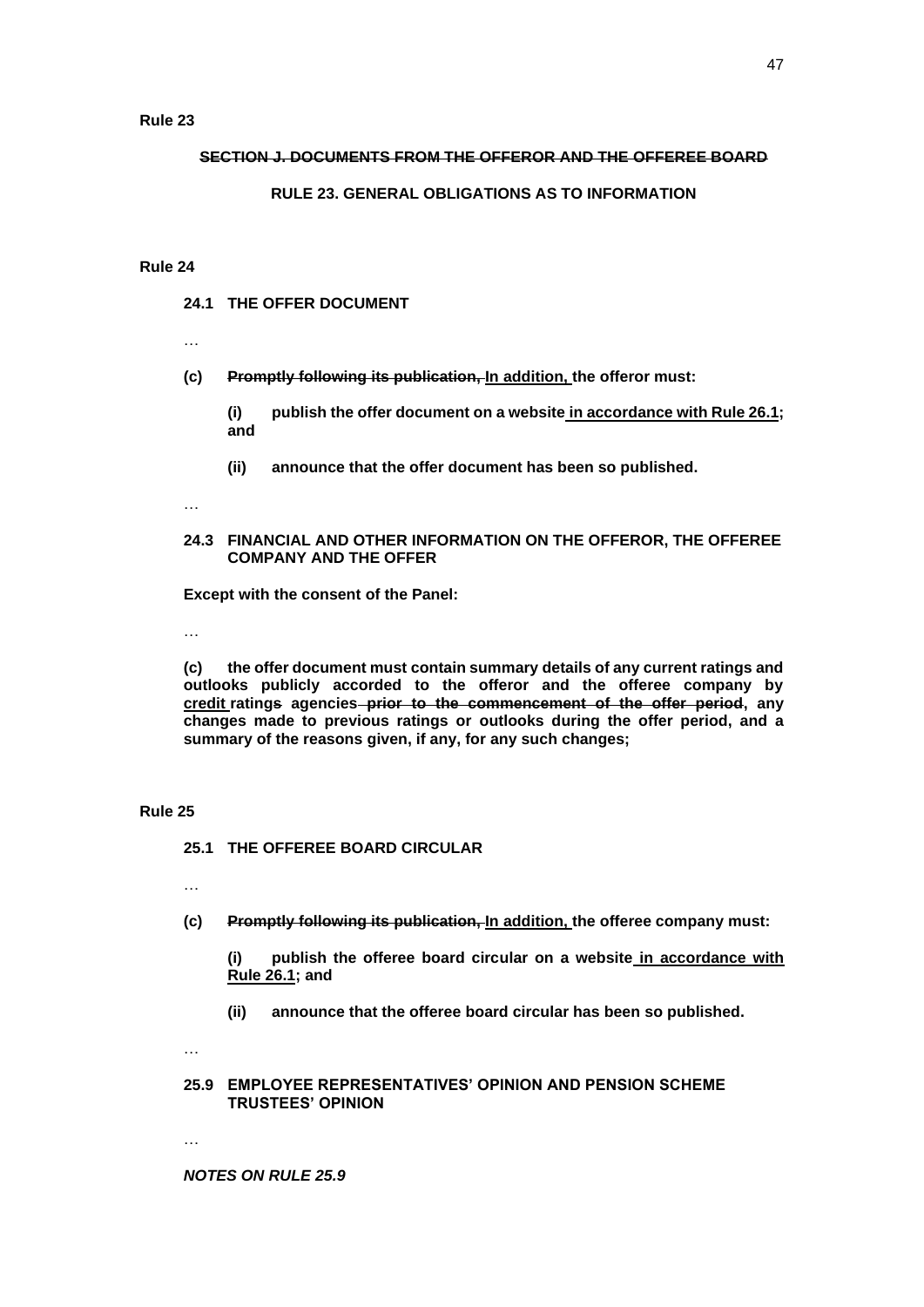#### *1. Offeree company's responsibility for costs*

*…*

*(See also Rule 32.6(bc).)*

#### **Rule 28**

## **SECTION K. PROFIT FORECASTS AND QUANTIFIED FINANCIAL BENEFITS STATEMENTS**

## **RULE 28. PROFIT FORECASTS AND QUANTIFIED FINANCIAL BENEFITS STATEMENTS**

**Rule 29**

## **SECTION L. ASSET VALUATIONS**

## **RULE 29. ASSET VALUATIONS**

**Rule 30**

#### **SECTION M. DISTRIBUTION OF DOCUMENTATION DURING AN OFFER**

#### **RULE 30. DISTRIBUTION OF DOCUMENTATION DURING AN OFFER**

…

#### **30.5 DISTRIBUTION OF DOCUMENTS, ANNOUNCEMENTS AND INFORMATION TO THE PANEL AND OTHER PARTIES TO AN OFFER**

**(a) Before an offer document is published, a copy of the document in hard copy form and electronic form must be sent to the Panel. At the time of publication, a copy must also be sent in hard copy form and electronic form to the advisers to all other parties to the offer.**

**(b) Copies of all other documents, announcements and information published in connection with an offer by, or on behalf of, an offeror or the offeree company must at the time of publication be sent in electronic form to:**

- **(i) the Panel; and**
- **(ii) the advisers to all other parties to the offer.**

**Documents must also be sent in hard copy form to the Panel and the advisers to all other parties to the offer at the time of publication. Such documents, announcements or information must not be released to the media under an embargo.**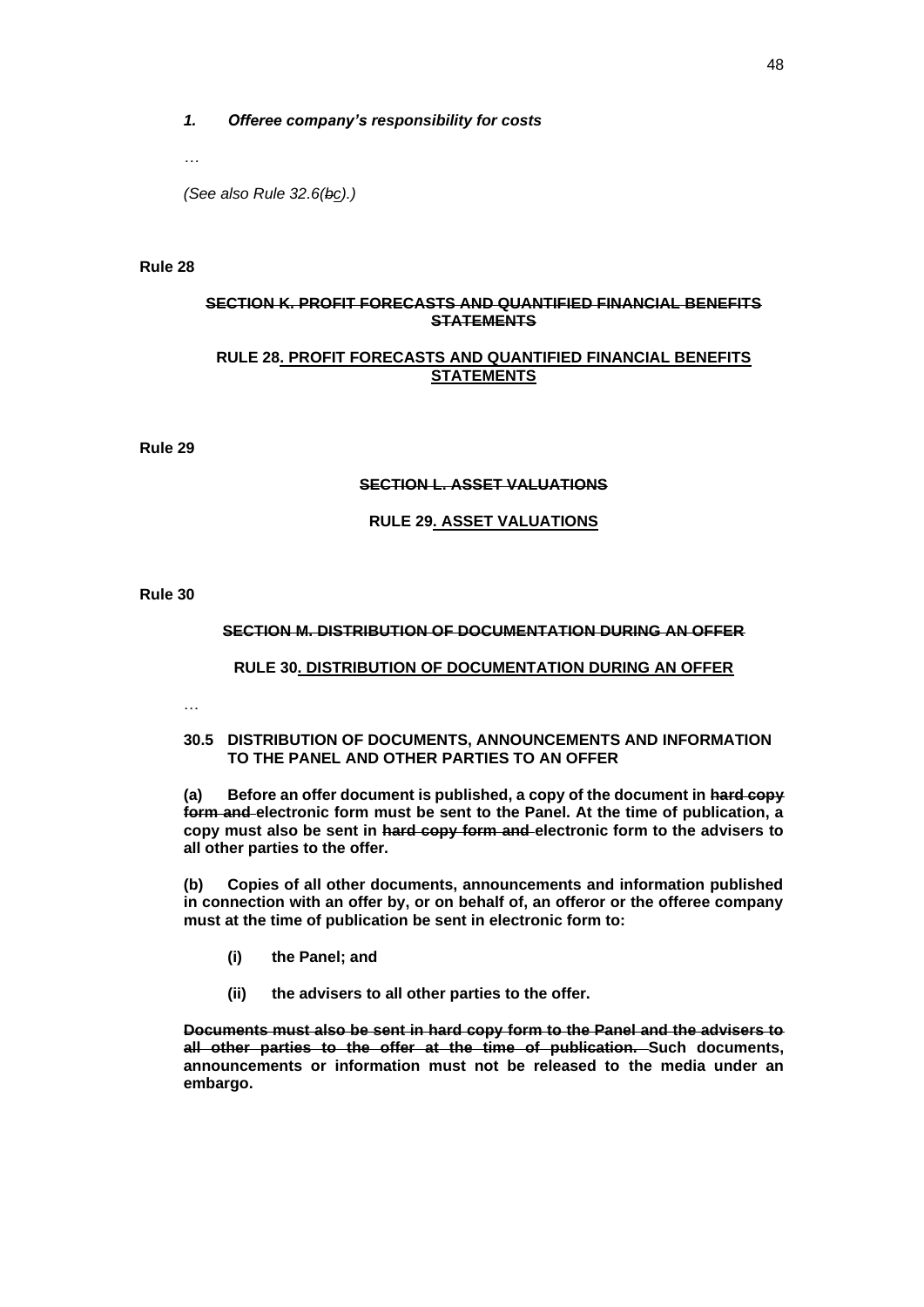#### **SECTION N. OFFER TIMETABLE AND REVISION**

**RULE 31. TIMING OF THE OFFER\***

## **31.5 ACCELERATION STATEMENTS**

…

…

**(f) If an offeror wishes to include a reservation to an acceleration statement, the Panel must be consulted. See also Rule 35.1(f) and Note 1 on Rules 35.1 and 35.2.**

…

## **31.6 ACCEPTANCE CONDITION INVOCATION NOTICE**

…

*NOTE ON RULE 31.6*

*1. Prohibition on concurrent notices*

…

*2. Mandatory offerors*

*See also Rule 9.4(b).*

## **Rule 32**

#### **32.1 PUBLICATION OF REVISED OFFER DOCUMENT**

**(a) If an offer is revised, a revised offer document, drawn up in accordance with Rules 24 and Rule 27, must be sent to shareholders of the offeree company and persons with information rights. Promptly following its publication, In addition, the offeror must:**

**(i) publish the revised offer document on a website in accordance with Rule 26.1; and**

- **(ii) announce that the revised offer document has been so published.**
- **(b) At the same time When a revised offer document is published:**

**(i) both the offeror and the offeree company must make the revised offer document readily and promptly available to their employee representatives (or, where there are no employee representatives, to the employees themselves);**

**(ii) the offeror must make the revised offer document readily and promptly available to the trustees of the offeree company's pension scheme(s); and**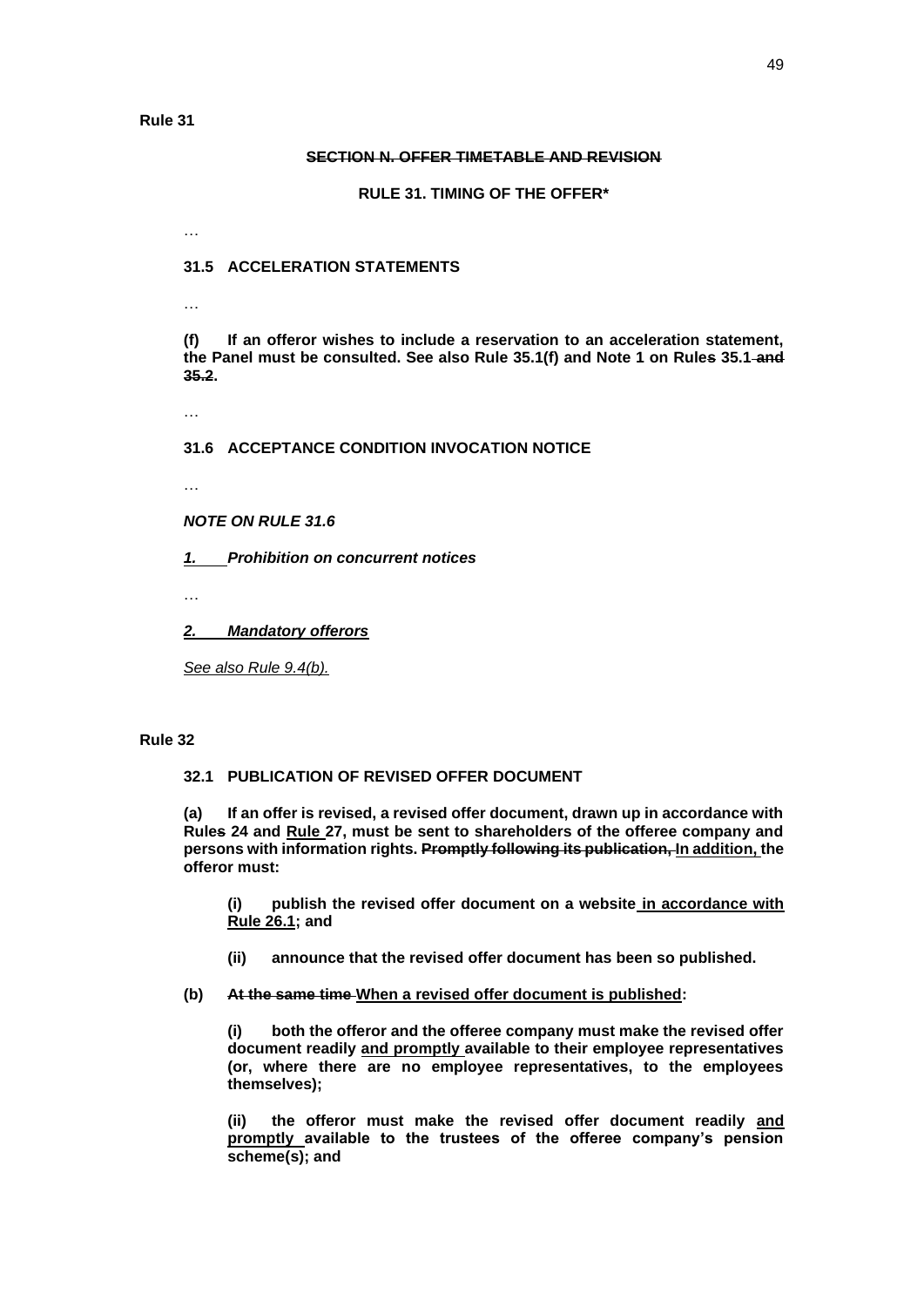#### *NOTES ON RULE 32.1*

…

## *4. Triggering Rule 9†*

*When an offeror, which is making a voluntary offer either in cash or with a cash alternative, acquires an interest in shares which causes it to have to extend a mandatory offer under Rule 9 at no higher price than the existing cash offer, the change in the nature of the offer will not be viewed treated as a revision (and will thus not be precluded by an*  earlier no increase statement).<del>, even if the offeror is obliged to waive any outstanding</del> *condition, but such an acquisition can only be made if the offer can remain open for acceptance for a further 14 days following the date on which the amended offer document is published. See also Note 9 on Rule 9.1 and Rule 9.4(c).*

…

#### **32.2 NO INCREASE STATEMENTS**

…

**(c) If an offeror wishes to include a reservation to a no increase statement, the Panel must be consulted. See also Rule 35.1(f) and Note 1 on Rules 35.1 and 35.2.**

…

#### **32.6 THE OFFEREE BOARD'S OPINION AND THE OPINIONS OF THE EMPLOYEE REPRESENTATIVES AND THE PENSION SCHEME TRUSTEES**

**(a) The board of the offeree company must send to the company's shareholders and persons with information rights a circular containing its opinion on the revised offer as required by Rule 25.1, drawn up in accordance with Rules 25 and Rule 27. Promptly following its publication, In addition, the offeree company must:**

- **(i) publish the circular on a website in accordance with Rule 26.1; and**
- **(ii) announce that the circular has been published.; and**

**(iiib) When the circular is published, the offeree company must make the circular readily and promptly available to its employee representatives (or, where there are no employee representatives, to the employees themselves) and to the trustees of its pension scheme(s).**

**(bc) Where the board of the offeree company receives in good time before publication of its circular on the revised offer:**

**Rule 35**

#### **SECTION O. RESTRICTIONS FOLLOWING OFFERS**

#### **RULE 35. RESTRICTIONS FOLLOWING OFFERS**

#### **35.1 DELAY OF 12 MONTHS**

…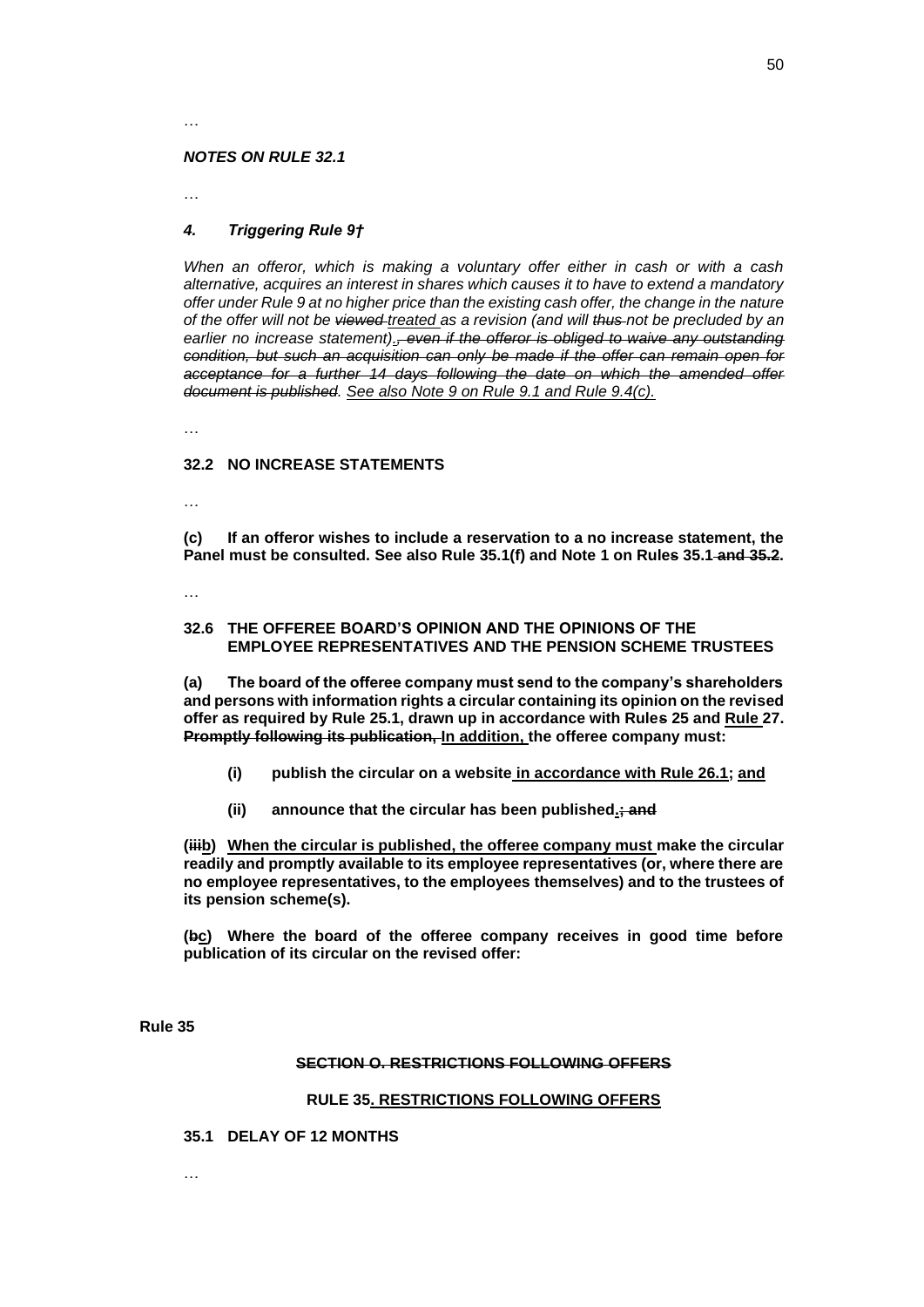#### *1. When consent may be given*

#### *The Panel will normally only give its consent under Rule 35.1 if:*

*(a) the board of the offeree company so agrees. Where the offeror made a no increase statement or an acceleration statement without a reservation of the right to set the statement aside with the agreement of the offeree board, the Panel will not normally give its consent under this paragraph (a) in relation to a new offer, or any other transaction restricted by Rule 35.1, on more favourable terms than those available under the previous offer until after the later of:*

*(i) three months from the date on which the previous offer was withdrawn or lapsed; and*

*(ii) the end of the offer period;*

*(b) a third party (including a potential offeror which had been publicly identified prior to the date on which the previous offer was withdrawn or lapsed) announces a firm intention to make an offer for the offeree company;*

*(c) the offeree company announces a Rule 9 waiver proposal (see Note 1 of the Notes on Dispensations from Rule 9) or a reverse takeover; or*

*(d) the Panel determines that there has been a material change of circumstances.*

#### *2. Significant asset purchases*

In assessing whether assets are significant for the purpose of Rule 35.1(f), the Panel will *have regard to the tests set out in Note 5 on Rule 2.8.*

#### **35.2 PARTIAL OFFERS**

…

#### *NOTES ON RULES 35.1 and 35.2*

#### *1. When consent may be given*

*The Panel will normally only give its consent under Rule 35.1 if:*

*(a) the board of the offeree company so agrees. Such consent will not normally be given within three months of the lapsing of an earlier offer in relation to which the offeror made a no increase statement or an acceleration statement without a reservation of the right to set the statement aside in the event of an increased or improved offer being recommended by the board of the offeree company;*

*(b) a third party announces a firm intention to make an offer for the offeree company;*

*(c) the offeree company announces a "whitewash" proposal (see Note 1 of the Notes on Dispensations from Rule 9) or a reverse takeover; or*

*(d) the Panel determines that there has been a material change of circumstances.*

#### *2. Significant asset purchases*

*In assessing whether assets are significant for the purpose of Rule 35.1(f), the Panel will have regard to the tests set out in Note 5 on Rule 2.8.*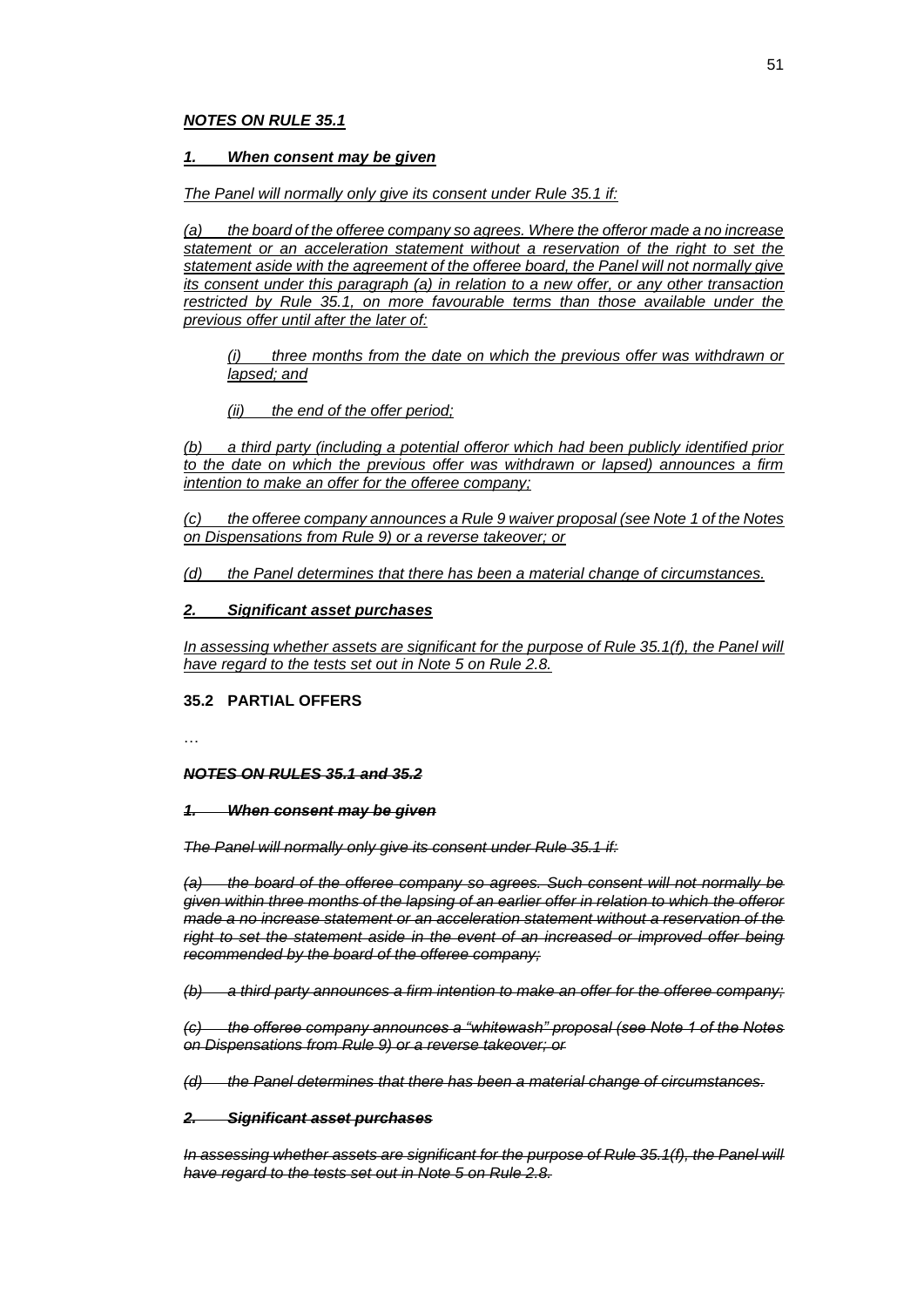#### **SECTION P. PARTIAL OFFERS**

#### **RULE 36. PARTIAL OFFERS**

…

## **36.6 WARNING ABOUT CONTROL POSITION**

**In the case of a partial offer which could result in the offeror, either alone or with persons acting in concert with it, holding shares carrying over 50% of the voting rights of the offeree company, the offer document must contain specific and prominent reference to this and to the fact that, if the offer succeeds, the offeror or, where appropriate, the offeror and persons acting in concert with it, will be free, subject to Rule 36.3 and, where relevant, to Note 4 on Rule 9.1, to acquire further interests in shares without incurring any obligation to make an offer under Rule 9 to make a general offer.**

#### **Rule 37**

## **SECTION Q. REDEMPTION OR PURCHASE BY A COMPANY OF ITS OWN SECURITIES**

## **RULE 37. REDEMPTION OR PURCHASE BY A COMPANY OF ITS OWN SECURITIES**

…

#### **37.1 POSSIBLE REQUIREMENT TO MAKE A MANDATORY OFFER**

**When a company redeems or purchases its own voting shares, any resulting increase in the percentage of shares carrying voting rights in which a person or group of persons acting in concert is interested will be treated as an acquisition for the purpose of Rule 9. Subject to prior consultation, the Panel will normally waive any resulting obligation to make an general offer under Rule 9 if there is a vote of independent shareholders and a procedure on the lines of that set out in Appendix 1 is followed.**

#### *NOTES ON RULE 37.1*

…

#### *3. Situations where a mandatory obligation may arise*

*Where the directors are aware that a company's redemption or purchase of its own shares would otherwise give rise to an obligation for a person (or group of persons acting in concert) to make a mandatory offer, the board of directors should ensure that an appropriate resolution to approve a Rule 9 waiver of this obligation is put to independent shareholders prior to implementation of the relevant redemption or purchase and as a pre-condition to its implementation. Additionally, each individual director should draw the attention of the board at the time any redemption or purchase of the company's own shares is proposed, and whenever shareholders' authority for any such redemption or purchase is to be sought, to interests in shares of parties acting in concert, or presumed to be acting in concert, with that director.*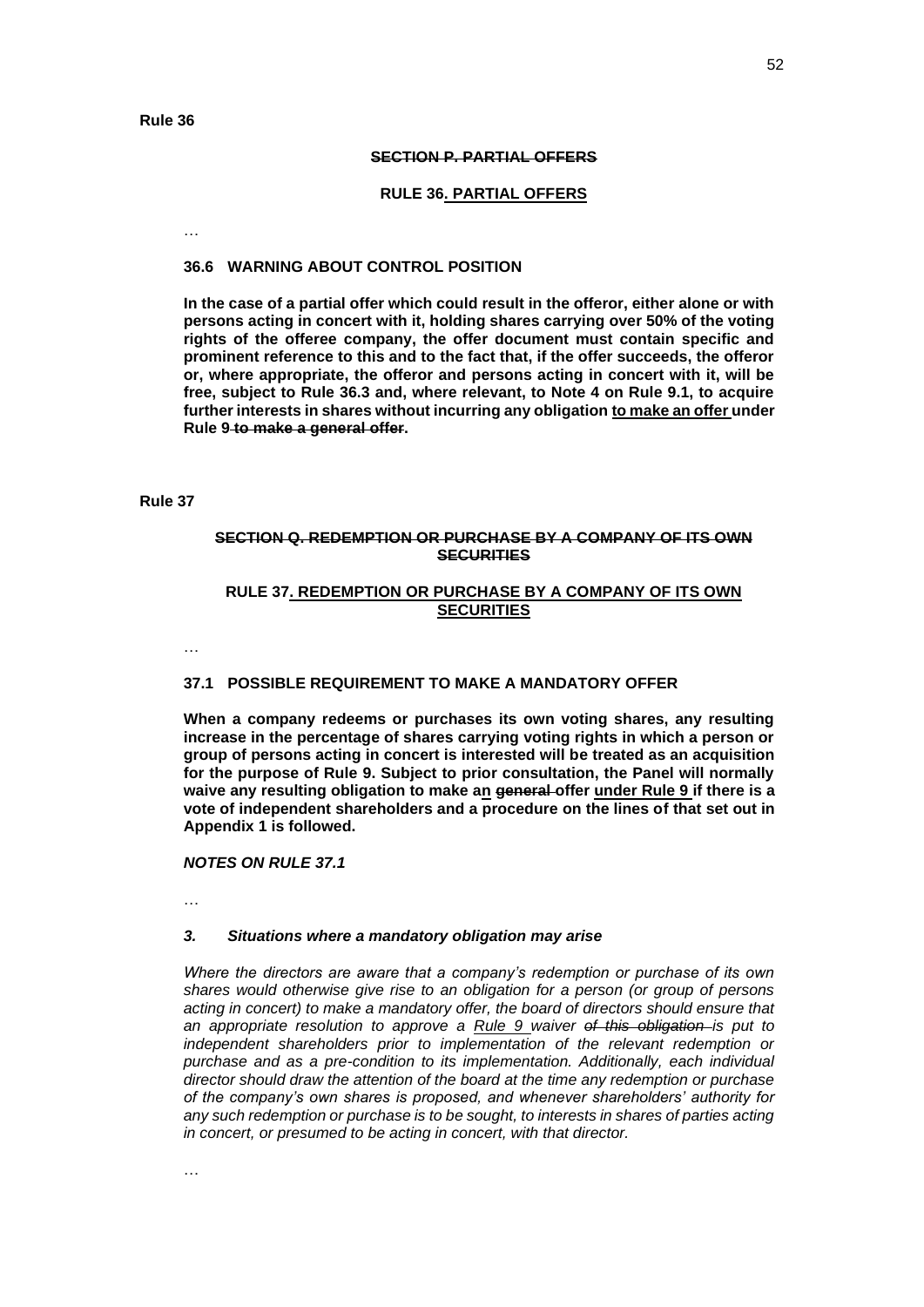## *5. Disqualifying transactions*

*Notwithstanding that the redemption or purchase of voting shares is made conditional upon the prior approval of a majority of the shareholders independent shareholders of the transaction at a general meeting of the company:*

*(a) the Panel will not normally waive an obligation under Rule 9 agree to grant a Rule 9 waiver if the relevant person, or any member of the relevant group of persons acting in concert, has acquired an interest in shares in the knowledge that the company intended to seek permission from its shareholders to redeem or purchase its own shares; and* 

*(b) a Rule 9 waiver will be invalidated if any acquisitions are made by the relevant person, or by any member of the relevant group of persons acting in concert, in the period between the proposed publication date of the circular and the shareholders' meeting.*

## *6. Renewals*

*Any Rule 9 waiver previously obtained under this Rule will expire at the same time as the relevant shareholders' authority under Chapter 4 of Part 18 of the Companies Act 2006 (whether or not voting shares have in fact been redeemed or purchased). Accordingly, Rule 9 waivers will normally need to be renewed at the same time as the relevant shareholders' authority is renewed.*

## *7. Responsibility for making an offer*

*If an obligation arises under this Rule 37 for an general offer to be made and a dispensation Rule 9 waiver is not granted, the prime responsibility for making an offer will normally attach to the person who obtains or consolidates control as a result of the redemption or purchase of its own shares by the company. Where control is obtained or consolidated by a group of persons acting in concert, the prime responsibility will normally attach to the principal member or members of the group acting in concert. In exceptional cases, responsibility for making an offer may attach to one or more directors if, in the view of the Panel, there has been a failure by the board as a whole, or by any one or more individual directors, to address satisfactorily the implications of a redemption or purchase by the company of its own shares in relation to interests in shares of directors or parties acting in concert with one or more of the directors.*

**Rule 38**

## **SECTION R. DEALINGS BY CONNECTED EXEMPT PRINCIPAL TRADERS**

#### **RULE 38. DEALINGS BY CONNECTED EXEMPT PRINCIPAL TRADERS**

**Appendix 1**

#### **APPENDIX 1**

#### **WHITEWASH GUIDANCE NOTE RULE 9 WAIVERS**

(See Note 1 of the Notes on Dispensations from Rule 9)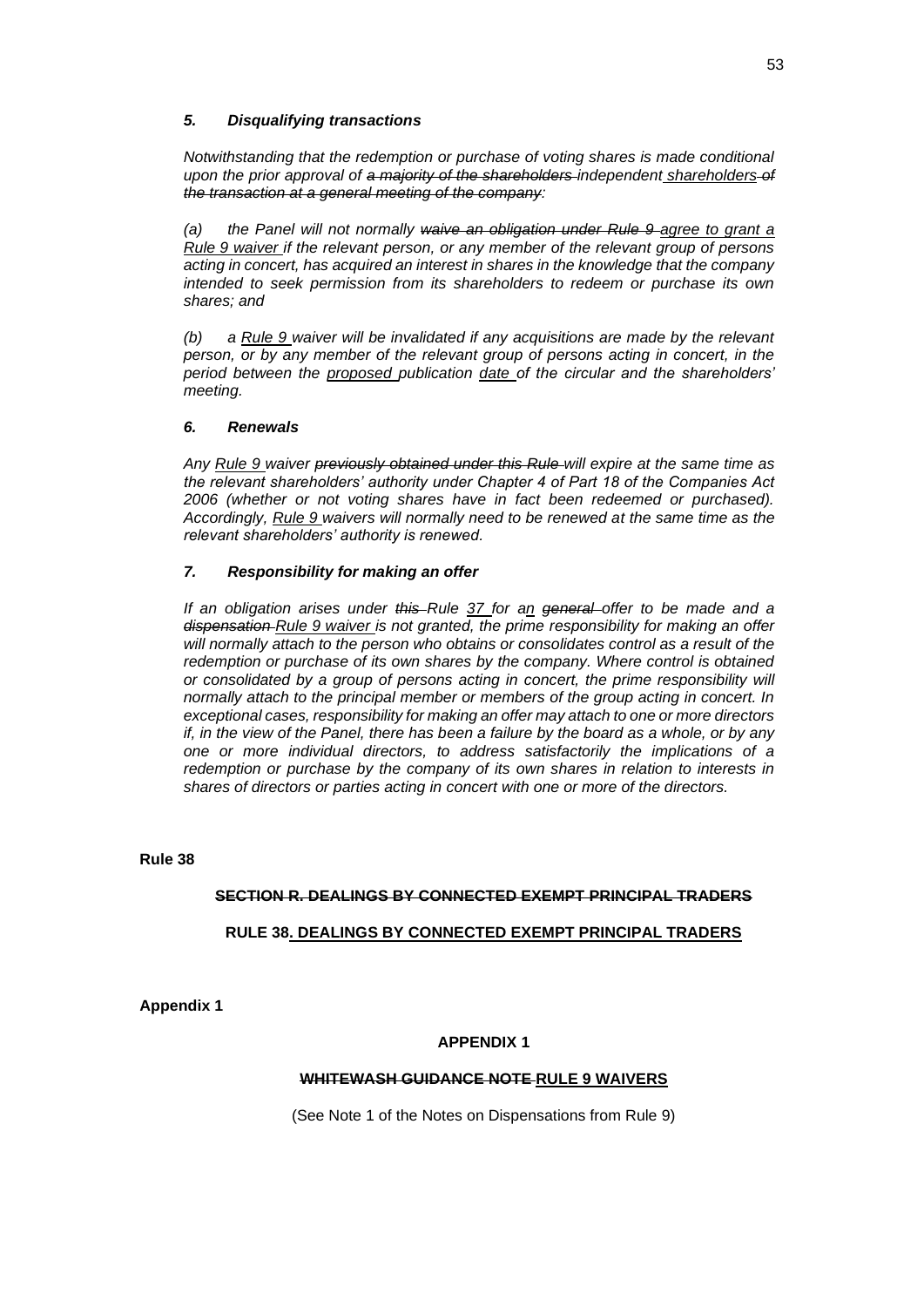## **1 INTRODUCTION**

**(a) This note Appendix 1 applies where sets out the procedures to be followed if the Panel is to be asked to waive the obligation to make an general offer under Rule 9 which would otherwise arise where, as a result of the issue of new securities as consideration for an acquisition or a cash injection subscription or in fulfilment of obligations under an agreement to underwrite the issue of new securities, a person or group of persons acting in concert acquires an interest, or interests, in shares to an extent which would normally give rise to an obligation to make a general offer.**

**(b) Where the word "offeror" is used in a particular Rule, it should be taken in the context of a whitewash Rule 9 waiver as a reference to the potential controllers. Similarly, the phrase "offeree company" should be taken as a reference to the company which is to issue the new securities and in which the actual or potential controlling position will arise.**

**(c) Rules 19, 20, 21.3, 24.15, 26, and 30, where relevant, apply equally to documents, announcements and information published in connection with a transaction which is the subject of the whitewash procedure Rule 9 waiver.**

## **2 SPECIFIC GRANT OF WAIVER REQUIRED**

**In each case, specific grant of a Rule 9 waiver from the Rule 9 obligation is required. Such grant will be subject to:**

**(a) there having been no disqualifying transactions (as set out in Section 3 below) by the person or group seeking the waiver in the previous 12 months;**

…

**(e) disenfranchisement of the person or group seeking the waiver potential controller and persons acting in concert with it and of any other non-independent party at any such meeting.**

#### *NOTES ON SECTION 2*

#### *1. Early consultation*

*Consultation with the Panel at an early stage is essential. Late consultation may well result in delays to planned timetables. Experience suggests that the documents published in connection with the whitewash procedure may have to pass through several proofs before they meet the Panel's requirements and no waiver of the Rule 9 obligation will be granted until such time as the documentation has been approved by the Panel.*

#### *2. Other legal or regulatory requirements*

*Clearance of the circular in accordance with any other legal or regulatory requirement (for example, under the FCA Handbook) does not constitute approval of the circular by the Panel.*

## **3 DISQUALIFYING TRANSACTIONS**

**Notwithstanding the fact that the issue of new securities is made conditional upon the prior approval of a majority of the shareholders independent of the transaction at a general meeting of the company shareholders:**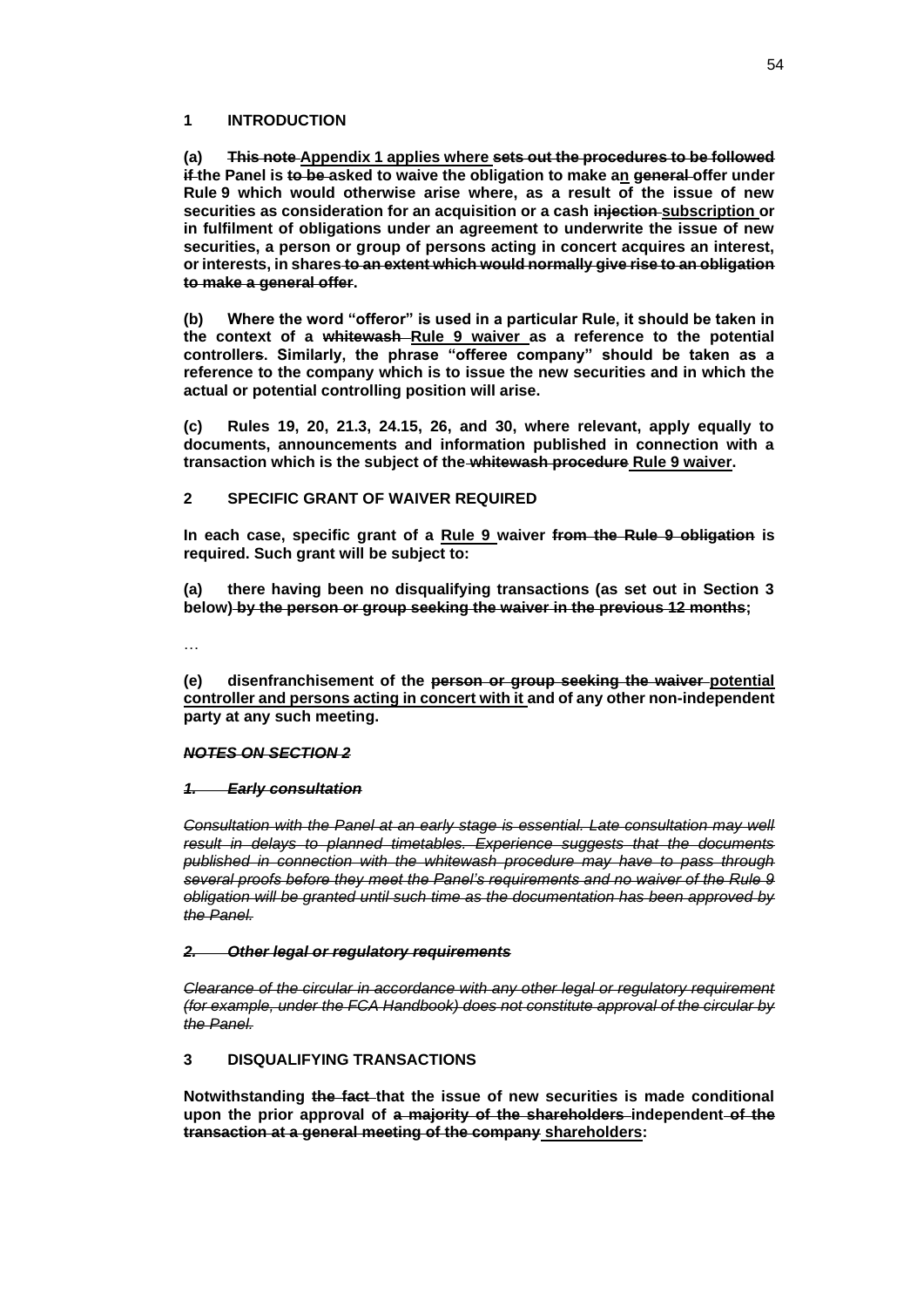**(a) the Panel will not normally agree to grant a Rule 9 waiver waive an obligation under Rule 9 if the person to whom the new securities are to be issued potential controller or any person acting in concert with that person it has acquired any interest in shares in the company in the 12 months prior to the proposed publication date of the circular relating to the proposals but subsequent to negotiations, discussions or the reaching of understandings or agreements with the directors of the company in relation to the proposed issue of new securities; and**

**(b) a Rule 9 waiver will not be granted, or will be invalidated if any acquisitions of interests in shares are made in the period between the publication of the circular and the shareholders' meeting.**

## **4 WHITEWASH RULE 9 WAIVER CIRCULAR**

**The circular must contain the following information and statements and comply appropriately with the Rules of the Code as set out below:**

…

**(b) full details of the number and percentage of shares in which the potential controller and persons acting in concert with it might become interested (together with details of the different interests concerned) maximum potential controlling position:**

**(i) where this is dependent upon the outcome of underwriting arrangements, it should be assumed that the potential controllers will, in addition to any other entitlement, take up their its full underwriting participation; and**

**(ii) where convertible securities, options or securities with subscription rights are to be issued, the potential controlling position must be indicated on the assumption that only the potential controllers will convert or exercise the subscription rights, and will do so in full and at the earliest opportunity (the date of which must also be given);**

**(c) where the maximum potential shareholding resulting from the proposed transaction will exceed 50% of the voting rights of the company, specific and prominent reference to this possibility and to the fact that, subject to Section 7 below, the potential controllers may acquire further interests in shares without incurring any further obligation to make an offer under Rule 9 to make a general offer;**

…

**(e) a statement that the Panel has agreed, subject to shareholders' approval, to waive any obligations to make an general offer under Rule 9 which might result from the transaction;**

**(f) a statement that, in the event that the proposals are approved at the shareholders' meeting, the potential controllers will not be restricted from making an offer for the offeree company, unless the potential controllers have has either:**

**(i) made a statement that they do it does not intend to make an offer (see Rule 2.8), in which case full details of the statement must be included in the circular; or**

**(ii)** …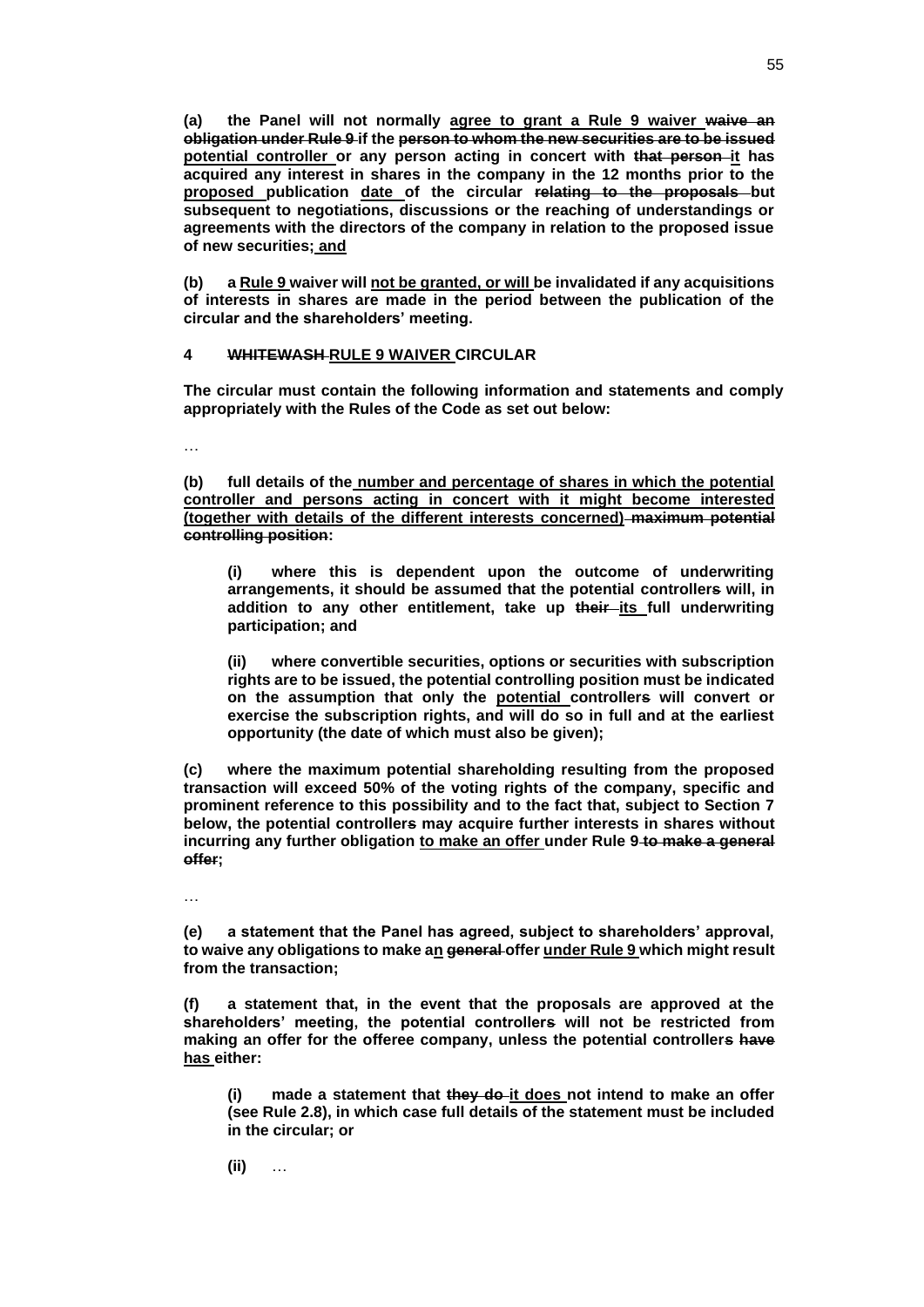**(j) Rules 23, 24.2, 24.3, 25.2 and 25.3 (offeror intentions, financial and other information, and views of the offeree board). information which must include fFull details of the assets, if any, being injected must be included);**

…

…

#### **6 ANNOUNCEMENTS FOLLOWING SHAREHOLDERS' APPROVAL**

**(a) Following the meeting at which the proposals are considered by shareholders, an announcement must be made by the offeree company giving the result of the meeting and the number and percentage of offeree the company's shares in which the potential controllers are is, or are is entitled to be, interested as a result.**

**(b) Where the final controlling position is dependent on the results of underwriting, the offeree company must make an announcement following the issue of the new securities stating the number and percentage of shares in which the potential controllers are is interested at that time.**

**(c) Where convertible securities, options or securities with subscription rights are to be issued:**

…

**(ii) following each issue of new securities a further announcement must be made confirming the number and percentage of shares in which the potential controllers are is interested at that time; and**

**(iii) the information in (i) and (ii) should be included in the company's annual report and accounts until all the securities in respect of which the Rule 9 waiver has been granted have been issued or it is confirmed that no such issue will be made.**

…

## **7 SUBSEQUENT ACQUISITIONS BY POTENTIAL CONTROLLERS**

**(a) Immediately** …

**(b) Where shareholders approve the issue of convertible securities, or the issue of warrants or the grant of options to subscribe for new shares where no immediate voting rights are obtained, the Panel will view the approval as sanctioning maximum conversion or subscription at the earliest possible moment without the necessity for the making of an offer under Rule 9. However, if the potential controllers proposes to acquire further interests in voting shares following the relevant meeting, the Panel should be consulted to establish the number of shares to which the Rule 9 waiver will be deemed to apply.**

**(c) (See also Note 4 on Rule 9.1 and Rule 37.1.)**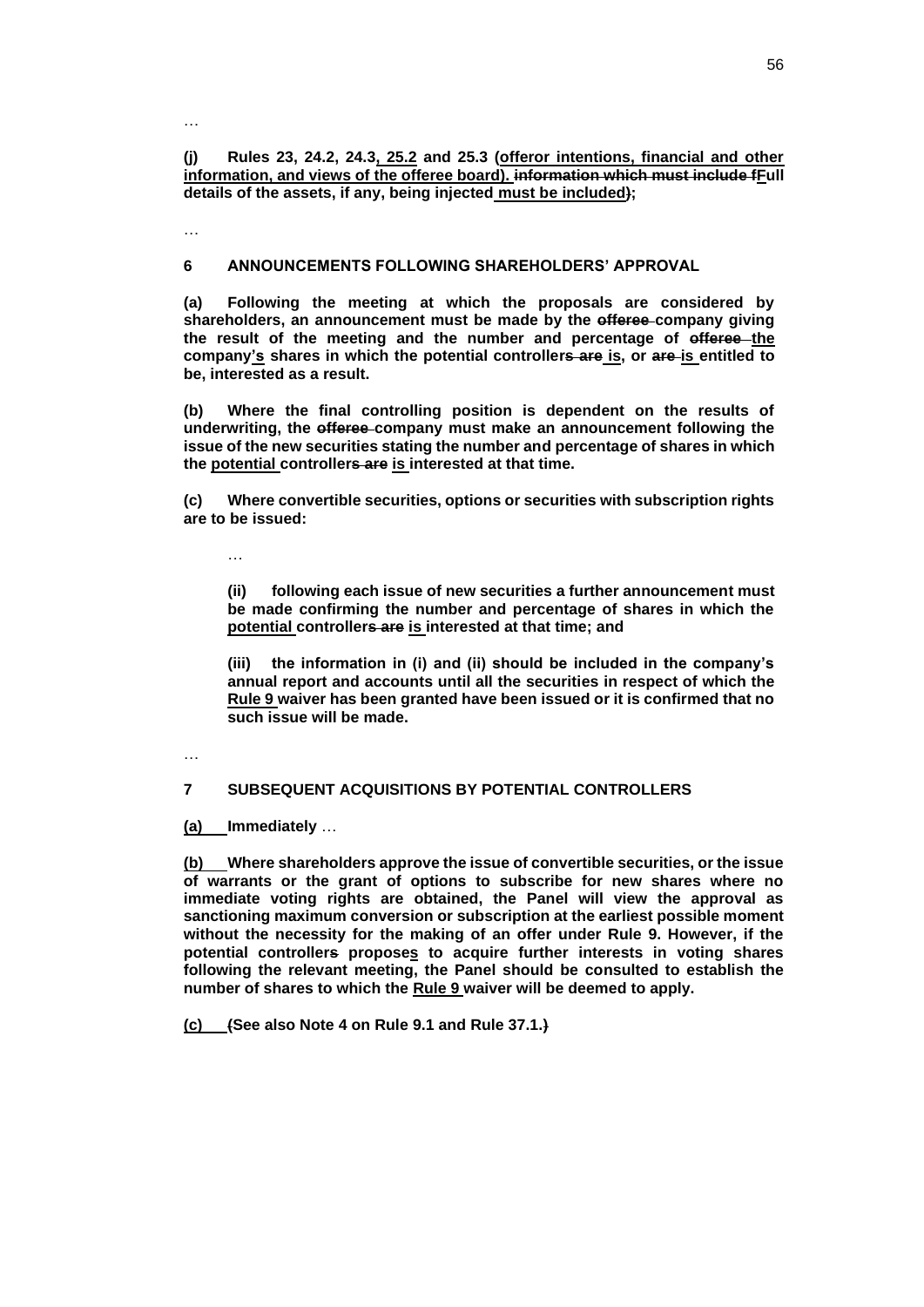#### **Appendix 2**

…

## **APPENDIX 2**

## **FORMULA OFFERS GUIDANCE NOTE**

**2 SPECIFICATION OF THE FORMULA**

**(a) Since** …

**(b) The Panel** …

…

**6 RULE 6**

**(a) Since** …

**(b) Calculation** …

…

**9 OFFEREE BOARD OBLIGATIONS**

**(a) There** …

**(b) Once** …

## **Appendix 4**

## **APPENDIX 4**

## **RECEIVING AGENTS' CODE OF PRACTICE**

…

**1 INTRODUCTION**

**(a) This Code of Practice** …

**(b) It is essential** …

**(c) The principles and procedures** …

**(d) Receiving agents** …

…

**3 THE PROVISION OF THE OFFEREE COMPANY'S REGISTER**

…

**(b) The offeree company's registrar should also be instructed to keep the register as up-to-date as the register maintenance system will allow. CREST imposes certain obligations on registrars in this respect but for certificated**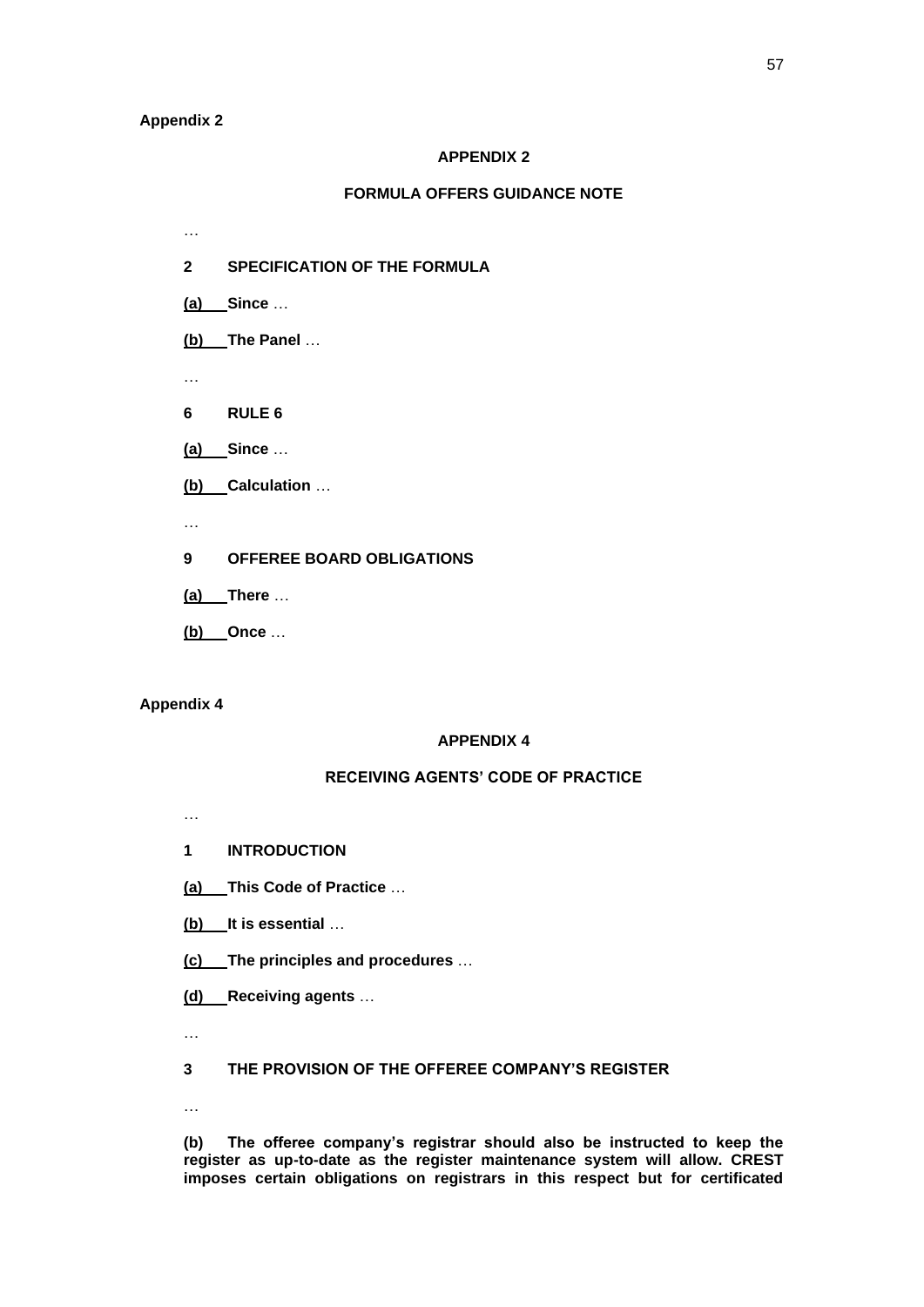**holdings outside CREST the registrar should ensure that maintenance is such that it can comply with (c) to (e) below.**

…

**(c) From the date following the day on which a firm intention to make an offer is announced, the CREST operator will, after the appropriate request, make available to the offeror's receiving agent copies of all RURs generated in relation to the offeree company.**

**(d) As far as certificated holdings are concerned** …

**(e) From the final register day** …

**(df) Arrangements should be made** …

**Appendix 5**

#### **APPENDIX 5**

#### **TENDER OFFERS**

## **1 PANEL'S CONSENT REQUIRED**

**(a) The Panel's consent is required for any tender offer. The Panel's consent will normally be granted where:**

**(ai) the tender offer could not result in the offeror and persons acting in concert with it being interested in shares carrying 30% or more of the voting rights of the company on the closing date of the tender; or**

**(bii) the tender offer is by a person holding shares carrying more than 50% of the voting rights of a company, is for less than all the shares carrying voting rights held by the minority and the Panel believes the circumstances justify the use of a tender offer.**

**(b) Where a tender offer to which this Appendix applies is made on a UK regulated market or a UK multilateral trading facility, this Appendix takes precedence over any requirements of the relevant market or facility for the conduct of tender offers. However, the resulting transactions will be subject to the relevant trade and transaction reporting rules and requests for delivery and settlement.**

**(c) This Appendix does not apply where a tender offer is made solely for the purpose of a company buying in its own shares.**

…

#### **2 PROCEDURE AND CLEARANCE**

…

**(f) In every case the FCA, the relevant UK regulated market or UK multilateral trading facility and the Panel must be sent a copy of the final text of the advertisements or circulars in hard copy form and electronic form at the same time as they are sent to the newspapers or are published.**

…